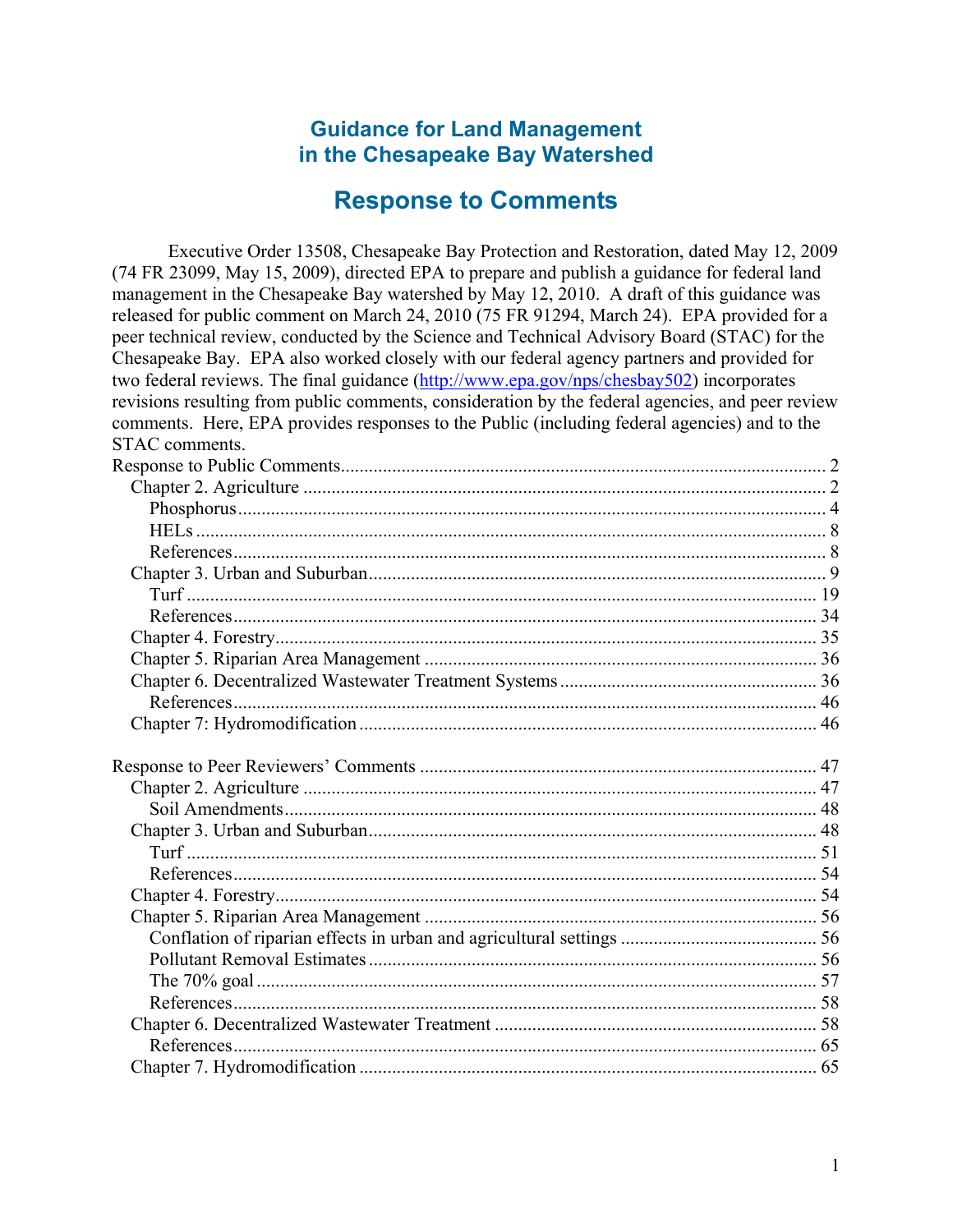# <span id="page-1-0"></span>**Response to Public Comments**

# <span id="page-1-1"></span>*Chapter 2. Agriculture*

**Comment:** This guidance imposes federal mandates on state and local governments to regulate industry, agriculture and other businesses, and goes beyond the Agency's authority under the CWA by making specific recommendations concerning on-farm decisions and practices.

**Response:** This is a technical guidance document that in no way creates any regulatory requirements for Federal agencies, State and local agencies, or individuals in the private sector. Rather, it presents strictly technical guidance regarding a host of state-of-the-art information on the tools and actions that can be strategically taken to reduce nutrient and sediment loadings to the Bay. This is available to federal, state, and local agencies, as well as NGOs, so that they may identify the practices and actions that can be implemented using their respective programs.

**Comment:** EPA guidance should do more than compile recommended tools and practices; it should create performance expectations not only for federal land management activities, but for federal agency and staff engagement with state, local, and private land owners and managers. Voluntary, unenforced suggestions have not produced water quality improvements in the past, and the time for mandated rules is now if improvements in water quality are to be achieved over the next decade or two. EPA needs to work closely with USDA to restrict the use of commercial fertilizers and manures on farms and homes or face continuing failures in a nutrient-overloaded Chesapeake Bay.

**Response:** This is a technical guidance document that in no way creates any regulatory or programmatic requirements for Federal agencies, State and local agencies, or individuals in the private sector.

**Comment:** This guidance should include a detailed discussion of the non-traditional markets and alternative uses for manure currently available and under development.

**Response:** While EPA recognizes the need to create new markets and alternative manure uses, this chapter does not cover the emerging technologies and financial mechanisms that are currently being developed to address these needs. EPA and other partners, however, are working to develop new markets and alternative manure uses. There are many private sector technological advances being made. Also, the opportunities for creating banks and new markets are being thoroughly fleshed-out at the federal, state and local levels.

**Comment:** EPA has not conducted an analysis of the economic impacts the guidance document will have on either categories of agricultural production or profitability of individual farms in the Chesapeake Bay watershed.

**Response:** EPA was required by Section 502 of the Chesapeake Bay Executive Order to develop "guidance for Federal land management in the Chesapeake Bay watershed describing proven, cost-effective tools and practices that reduce water pollution, including practices that are available for use by Federal agencies." This guidance complies with that requirement. The E.O. does not require EPA to conduct an economic impact analysis for this guidance, and EPA has not done so. Indeed, since the recommended practices are not legally binding, it is not expected to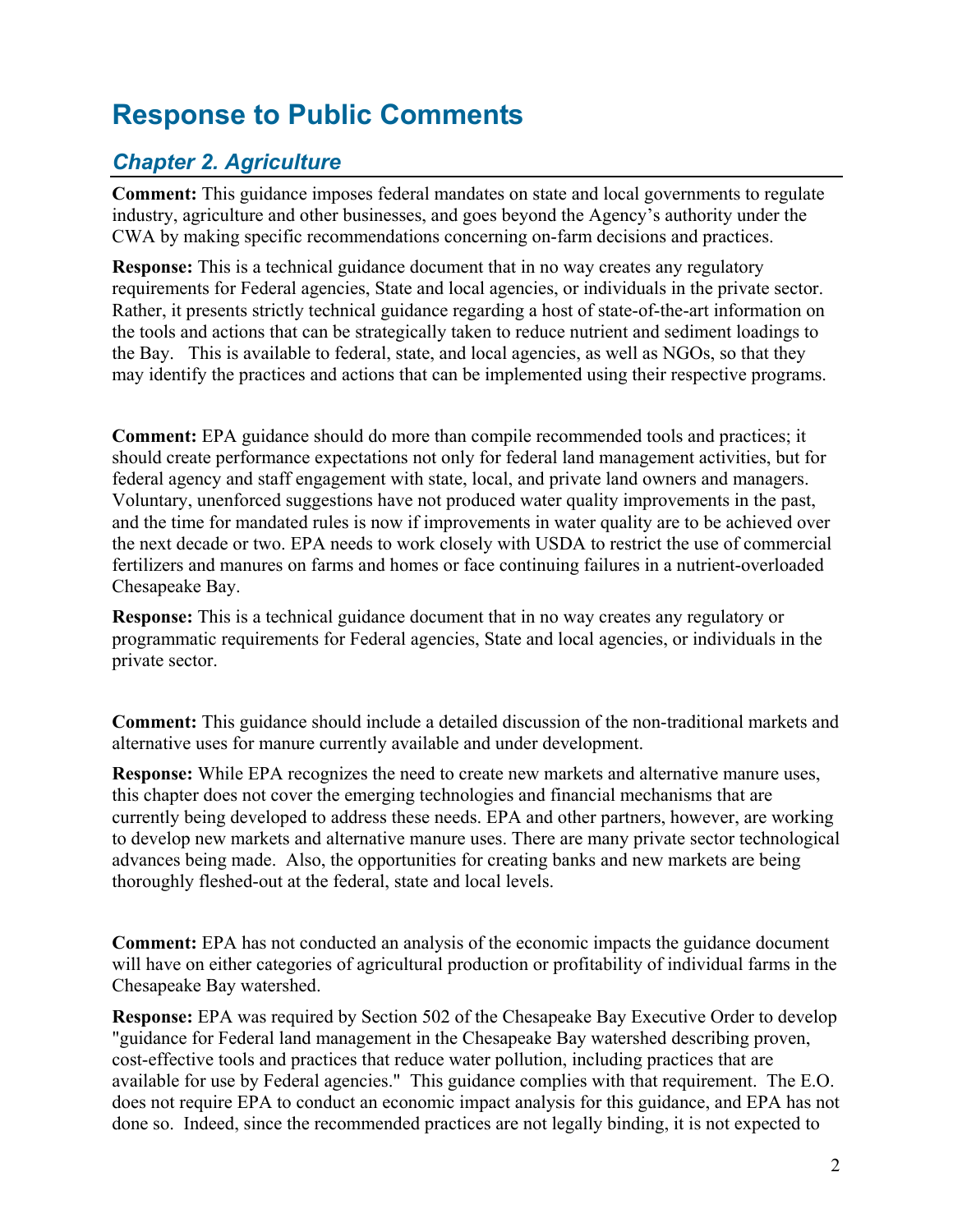cause adverse economic impacts. However, EPA has included information on the costs of many of the practices discussed in the guidance. Producers and others can use this information to help make informed decisions regarding practice selection.

It has been documented that it is possible to reduce some costs by using nutrient management planning and conservation tillage. However, whether these practices have a net gain or loss is site specific, and we recognize many producers will need financial assistance and in this guidance we mention many programs available to help producers move in this direction.

**Comment:** This guidance suffers from a lack of collaboration and coordination with stakeholders and other interested parties.

**Response:** Over the course of the last 12 months, EPA has hosted numerous stakeholder listening sessions to hear input and suggestions on the response to the Executive Order. The Implementation Measures presented in this technical guidance were identified based upon technical information, as well as input at these stakeholder listening sessions. EPA has worked closely with the Federal agencies, which are the only entities directly affected by the guidance. EPA has also engaged in a peer review process involving 21 independent peer reviewers. Furthermore, EPA provided 30 days for the public to comment on draft guidance.

**Comment:** EPA should establish an additional review period (six mo.) for a formal and broad technical review of this draft guidance document by USDA, State Departments of Agriculture, State Dept's of Environmental Protection and other interested parties, and during that time, USDA and Land Grant Universities be tasked with evaluating the cost effectiveness and economic impacts, as well as the environmental effectiveness of the practices recommended. There then should be an additional public comment period.

**Response:** EPA has worked with our Federal partners to assure that the document meets their needs in implementing land management practices in accordance with Section 501 and 502. EPA also received peer review from many experts in the subject areas covered in the guidance. EPA expects to, as it has done in the past, continue to consider new information as it becomes available and to reevaluate the guidance as appropriate.

**Comment:** The effectiveness values presented in the guidance are not being utilized in the process to develop the Chesapeake Bay Total Daily Maximum Load (TMDL).

**Response:** Because this guidance presents the state-of-the-art, the practices and related efficiencies identified in the guidance are not necessarily currently reflected in the Chesapeake Bay model or the Scenario Builder. The Bay program has identified a process for efficiencies to be adopted in the model, and the description of this can be accessed at <http://archive.chesapeakebay.net/pubs/Nutrient-Sediment\_Control\_Review\_Protocol.pdf>.

**Comment:** The guidance document makes a critical assumption that the major cause of the nutrient problems in the Bay is mismanagement on farms. While improving nutrient management on farms is very important to solving the problem, this is not the only or even the major cause of the nutrient problems in the Bay. Over arching issue that is driving the problem we see on individual farms is the structure of animal agriculture in the watershed and the resulting nutrient excesses at the farm and watershed level. Changing on-farm management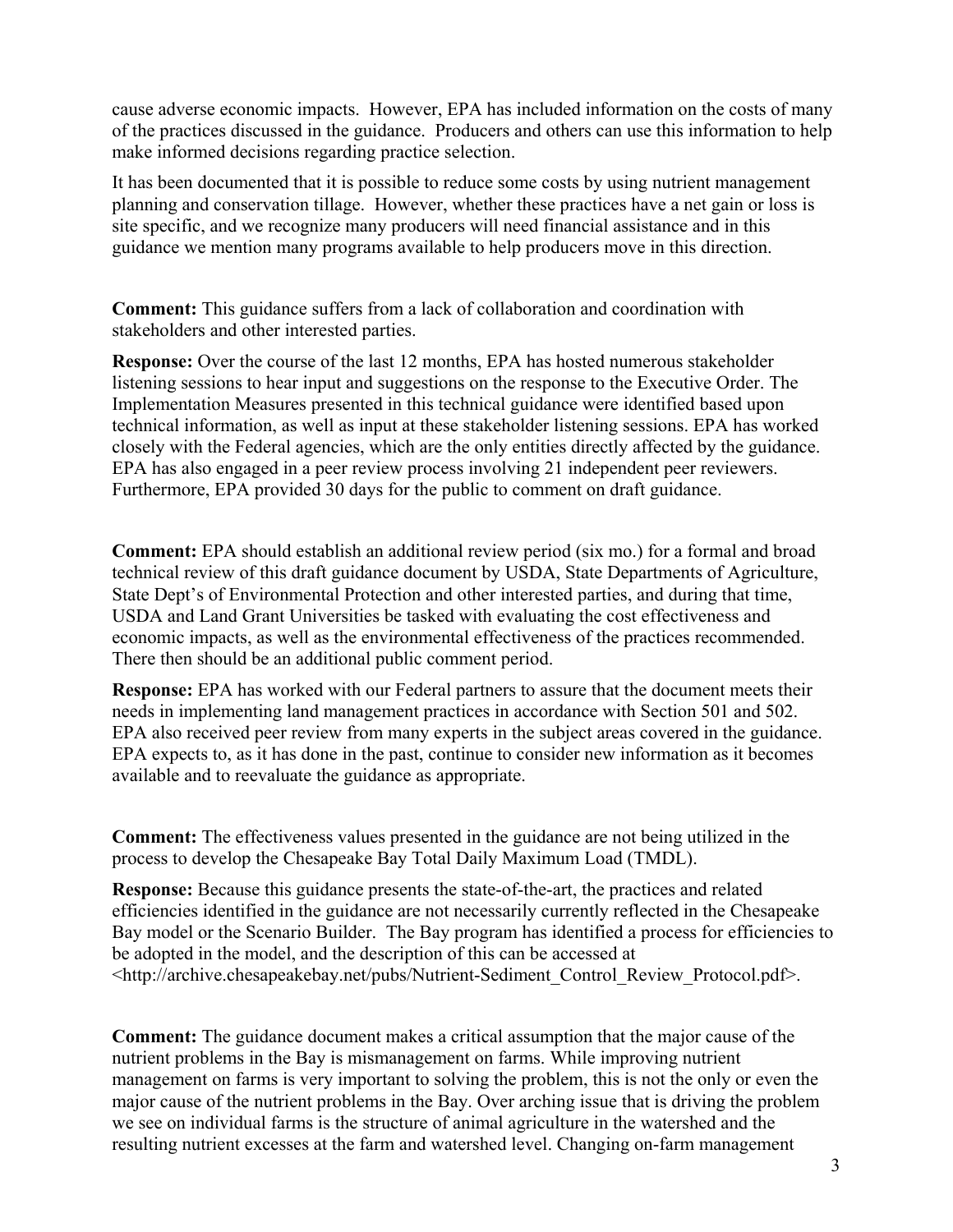without addressing the nutrient imbalance issue in an economically sustainable way cannot succeed. This document does, for the first time in this process, recognize the imbalance issue, but fails to address it other than very superficially and continues almost a total emphasis on on-farm management alone as the solution.

**Response:** EPA recognizes the work of the Mid-Atlantic Water Program, who has prepared the background information on the nutrient imbalances in the Chesapeake Bay watershed. While we understand the limitations of this information, we recognize the significance this work has on providing the agricultural community the needed information so that we can move towards sustainable production in the bay watershed.

### <span id="page-3-0"></span>**Phosphorus**

The comments received raised a number of questions about P saturation percentage (Psat). Before addressing each comment specifically, EPA used the following guiding principles to develop this section of the guidance:

- This technical guidance is divided into three sections, source control, in-field control, and edge-of-field controls. While the section describing the Psat Implementation Measure is source control (determining where crops should be planted), the hydrologic component of planning as well as other soil and erosion control and site management parameters are described throughout the document. The Psat Implementation Measure does not stand alone, rather it is to be integrated into the agricultural production plan, soil conservation plan, and nutrient management plan along with other needed Implementation Measures for the site.
- EPA understands that there is a desire among some members of the agricultural academic and policy communities to investigate possible modifications that can improve the current host of existing State P Indices, including the possibility of being able to instances when P should not be applied at all. As indicated in the responses to comments discussed below, EPA believes that the P index at this time is significantly flawed and that its use in many cases is likely to result in significant over-applications of P to cropland and result in P-laden runoff to the Chesapeake Bay. It may be that at some point in the future, current significant shortcomings in the P indices will be overcome and that they would become adequate tools to be used to protect the Chesapeake Bay. In such cases, EPA would be pleased to modify this Implementation Measure. However, at present, EPA believes that it would be inappropriate to base its recommendations for protection of the Chesapeake Bay on the P index approach.
- Directions to access current P Index information are provided in Appendix 2 of Chapter 2.

**Comment:** The draft guidance document does not provide an adequate definition of Psat.

**Response:** The guidance has been revised to include this definition: "P saturation percentage is a tool that can estimate the degree to which P sorbing sites are saturated with P*"*. There is also an example provided presenting other pathways for movement of P into solution.

**Comment:** To properly use Psat as a parameter for looking at the availability of soluble P in soil to runoff, soil sampling depth is critical and must be clearly defined.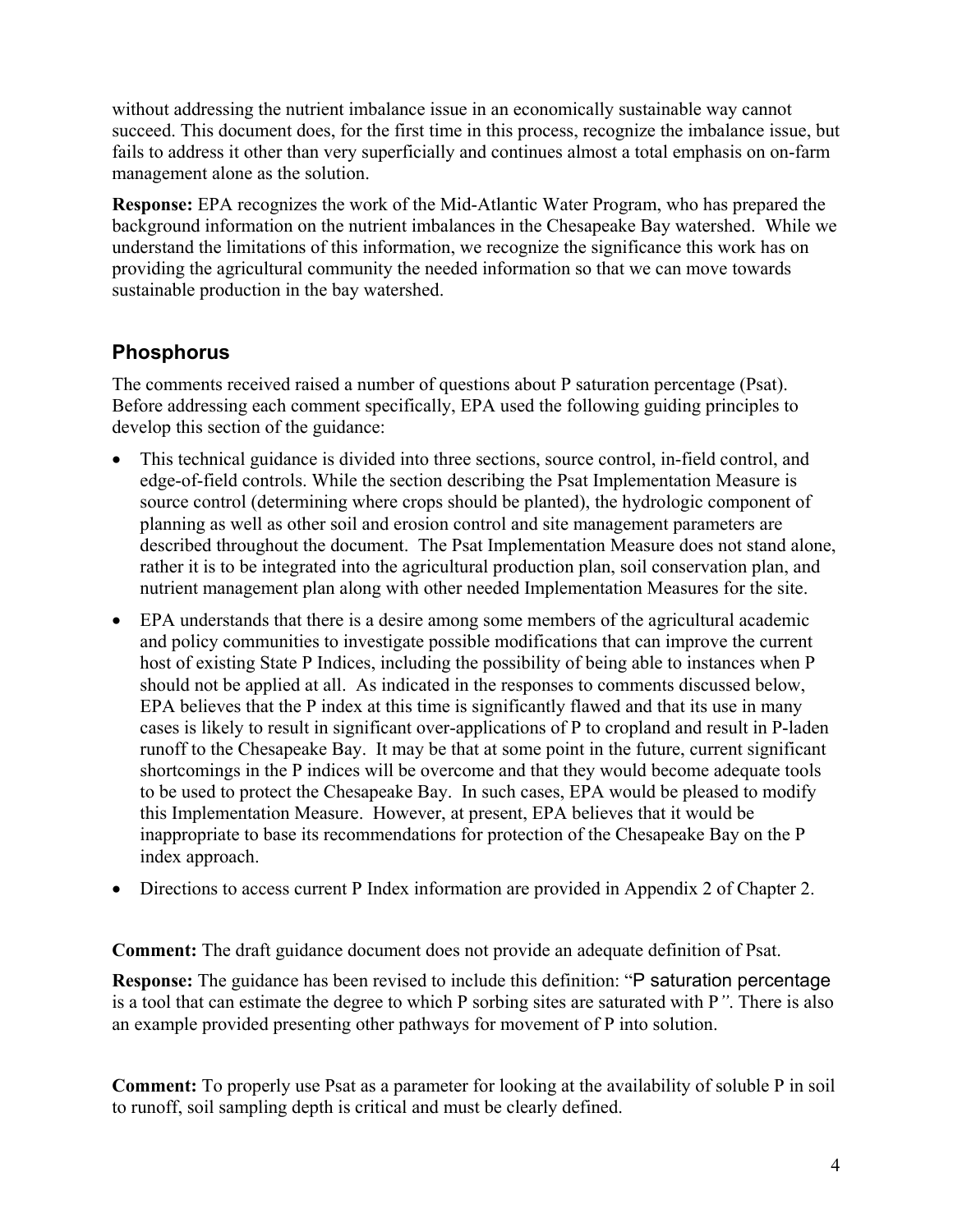**Response:** EPA agrees that the depth of sampling is a relevant factor in properly using Psat. The implementation measure has been revised to include discussion of this point.

**Comment:** While Psat has been shown to be a useful parameter to quantify the availability of soluble soil P to runoff or leachate water, it does not account for site hydrology, which has been shown to be overwhelmingly responsible for P loss in runoff and leachate.

The P Index provides a holistic assessment of site variables affecting P loss (hydrologic, management and chemical).

A large body of research, much of it from the Chesapeake Bay Watershed, supports the conclusion that management of P on the basis of a soil P variable alone is inadequate.

Psat is a soil chemical variable that does not account for transport potential which is covered by the P Index. Consequently, management using Psat alone provides a narrow consideration of factors affecting P loss and will produce unintended consequences as land managers seek to optimize land applications of manures and fertilizers using Psat.

**Response:** The Psat Implementation Measure does not stand alone, rather it is to be integrated into the agricultural production plan, soil conservation plan, and nutrient management plan along with other needed Implementation Measures for the site. Psat is a valuable tool as an environmental indicator of soil P availability to runoff (Kleinman and Sharpley 2002; Beauchemin and Simard 1999).

Maguire et al. (2007) noted that there are limitations to the P-Index, particularly when manure is the source of nutrients, because of the high P-content in manure; they also noted that "for longterm sustainability, applications of P must approach a balance with crop removal." This E.O. directs EPA to develop technical guidance describing the next generation of tools and practices that will protect and restore the bay. We have developed the P implementation measure based on the idea that agriculture can be a sustainable land use in the bay watershed if the practices employed on the land are implemented at the points of source control, in-field, and edge of field in order to avoid, control and trap nutrients and sediment.

The presentation of tools and practices in this guidance is divided into these three areas that are necessary in agricultural production to control and minimize the movement of nutrients and sediments. No implementation measure in this guidance should be isolated and considered alone, as a host of measures implemented will be required to bring agriculture to long term sustainability as well as restoring the bay. While the P-Index collectively accounts for site hydrology and transport potential, it leaves out the accumulation of P in the soil, which Psat incorporates into the analysis. By considering all appropriate information for these three areas, the producer will be able to successfully and holistically incorporate a host of implementation measures from this guidance into the production plan, soil conservation plan and nutrient management plan, thereby taking appropriate steps towards sustainability.

Specifically, there are implementations measures in this guidance that reflect the actions that can be taken to incorporate site hydrology, nutrient management, and transport potential into the plans:

- Site hydrology: A-3, A-4, A-10, A-12, A-13, A-14, A-15
- Nutrient management: A-1, A-2, A-5, A-6, A-9, and A-10
- Transport potential: A-7, A-10, A-11, A-16, A-17, A-18, A-19, A-20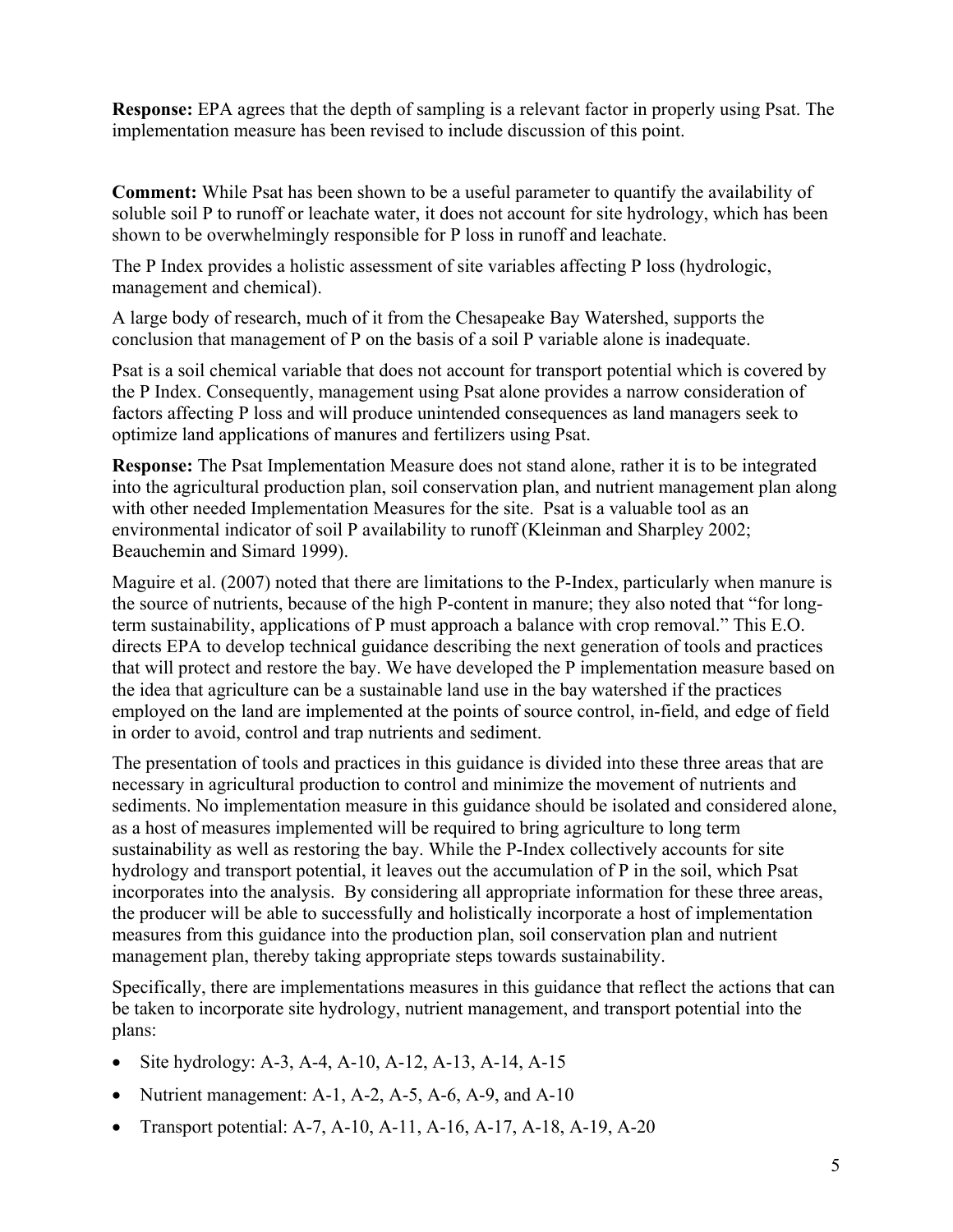**Comment:** A recent study by Buda et al. (2010) showed that soils with high runoff potential, but low soil P content (and low Psat), yielded more than 8 times more P in runoff than did soils that were high in P (and high in Psat), but had low runoff potential.

Research in Pennsylvania, Maryland and New York has shown that transport (hydrologic) potential of a site readily overwhelms source variables (such as soil Psat). Therefore, management by a source variable alone (e.g., soil Psat) will result in greater application of P to soils that have low soil P, but high transport potential.

**Response:** The Psat Implementation Measure does not stand "alone", rather it is to be integrated into the agricultural production plan, soil conservation plan, and nutrient management plan along with other needed Implementation Measures for the site. Factors relating to the runoff and transport of P are addressed, for example through soil conservation measures contained in our guidance that call for in-field controls and edge-of-field controls. In addition, where higher runoff potential exists, full implementation of the HEL implementation measure will decrease the likelihood of this occurrence, since soils with high runoff potential will be retired from intensive production or will be managed to meet T (through the soil conservation plan) and meet the requirements of the nutrient management plan.

**Comment:** Psat does not account for recently applied P sources. It has been shown repeatedly that fresh manure and fertilizer applications will dominate P loss regardless of soil test P or Psat over the short term. Thus, manure application on a site with potential for transport is likely to result in large losses of P regardless of whether the Psat is above or below 20%. While the P Index accounts for recently applied sources of P, soil Psat does not.

**Response:** The Psat Implementation Measure does not stand alone, rather it is to be integrated into the agricultural production plan, soil conservation plan, and nutrient management plan along with other needed Implementation Measures for the site. Specifically the full implementation of the in-field control cropland implementation measures will account for the transport issues of recently applied P sources.

The soil amendment implementation measure has been revised for clarity and now states: "Use soil amendments such as alum, gypsum, or water treatment residuals to increase P adsorption capacity of soils, reduce desorption of water-soluble P, and decrease P concentration in runoff".

**Comment:** The thresholds observed in laboratory extraction comparisons (e.g., the change points identified in Butler and Coale, 2005) are not reproducible in the field and are more a function of the chemistry of the extractants than they are actual processes determining P loss in the field.

A scientifically-defensible basis is required for selecting Psat as a single variable guiding P management and for establishing 20% as a Psat threshold above which P cannot be applied to soils.

**Response:** Based on the information presented in this guidance, there is a foundation for the implementation measure. EPA recognizes the importance of continuing to refine the body of literature available. The guidance notes the need for continued refinement at the physiographic level as well as the soil level.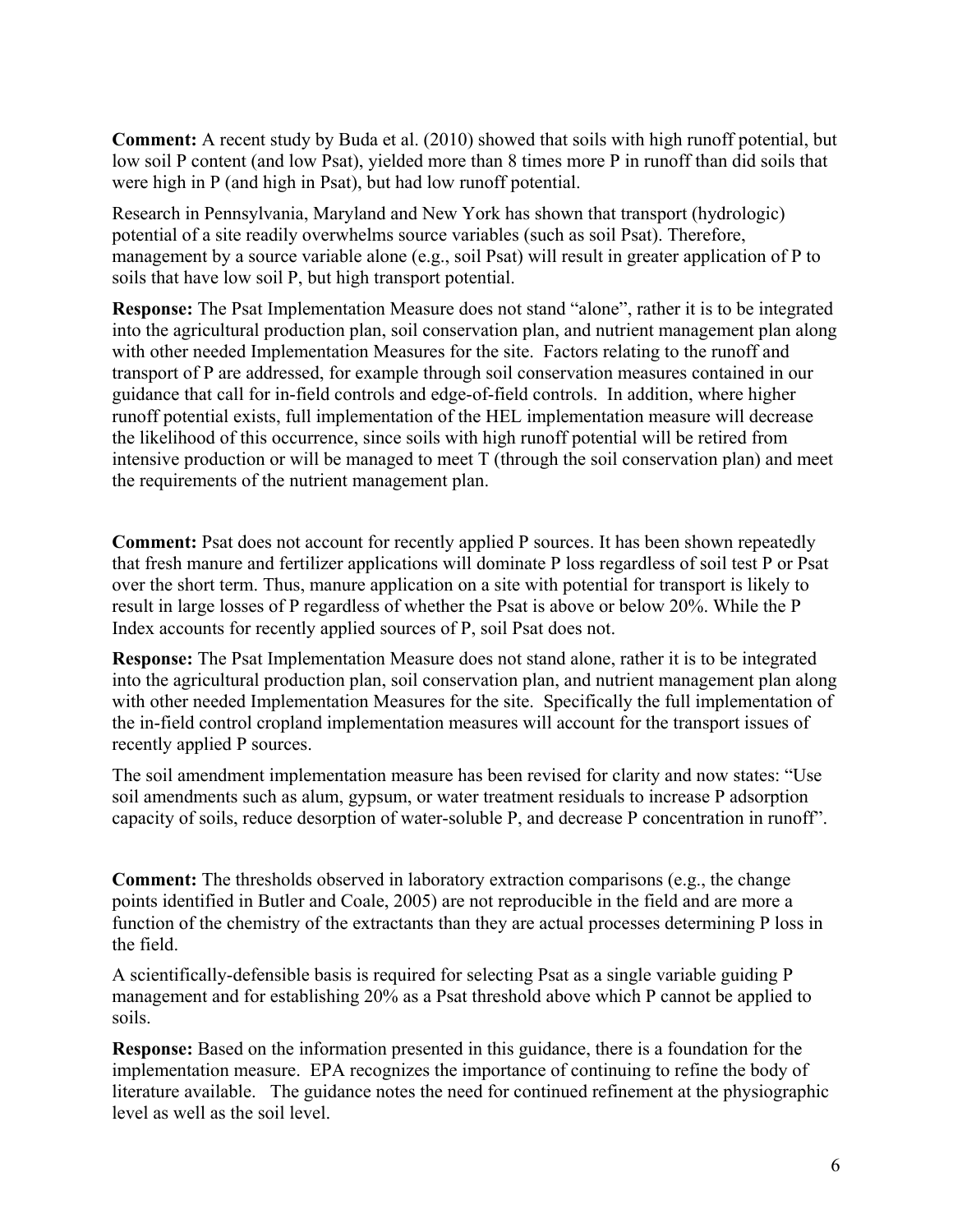There is a host of information compiled in Maryland, Virginia, and Pennsylvania that presents Psat as analyzed across counties (Kovzlove et al. 2010). Additional information has shown that while soils can retain significant amounts of P, soils release of P to water once the saturation is above 20% (Beauchemin and Simard 1999; Khiari et al. 2000; Kleinman and Sharpley 2002; Beck et al. 2004, and Butler and Coale 2005).

**Comment:** Use of Psat within the P Index could improve the soil test P variable currently found within the P Index, particularly for fields where P leaching is the primary concern (e.g., the Delmarva Peninsula, but that only accounts for 6% of the land area of the Bay Watershed). However, surface runoff studies conducted as part of the National P Research Project in New York and Pennsylvania showed that soil test P (Mehlich 3 P) provides excellent estimation of dissolved P concentration in runoff and this measure is readily available from current testing programs (whereas Psat is not).

**Response:** EPA recognizes that Psat is an important feature that could improve the usability of the P index in long term nutrient management planning, particularly where P leaching is the primary environmental concern. EPA does not recommend any one methodology for determining Psat. We understand that the methods used to determine Psat are depended upon the chemical features of the extracts and do not provide conversion factors between the methods mentioned. EPA understands that the method of P analysis should always be clearly described in any presentation of Psat or soil test P. Also, while Psat and soil P are correlated, by determining the P application based on P-Sat, EPA's recommendation will still allow application beyond realistic yield goals in areas where Psat is lower than 20 percent; soil P is a more conservative estimate for P applications.

**Comment:** The use of Psat to guide P management represents a major setback to current nutrient management programs that rely upon the P Index.

Use of Psat within the P Index could improve the soil test P variable currently found within the P Index, particularly for fields where P leaching is the primary concern.

If the intent of the current guidance is to make current P management guidelines more restrictive, adjustments can be made to the P Index to achieve this goal.

**Response:** This E.O. directs EPA to develop technical guidance describing the next generation of tools and practices that will protect and restore the bay. We have developed the P implementation measure based on the idea that agriculture can be a sustainable land use in the bay watershed if the practices employed on the land avoid, control and trap nutrients and sediment.

EPA understands that there is a desire in the agricultural academic and policy communities to investigate possible modifications that can improve the current host of existing State P Indices and include descriptions noting the instances when P should not be applied at all. It may be that at some point in the future, if the P Indices are modified to reduce their tendency to result in recommended applications that are in excess of crop needs and become better suited towards addressing Psat impacts on water quality, EPA would be pleased to modify this Implementation Measure.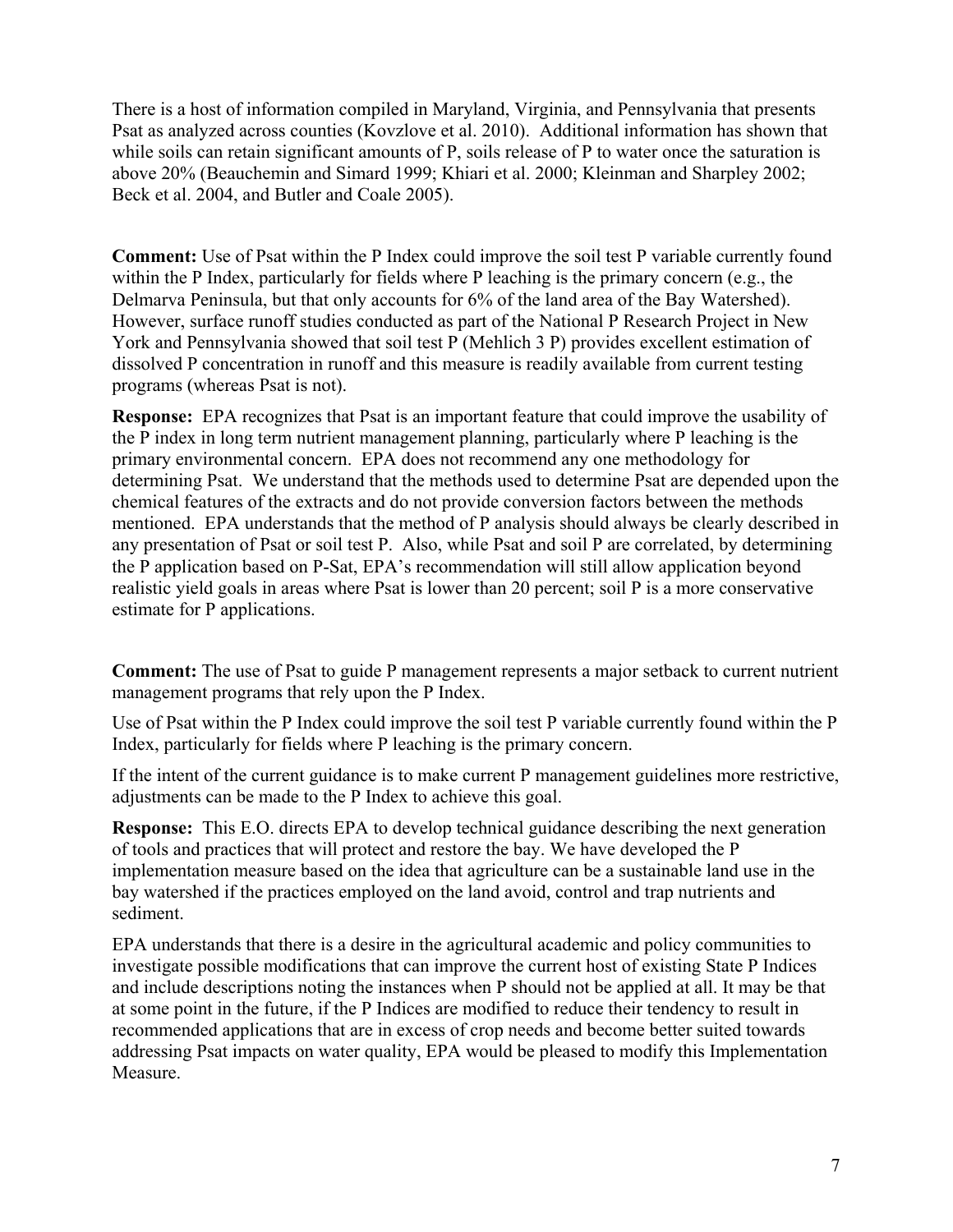**Comment:** It is unclear how the NUE concept and included NUE practices are to be included in the development of a nutrient management plan or integrated into the nutrient management planning process.

**Response:** A host of NUE tools can assist nutrient management planners in developing the N application rate on the basis of in-field variability. By using tools to increase crop NUE, N loss is minimized through reductions in leaching, surface flow, ammonia volatilization, nitrification and denitrification, and soil erosion by calibrating the N input to the yield potential and crop needs.

**Comment:** It is unclear whether the "environmental risk assessment" tool is targeted at nitrogen loss potential, P loss potential or both. It is critical that there is recognition that the P Index is an implemented P loss assessment tool in the Chesapeake Bay Watershed.

**Response:** This tool under development is targeted at nitrogen loss potential.

### <span id="page-7-0"></span>**HELs**

**Comment:** HELs should continue to be farmed and recommendations should focus on adequate treatment of productive working lands, not the retirement of productive working lands.

**Response:** Emerging and alternative markets can be used in conjunction with this recommendation to make this viable for the producer.

We have modified this implementation measure. First, this no longer applies to pasture. Also, instead of "retire" as the only recommended option, we have modified the language to state that either the land should be retired or a soil conservation plan should be developed and implemented to reduce sheet and rill erosion to the Soil Loss Tolerance Level (T) alongside the implementation of a nutrient management plan.

### <span id="page-7-1"></span>**References**

Beauchemin, S. and R.R. Simard. 1999. Soil Phosphorus Saturation Degree: Review of Some Indices and their Suitability for P Management in Québec, Canada. *Canada Journal of Soil Science* 634: 615-625.

Beck, M.A., L.W. Zelazny, W.L. Daniels and G.L. Mullins. 2004. Using the Mehlich -1 Extract to Estimate Soil P Saturation for Environmental Risk Assessment. *Soil Science Society of American Journal* 68:1762-1771.

Butler, J.S. and F. J. Coale. 2005. Phosphorus Leaching in Manure-Amended Atlantic Coastal Plain Soils. *Journal of Environmental Quality* 34:370–381.

Maguire RO, Ketterings QM, Lemunyon JL, Leytem AB, Mullins G, Osmond DL, Weld JL. 2007. Phosphorous Indices to Predict Risk for Phosphorous Losses. SER-17 Position Paper. <http://www.sera17.ext.vt.edu/index.htm>

Khiari, L., L. E. Parent, A. Pellerin, A. R. A. Alimi, C. Tremblay, R. R. Simard, and J. Fortin. 2000. An Agri-Environmental Phosphorus Saturation Index for Acid Coarse-Textured Soils. *Journal of Environmental Quality* 29:1561-156

Kleinman, P.J., and A. Sharpley. 2002. Estimating Soil Phosphorus Sorption Saturation from Mehlich 3 Data. *Communications in Soil Science and Plant Analysis* 33(11&12), 1825-1839.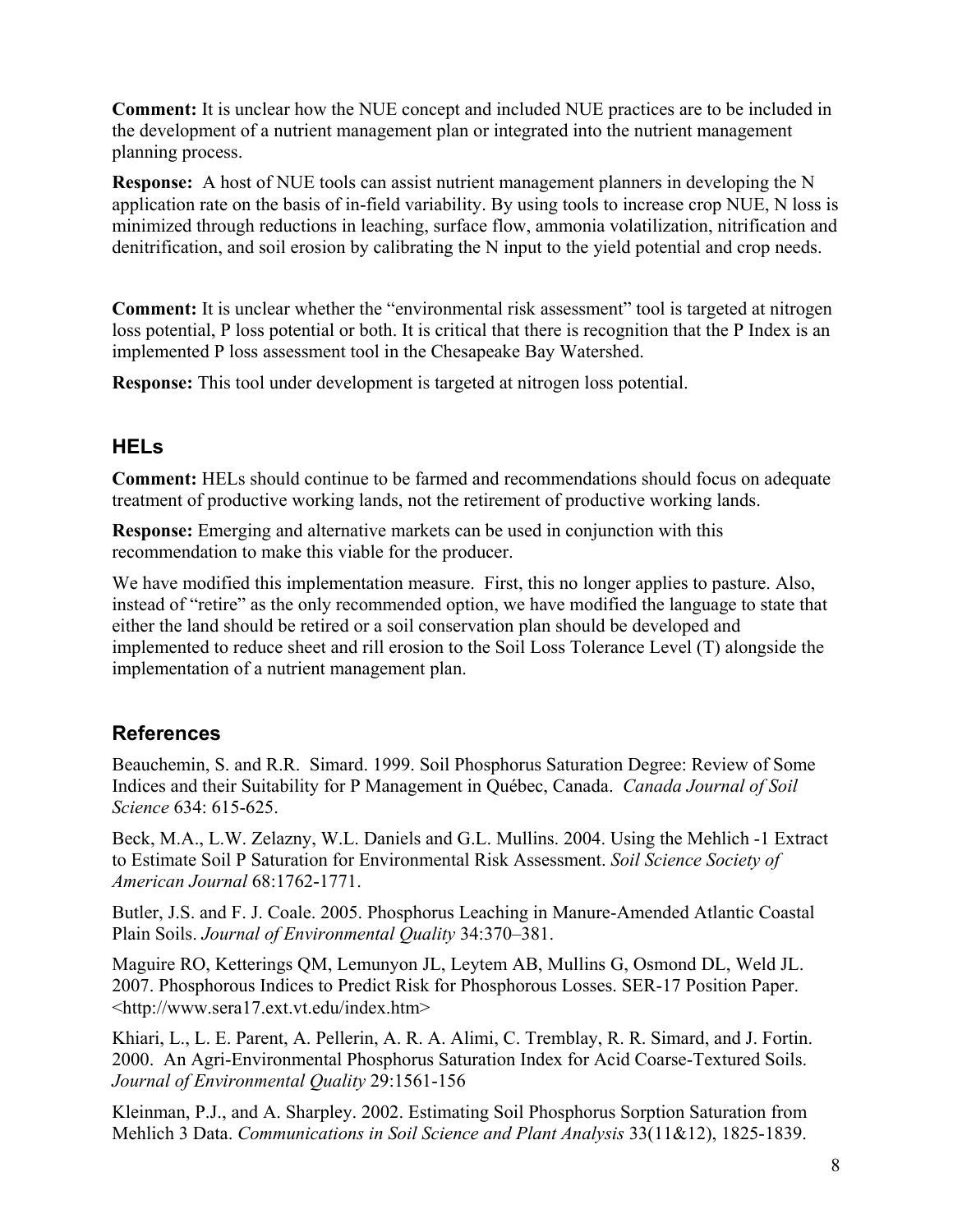Kovzelove, C\*., T. Simpson, and R. Korcak. 2010 Quantification and Implications of Surplus Phosphorus and Manure in Major Animal Production Regions of Maryland, Pennsylvania, and Virginia. Water Stewardship, Inc., Annapolis, MD. \* On detail from U.S. EPA

<[http://www.corporatewaterstewardship.org/downloads/P\\_PAPER\\_FINAL\\_2-9-10.pdf>](http://www.corporatewaterstewardship.org/downloads/P_PAPER_FINAL_2-9-10.pdf).

# <span id="page-8-0"></span>*Chapter 3. Urban and Suburban*

**Comment**: The document focuses on municipal concepts, such as codes and ordinances, financial incentives, and SWPPPs that may not apply to many federal facilities, rather than on the mechanisms that federal facilities use such as policies, specifications, planning documents, and operating procedures.

**Response:** In response to this comment, we have added, and led each text section, with those tools applicable to federal facilities (policies, contract specifications, etc.), followed by how municipalities would have parallel codes and ordinances. More references were provided to primary federal facility planning guides, including GSA P-100 (U.S. General Services Administration 2005), but not many other specific ones since agencies have their own. Discussions on items not as applicable to federal facilities were put into context, such as the discussion on "lot density". For "financial incentives", that discussion was also put into context (it was noted that for municipalities, a variety of financial incentives exist used for this purpose). Incentives recommended for federal facilities were awards and recognition programs and requirements in contract specifications for property leased by the facility. For smart growth, the text was revised to include how it can be applicable to federal facility planning, for examples, facilities should locate along existing transportation corridors and where there is existing water and sewer infrastructure in place, where feasible and appropriate. We did include other information that may be relevant to others who may choose to use this document such as municipalities.

**Comment**: Who makes the determination of the applicable site-specific water quality standard?

**Response:** Where a permit is being issued, the determination is made by the appropriate discharge permitting authority (either the State or EPA) ultimately is responsible to make the determination.

**Comment:** Are we referring to 95<sup>th</sup> percentile volume? We should only manage the volume that will not be infiltrated.

**Response**: No changes to the 438 guidance were made or intended. It should mean the 95<sup>th</sup> percentile storm depth. Yes, only the volume that will not be infiltrated would be otherwise managed.

**Comment**: Not all federal facilities are required to have Stormwater Pollution Prevention Plans (SWPPPs), so a comparison with good housekeeping programs might be better.

**Response:** We have clarified what types of federal facilities with industrial activities might be subject to SWPPPs (from fedcenter.gov) as follows: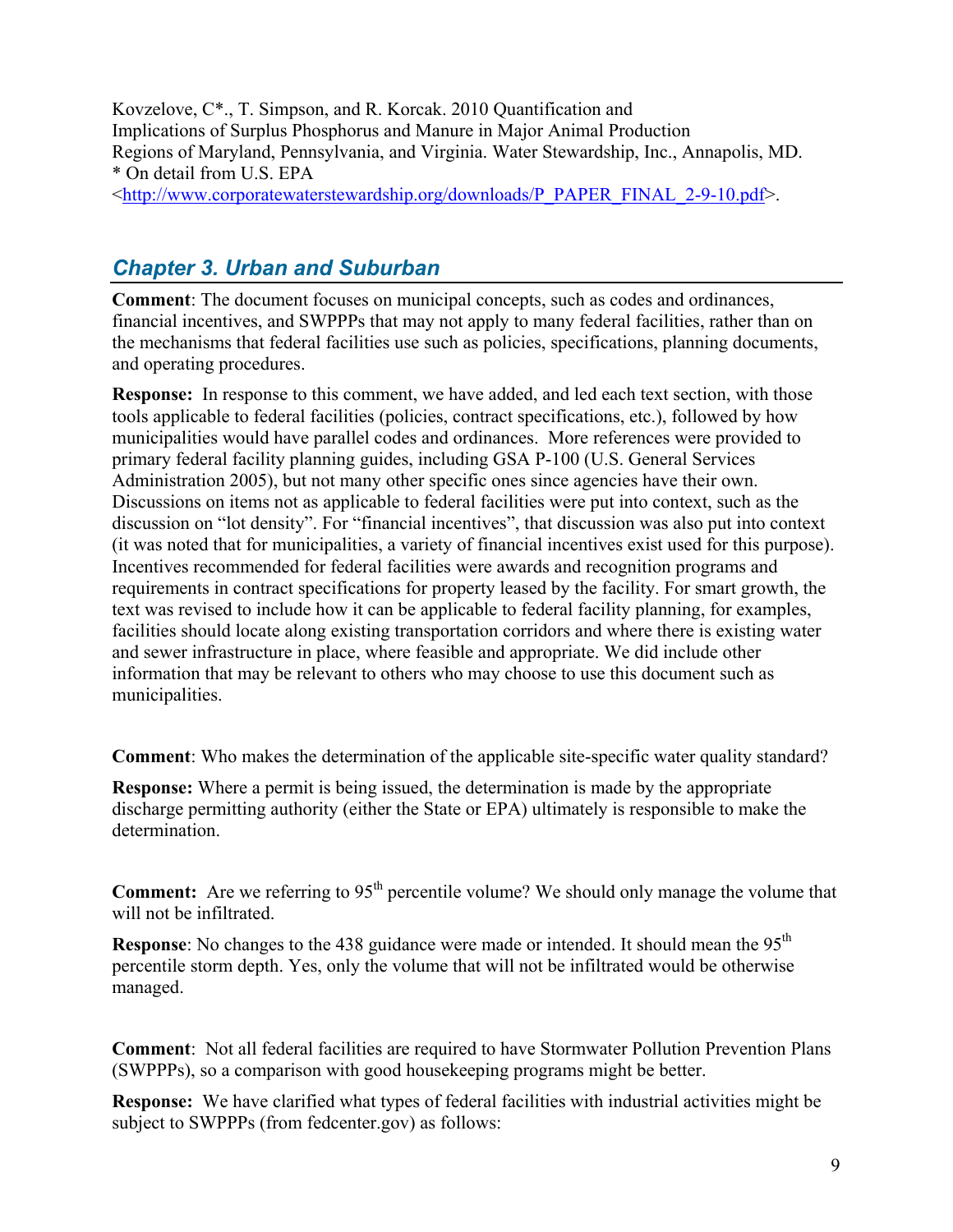*Specifically, a facility must obtain permit coverage for industrial activities if the activity falls under:* 

- One of the 11 categories of Industrial Storm Water Activities, including construction, that *result in storm water discharge to Municipal Separate Storm Sewer Systems (MS4s), or directly to waters of the United States, or*
- *one of the 30 Industrial Sectors listed for the Multi-Sector General Permit.*

*These activities are defined by either the facilities certain Standard Industrialization Classification, or a general description of the facilities industrial activities.* 

*Federal Facilities that often require storm water permit coverage include:* 

- *General Services Administration (Federal Government construction)*
- *Naval Facilities Command (transportation vehicles)*
- *Army Corps of Engineers (DoD construction)*
- *Bureau of Reclamation (transportation vehicles), and*
- *Other facilities that perform industrial activities, have vehicle fleets and frequently undergo building construction*

**Comment**: MS4 requirements (including good housekeeping, etc.) apply for some federal facilities, and could be expanded to cover commercial facilities.

**Response**: To clarify, a sentence from an existing EPA fact sheet was added that gives historical information on when the Phase II program was expanded to include some federal facilities. It also provides a link to the EPA background factsheet on "MS4 and Federal and State Lands" applicability (USEPA 2005).

**Comment**: Replace "Tributary strategy" reference with "Watershed Implementation Plan".

**Response:** We have done so. Also, a link to the EPA site describing WIPs in the Chesapeake Bay was added.

**Comment:** For turf management definition, need to define "high input prescription management".

**Response:** We have deleted the term "prescription" and defined "high input", using public comments as a basis for this definition.

**Comment**: For turf management, what is the value of "life cycle management".

**Response:** The implementation measure regarding "life cycle management has been deleted.

**Comment:** The impact of management of turf on federal lands will not be nearly as significant to restoring the Bay as management of turf on non-federal lands.

**Response:** The purpose of this document is to provide guidance on Federal land management practices, with the goal of providing Federal leadership in the implementation of best practices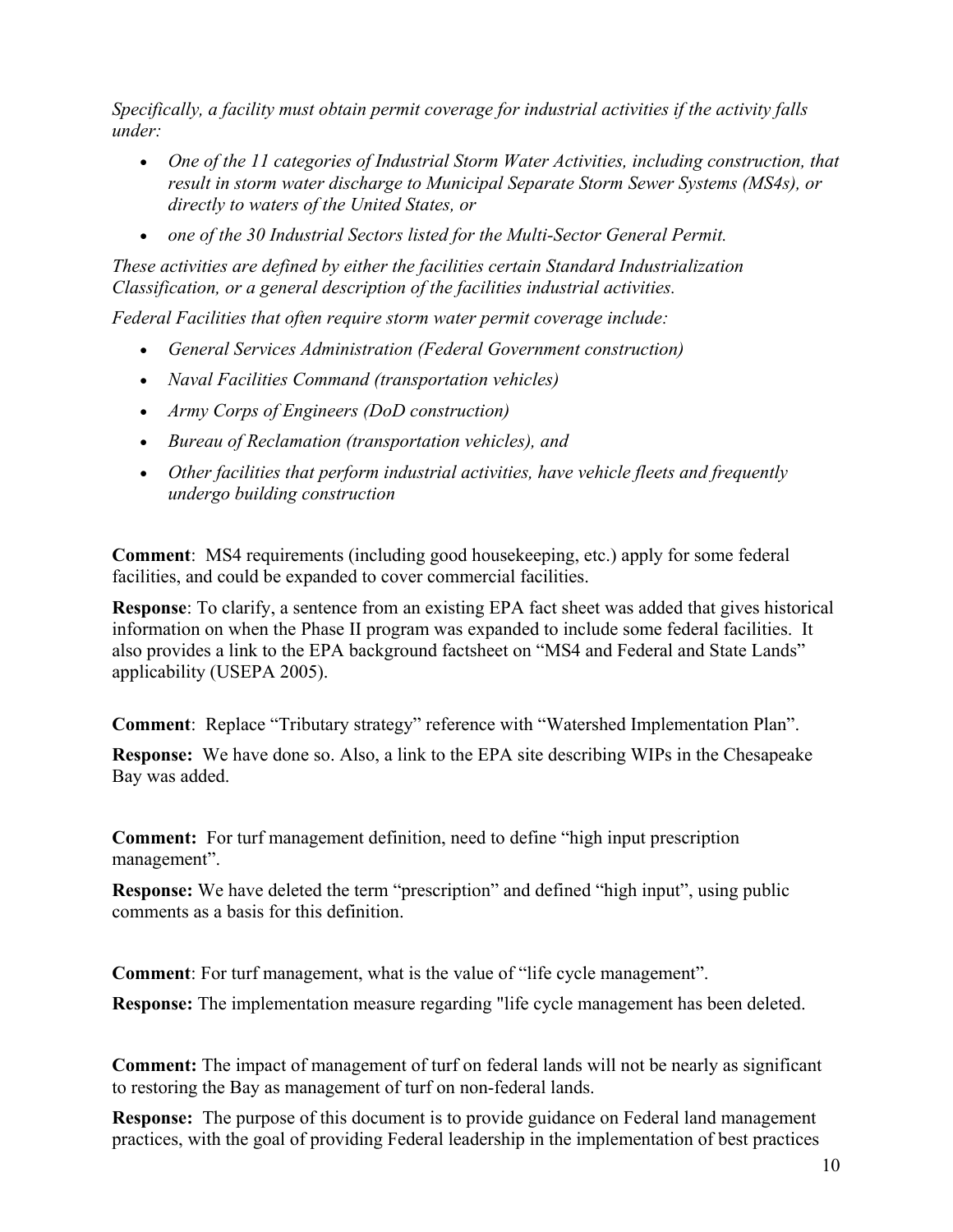throughout the Bay watershed. It is understood that across the Bay watershed in general, nonfederal pollutant loadings are more significant and will need to be controlled as part of the effort to achieve clean water in the bay.

**Comment:** While information on homeowners and lawn care companies is relevant to nutrient and pesticide loading to the Bay from turf, the information is not as pertinent to federal lands.

**Response:** See the response to the response to the previous comment. In addition, a number of federal agencies in the Bay watershed practice nutrient and pesticide management on properties that they manage. We did include other information that may be relevant to others who may choose to use this document such as municipalities

**Comment:** Perhaps the document should recommend that federal facilities consider modifying their operations procedures or contract specs to reduce the use of P fertilizer in turf.

**Response:** This recommendation was added.

**Comment**: Incentive programs are good info for municipal governments but are not really pertinent for federal agencies who can effect change by changing their operating procedures or contract specifications. If the incentives section stays in this document, suggest a separate sections stating how federal facilities can evaluate conversion of landscape.

**Response:** A change was made noting that these types of incentives are applicable to municipalities. The information on the incentive types was left in the document to provide comprehensive information.

**Comment:** Too short review time.

**Response:** The tight deadline established in the Executive Order necessitated a 30-day comment period

**Comment:** EPA is extending its authority in addressing non-federal programs and lands. **Response:** This is guidance and as such does not impose requirements.

**Comment**. Guidance is too long and coverage too broad, tends to dilute focus on bay priorities.

**Response**: Length of document was necessary to address the full set of land management topics that are impacting the Bay. The topics for federal land mangers are similar in many cases to municipal land management, and the municipal area has more relevant cases and examples to cite than federal facilities at this time. We did cite federal land information and data wherever available.

**Comment:** Commenter requested support of WLAs for POTWs to encourage smart growth. **Response:** Addressing WLAs is outside the scope of this document and is being addressed in other aspects of EPA's programs and activities to restore the Chesapeake Bay.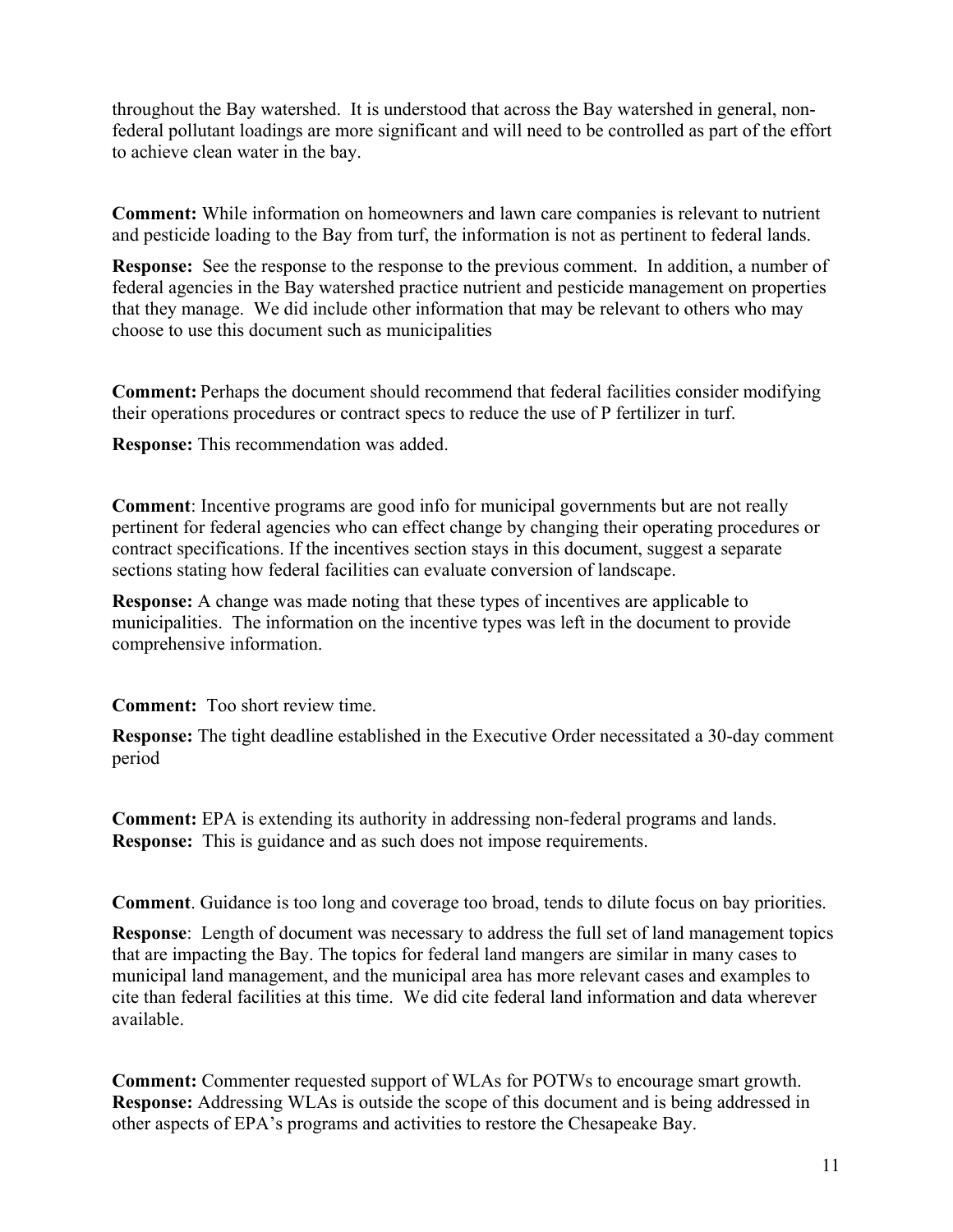**Comment:** The guidance should provide a framework for federal governments and municipalities to coordinate. A regional approach for stormwater management would allow for consistency.

**Response:** These issues are outside of the scope of this technical guidance document. However, EPA is addressing Federal/local coordination issues in other aspects of the Chesapeake Bay program.

**Comment:** Guidance should be provided on the recommended guidelines for stormwater discharge when the  $95<sup>th</sup>$  percentile rain event cannot be contained and used on site, for example if there are site constraints or back-to-back storms.

**Response:** The EISA requirements Energy Independence and Security Act (EISA) of 2007 and the subsequent EPA guidance (USEPA 2009) call for replication of predevelopment hydrology with respect to runoff volume, flow, duration and temperature. Discharges associated with large storm events, back-to-back storm events, or from site conditions that preclude the use of LID techniques (potential exceptions are listed in the document and in the EPA EISA guidance) should attempt to replicate that discharge rate and duration as much as possible. Designs should incorporate a safety factor where appropriate to protect against some back-to-back storms. State and local stormwater management regulations, both inside and outside the Bay area, also provide restrictions on the allowable discharge rate to protect against channel erosion and downstream flooding in the event of large storms.

**Comment:** Certain proprietary products can enhance soil functions and should be mentioned in the guidance.

**Response:** EPA does not promote proprietary products in our guidance documents.

**Comment:** The science does not support EPA's suggestion that banning the use of refined tarbased sealants at federal facilities or in any other location would have any discernable effect on the concentrations of PAHs in the Chesapeake Bay watershed.

**Response:** EPA does not address this issue in this document.

**Comment:** The document should go further to create performance expectations for federal land managers and federal staff engaged with state, local, and private managers, such as providing direction in issuance of NPDES permits. The document should set substantive steps for land managers, agency programs, and permit writers. The recommendations should be expanded to non-federal lands through the federal permitting authorities. The implications of the Rapanos decision should be discussed.

**Response:** This document does not address the regulatory NPDES permit program under Section 402 of the CWA, nor does it address the wetlands program under Section 404 of the CWA. These are outside the scope of the document.

**Comment:** EPA should revisit and improve the list of practices.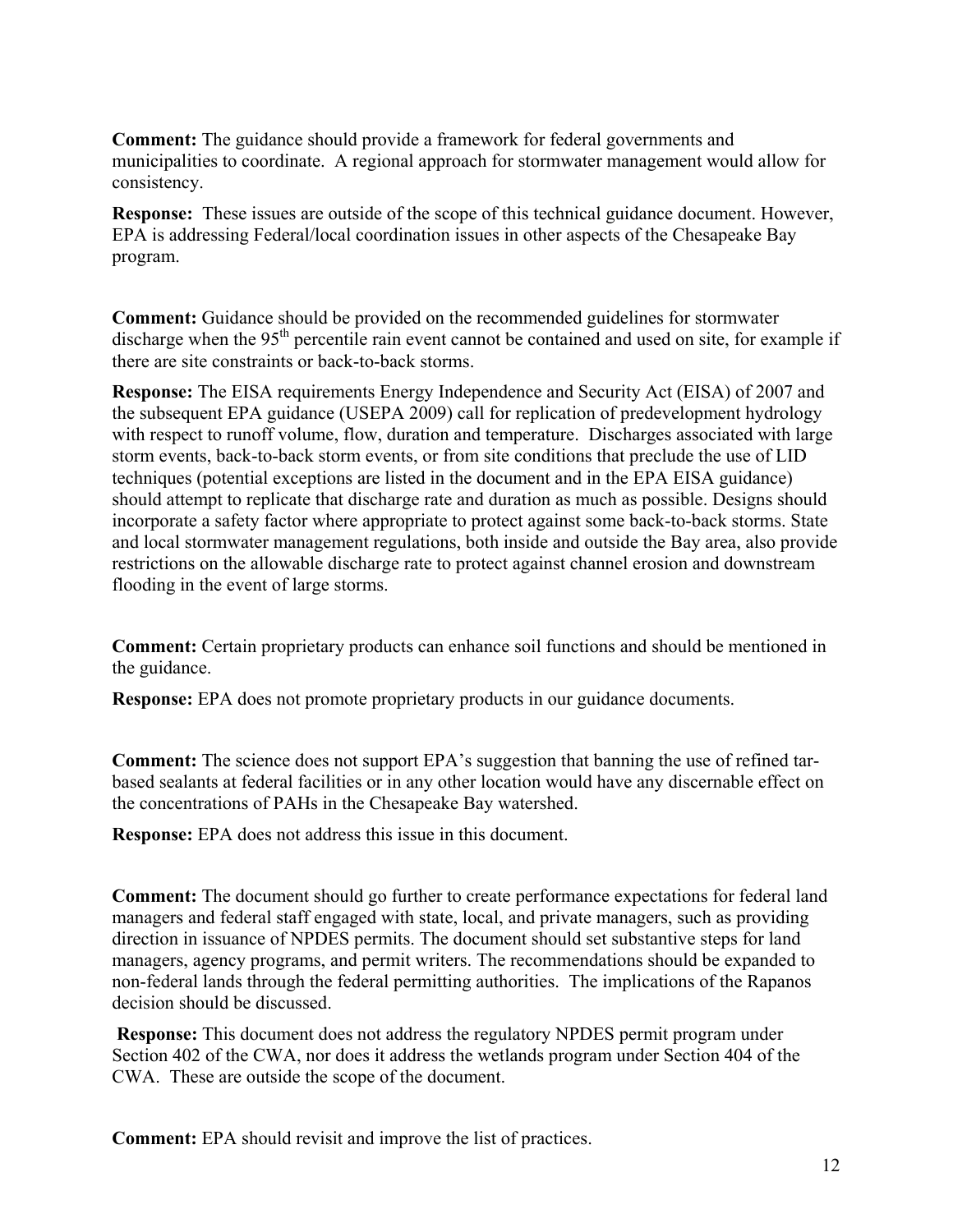**Response:** EPA agrees that there are numerous additional practices and variations on practices. The references listed include detailed descriptions of multiple variations and details on each practice. In the interest of creating a manageable document EPA elected to reference existing material in lieu of repeating material already comprehensively addressed in other regional guidance manuals.

**Comment:** Not enough emphasis is placed on retrofits. There should be more discussion on barriers to programs successful programs, permits, and establishment of recommendations to ensure that impervious reductions are implemented through NPDES permits and other federal programs.

**Response:** Retrofits and barriers are both addressed in the guidance document with references to existing guidance applicable to both federal facilities and municipalities. Permits and permitting program recommendations are outside the scope of this document.

**Comment:** The 2007 Energy Independence and Security Act (EISA) predevelopment hydrology requirements are guidance, not a requirement.

**Response:** This is an incorrect statement. They are required for Federal agencies, who are the primary audience for this Federal land management guidance. EISA 2007 Section 438 states: "The sponsor of any development or redevelopment project involving a Federal facility with a footprint that exceeds 5,000 square feet shall use site planning, design, construction, and maintenance strategies for the property to maintain or restore, to the maximum extent technically feasible, the predevelopment hydrology of the property with regard to the temperature, rate, volume, and duration of flow."

**Comment:** The terms 'maximum extent technically feasible' and 'extent feasible' are both used.

**Response:** The term "maximum extent technically feasible" is used in EISA Section 438. The document has been revised to include consistent use of that term.

**Comment:** The report should reflect lessons learned from the area jurisdictions in the implementation of LID.

**Response:** Each of the lessons learned cited by the commenter are addressed in the final document .

**Comment:** LID is not consistently less expensive than traditional stormwater controls.

**Response:** The document states that costs may be more or less, depending on many factors. However, more and more developers and communities are finding that using LID can save them money.

**Comment:** Some homeowners are opposed to it because it denies them use of their properties.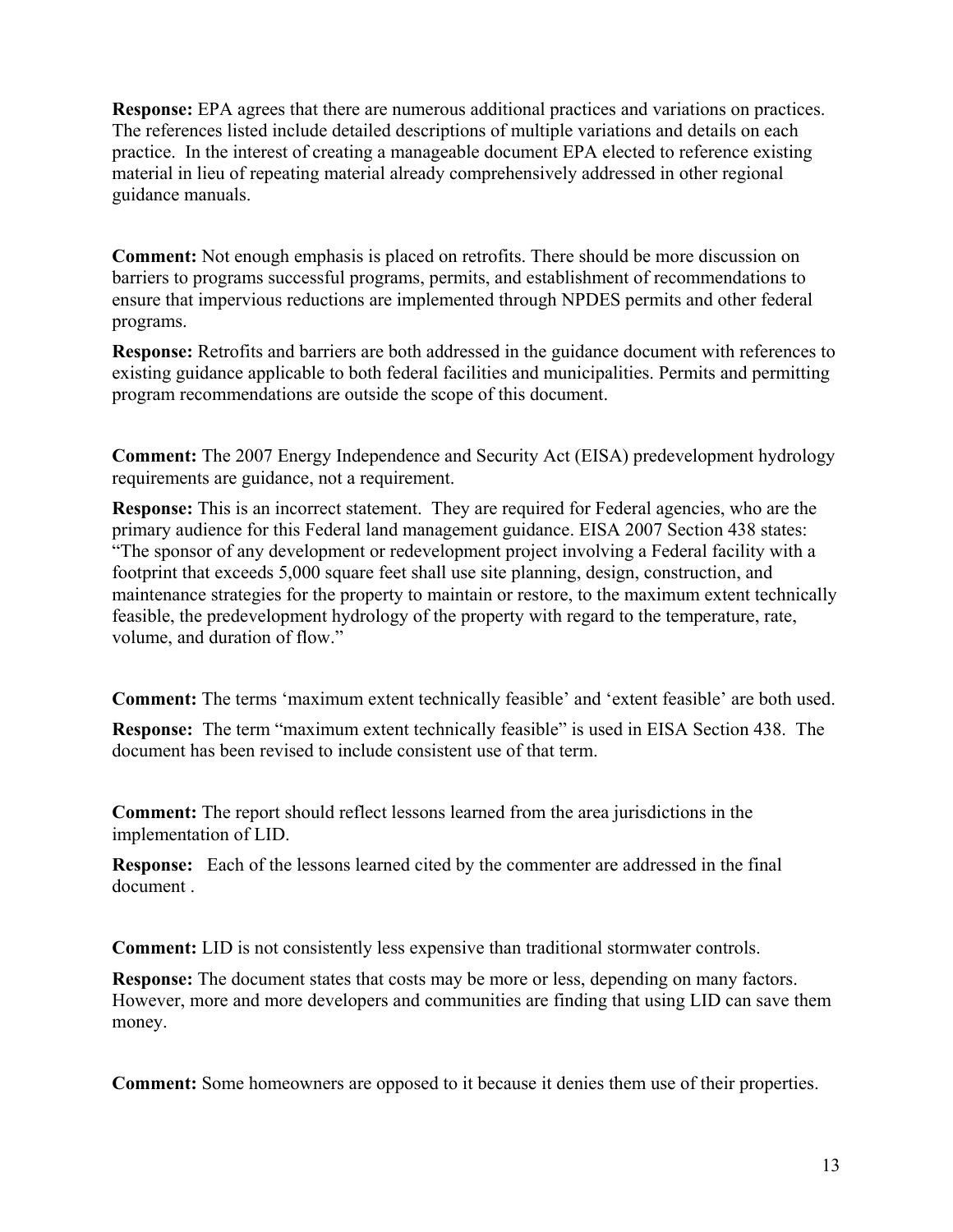**Response:** This document focuses on federal lands. However, all drainage controls, traditional or LID, require either public lands or drainage easements on private land. This is not unique to LID stormwater drainage controls.

**Comment:** Many LID controls have standing water, they create concerns about mosquitoes, animal pests, and potential danger to children or because they judge standing water to be unsightly and undesirable.

**Response:** Design manuals call for a drawdown of water in a timeframe to prevent mosquitoes. Individual design and construction can and should address this issue. Designs can limit the standing water depth to none or to user specifications.

**Comment:** Homeowners are opposed to paying for LID maintenance or to maintaining the devices themselves for a variety of reasons.

**Response:** This document has been written for federal facilities to implement. However, we note that traditional practices such as stormwater ponds also require maintenance. The level of maintenance should be considered in practice selection. Responsibility for maintenance, whether private or public, is decided at the local level. Moreover, it should be noted that many LID practices are viewed by many homeowners as amenities. This points out the value of using LID practices that are attractive as well as functional.

**Comment:** Localities are worried about the burden that will fall on them to track hundreds or thousands of LID devices, update LID maintenance plans, hire staff to collect fees, certify that maintenance has been done, and correct LID failures.

**Response:** This document focuses on federal facilities. However, current traditional stormwater management requirements often result in lot-level stormwater management practices, particularly for commercial lots, and management practices for small groups of homes, all of which can be tracked in information management systems routinely used by municipalities. It is recognized that the tracking and maintenance of stormwater management practices represents a significant responsibility to local stormwater management authorities. The use of distributed controls will increase the number and decrease the size of management practices, but the systems for tracking are established in many municipalities.

**Comment:** The potential exists for LID requirements to in urban areas to chase out redevelopment completely from urban areas, which Maryland has already experienced with the introduction of its new stormwater program.

**Response:** This document focuses on federal facilities. However, many more economically significant factors than stormwater management contribute to the decision to develop or redevelop in an area, and stormwater management requirements will likely be present in any area of development or redevelopment. It is also noted that implementing improved stormwater management in redevelopment projects contributes to a reduction of flash-flooding of urban streets and properties.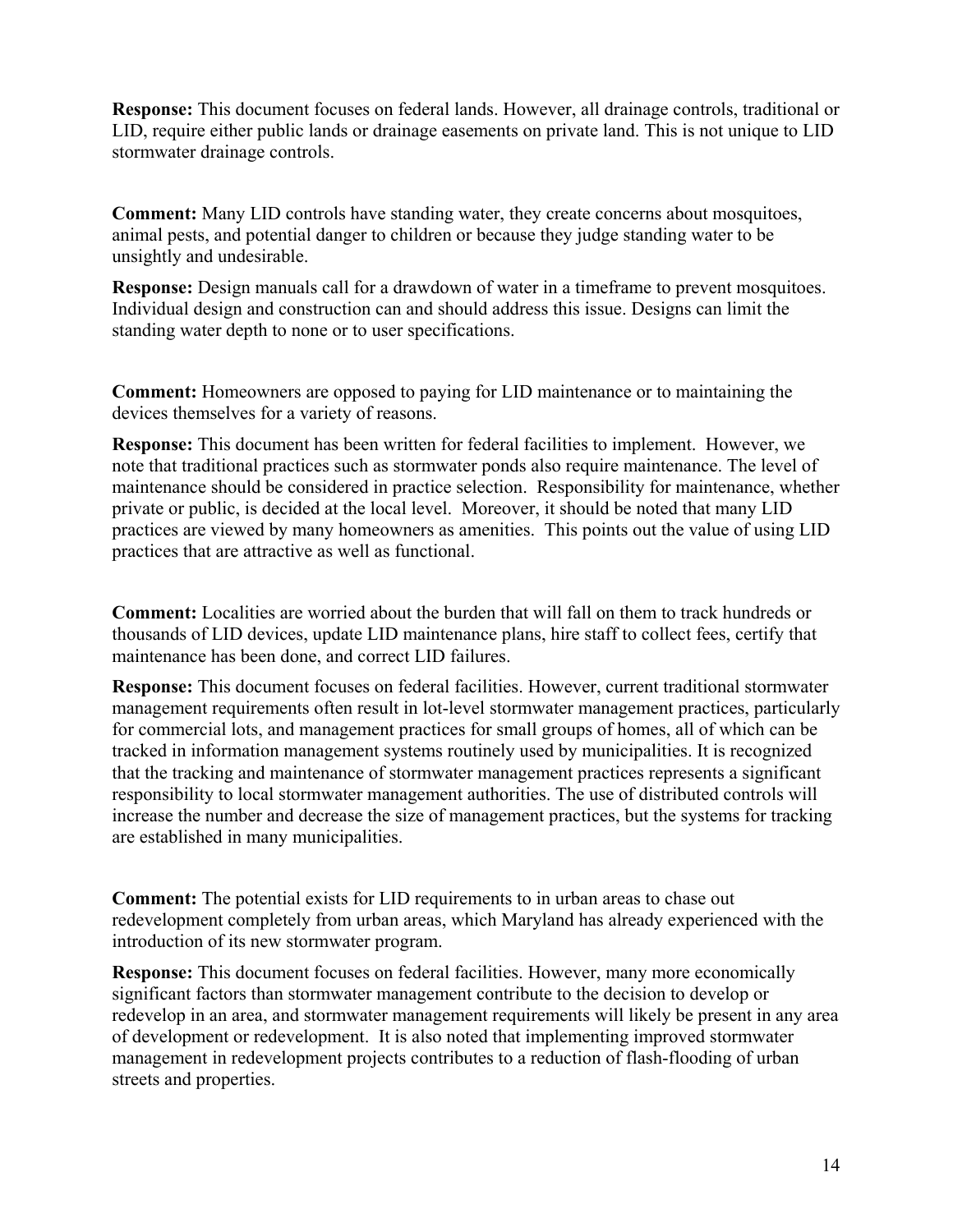**Comment:** Some engineers have expressed concern that using LID in urban settings may damage nearby underground building footings and/or underground infrastructure and may cause flooding to nearby basements or other structures.

**Response:** Infiltration should not be used where damage to structures can result. Other methods of LID are available as described in the guidance document.

**Comment:** Cautions need to be expressed in any LID guidance concerning the use of infiltration devices in the vicinity of drinking water aquifers, high water tables, shallow underground rock formations, or areas prone to flooding.

**Response:** These cautions are noted in the document. However, it is noted that some areas prone to flooding have successfully constructed LID practices in their watersheds and achieved not only flash flood reductions but improved water quality and enhanced groundwater replenishment. Two such examples are presented in the guidance document, the Capitol Regional Watershed District in Minnesota (Capitol Region Watershed District 2010), and the Sun Valley Watershed in Los Angeles, California (City of Los Angeles 2004).

**Comment:** Local site conditions determine the applicability of LID.

**Response:** This is noted in the guidance document.

**Comment:** The ICC 700 National Green Building Standard should be recognized in the document.

**Response:** EPA is supportive of the development of green building standards by many entities, including the National Association of Home Builders (NAHB). EPA is not recognizing in this document all of the green standard certifications that are available; the notation of a standard was related to the particular buildings being highlighted.

**Comment:** The 2007 EPA document on Potential Cost Savings of LID/Green Infrastructure (USEPA 2007): this study is well-known in the building community as being inaccurate and on the whole poorly done. NAHB requests that it be deleted from this report and not used by EPA in the future to represent the cost savings potential of LID.

**Response:** Comment noted. EPA supports the validity of the study. See specific discussion below.

**Comment:** The study incorrectly reports that only 1 of the 17 case studies had an increased cost to implement LID/ESD. A quick read of the study reveals that several of the case studies contained multiple sub-projects that were independently evaluated. In several cases, many of these sub-projects resulted in increased costs to implement ESD. However, all of these are excluded from the report summary on the basis that 'the results do not lend themselves to display in the format of the table'. For example, the Central Park Commercial Redesign - undertaken by the Friends of the Rappahannock - indicated that 5 out of the 6 pad sites evaluated for this planned development cost more to implement using LID/ESD.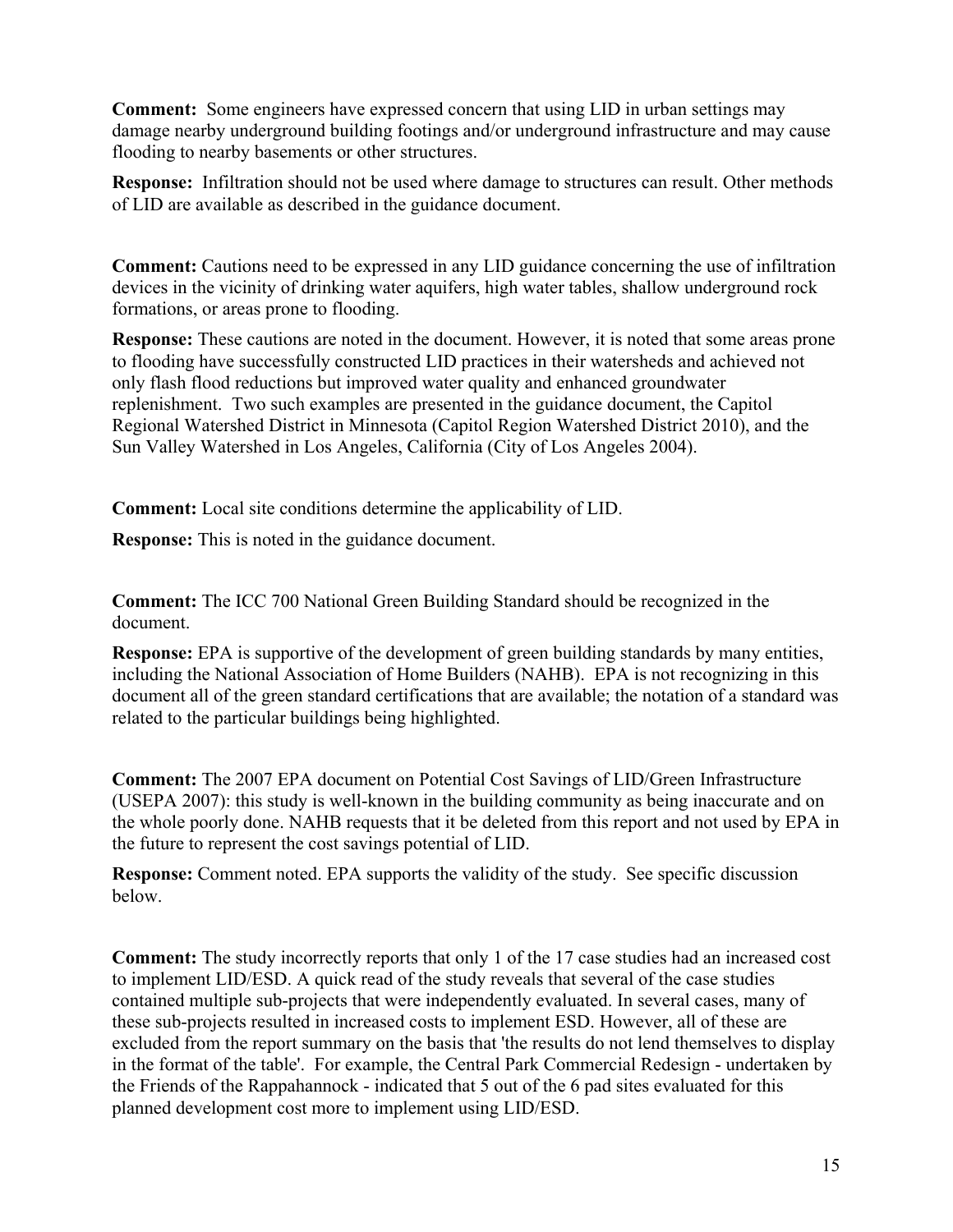**Response:** The purpose of the omission of studies from Table 2 was to avoid misrepresenting the nature of the data that were available for each study. For example, the Central Park retrofits only examined cost additions and reductions, not overall project costs for the different stormwater management approaches. Other projects with positive cost benefits were omitted from the table for similar reasons. For example, the Poplar Street study did not present detailed cost data, and the Portland Downspout Disconnection program was evaluated Citywide, not on a site-by-site basis.

**Comment:** The study actually evaluated 24 projects (several of the case studies contained multiple, independently evaluated sites). Sixteen of the twenty-four sites are Greenfield and large-lot residential projects that lend themselves to LID/ESD and conservation design principles. The remaining 8 projects are community retrofits where the actual costs of implementing the LID/ESD measures (green roofs, disconnecting downspouts, retrofitting parking lots, etc) was compared against a theoretical and worse-case alternative. For example, the costs of Portland's Downspout Disconnection Program were compared to an underground pipe to contain a comparable volume.

**Response:** Individual projects were included in the report based on the availability of data on costs for LID vs. traditional stormwater management. There were several key studies that evaluated Greenfield-type projects, and many fewer that examined retrofits. At the time research was conducted, there were no high-density studies that had enough data to be included in the report.

In the case of Portland's Downspout Disconnection Program, the City is actually building underground pipes to manage combined sewer overflows, so this is an appropriate comparison. They were able to reduce the required storage capacity of the pipes because of downspout disconnection and other decentralized retrofit approaches.

**Comment:** The case studies failed to account for direct cost additions and lost opportunities as a result of the implementation of LID/ESD. For example, the retrofit of a parking lot at City Hall in Bellingham, WA using rain gardens is reported to cost 80%, or \$22,000, less than a structural, underground alternative. This study reports that to implement the rain gardens 3 out of 60 parking spaces, or 5%, need to be lost. This directly results in a reduction of approximately 1,000 square feet of space, or allowable density, which has a quantifiable economic value that is not accounted for. Depending on the local market, the \$22,000 could be absorbed after the first year of occupancy at \$22/square foot. In this case, clearly the long term cost benefit of the 3 parking spaces and associated 1,000 square feet of office outweigh the upfront costs of the structural stormwater BMP.

**Response:** The commercial value of the lost parking spaces was not applicable to the City of Bellingham parking lot retrofits because both pilot projects were implemented at existing public properties with office space density that was already established. Furthermore, numerous case studies have discussed developments that chose LID designs that enabled the elimination of the pond that would have been required in a conventional stormwater design, thereby gaining more space that enabled increased development lots to be sold. For example, residential subdivisions in Prince George's County and Frederick County, Maryland, eliminated ponds and thereby created space for six additional lots and two additional lots, respectively (EcoNorthwest. 2007).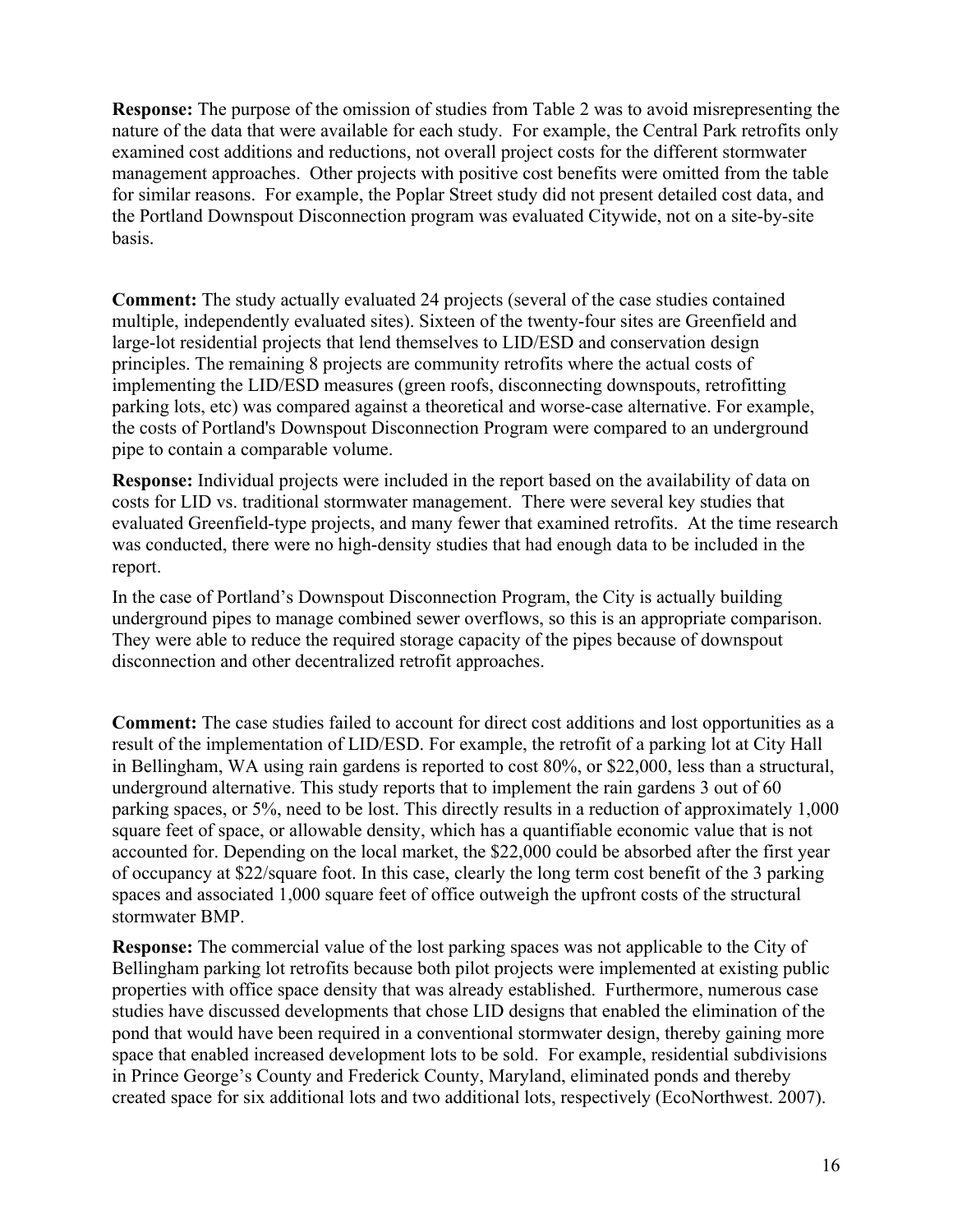**Comment:** Most of the cost savings referenced was due to reductions in road widths. In almost all cases, the roads were reduced to widths narrower than allowed by the National Fire Code.

**Response:** Significant cost savings were achieved from a variety of project attributes, including the size reduction or elimination of stormwater pipes and ponds. With regard to reduced road widths, minimum road widths can be evaluated on a local level in partnership with local emergency response departments to ensure that vehicles can safely navigate and narrow-width streets. This type of site design modification is not expected to be applicable to all settings and development types. See also the Center for Watershed Protection's "Better Site Design" (CWP 1998)

**Comment:** All case studies failed to account for the costs associated with the intensive maintenance needs of the small-scale BMPs. Instead, this study incorrectly assumes that maintenance costs will be reduced through the application of LID in almost all cases. One case study of a Greenfield residential project that looked at the issue of maintenance reported that maintenance costs were \$600 more per lot than conventional design.

When considering maintenance implications, ESD/LID needs to be evaluated in two groups. The first group, which is generally going to be less expensive to maintain, are the sprawling and large lot residential communities that are designed and graded such that the LID/ESD approach includes flat slopes that filter and infiltrate water, also known as non-structural practices. In this group, ESD/LID is inherent in the design due to the significant amount of open space. The second group of ESD/LID is the use of micro-scale practices (micro-bioretention, landscape infiltration, etc) and alternative surfaces (green roofs, pervious paving materials). These practices are highly maintenance intensive. The micro-scale practices rely upon infiltration of runoff through the soil media. In order to properly function, the soil media needs to be remediated frequently to maintain porosity otherwise they backup, fail to function, and overflow. Alternative surfaces also require frequent maintenance (2-3 times/year) to maintain porosity of paving materials and ensure adequate plant coverage and soil conditions of green roofs.

**Response:** Properly designed LID/ESD BMPs can be engineered for minimum maintenance (similar to landscaping), particularly if a pretreatment area is incorporated into designs. These BMPs are not appropriate for treatment of runoff with high sediment loads. High sediment loads should first be addressed through appropriate land-management techniques or traditional stormwater pretreatment BMP's. These factors are site-specific and difficult to generalize on a national scale. It is noted that stormwater management facilities, whether LID or conventional, require maintenance. The level of maintenance should be considered when selecting practices and this is noted in the document.

**Comment:** The case studies with the greatest cost savings utilizing LID/ESD are sprawling residential single family projects. Builder experience has shown that residential communities in Maryland with 3+ acre lots and open section roads designed under the ESD regulations have negligible to no infrastructure costs for stormwater management. This is primarily because they can be constructed using non-structural approaches since there is a significant amount of land available. While this is useful for LID/ESD for this limited application, this pattern of development (large lot residential) is inconsistent with the pattern of smart growth envisioned in many community master plans.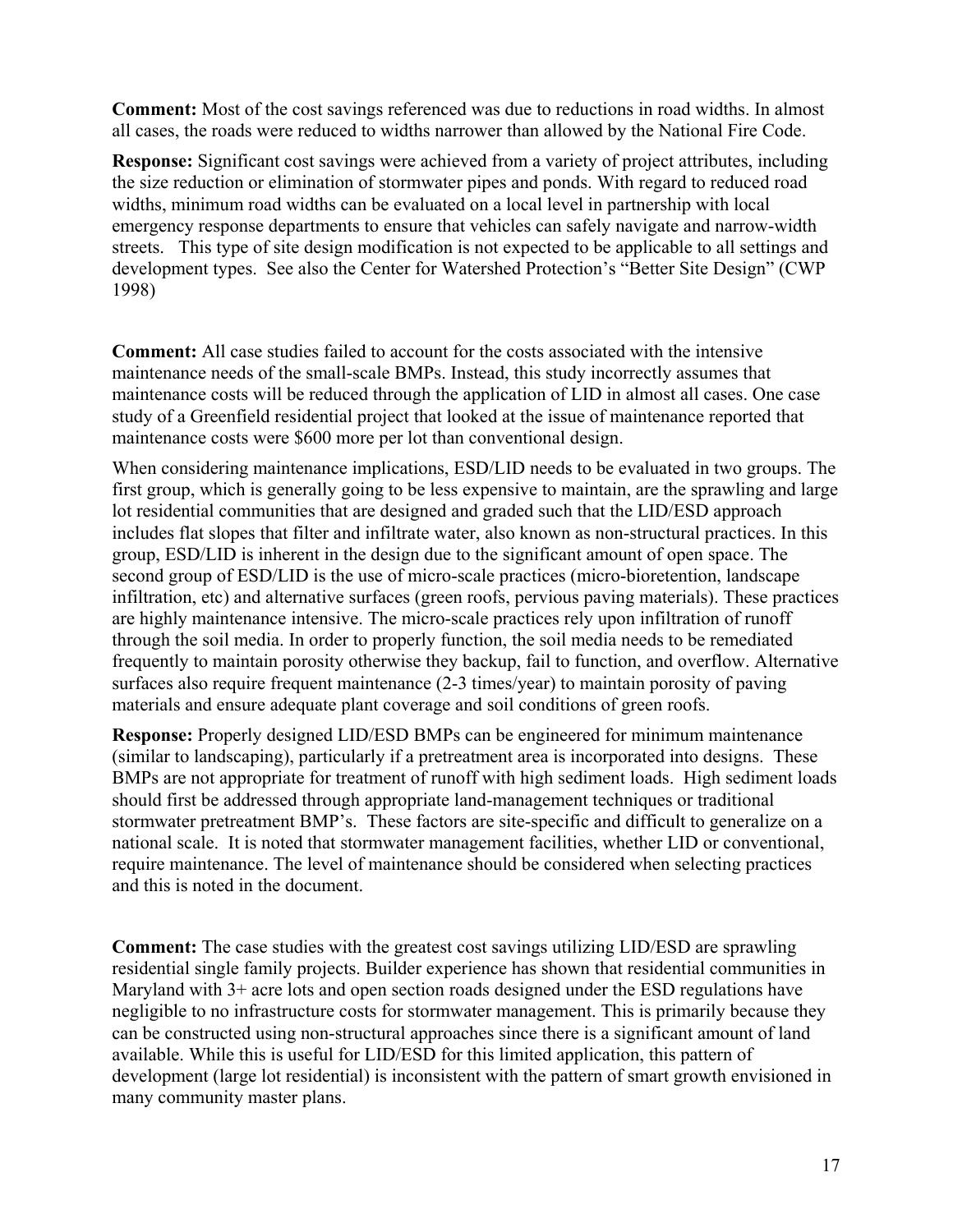This study contains no case studies of private or public redevelopment of high-density, mixed use projects. Part of the policy debate that occurred in Maryland related to stormwater includes a discussion of how ESD incentivizes sprawl and discourages a high-density, mixed use pattern of development proximal to multiple transportation opportunities. If anything, this study confirms that ESD/LID is cheaper for large lot sprawl and provides no information related to smart growth projects.

Aside from the analysis provided above, missing from the debate is a third category of projects: 'smart growth/high-density, new development projects'. These are the projects that are planned with higher densities, similar to what is often being categorized as 're-development', but located on properties with little or no impervious pavement. Many requirements fail to address these projects and assume that the redevelopment provisions include all smart growth projects - that's not the case. These high-density projects located on low-no impervious properties will be the most adversely affected types of projects because they will be held to the higher 'new development' standard while having the form of higher-density (little-no area available to accommodate ESD) projects.

**Response:** Individual projects were included in the report based on the availability of data on costs for LID vs. traditional stormwater management. There were several key studies that evaluated Greenfield-type projects, and many fewer that examined retrofits. At the time research was conducted, there were no high-density studies that had enough data to be included in the report.

Since the time the 2007 report was prepared, however, additional information has become available. The document cites some examples: 1) Portland Bureau of Environmental Services (City of Portland 2008) study of green roofs shows that life-cycle benefits of a green roof provide a higher net-present value to the public and to the owner over time – this study is primarily applicable to high density, mixed use construction; 2) A Lenexa, Kansas, study that evaluated single family residential, multifamily residential, commercial/retail, and warehouse/office, and determined that there were cost savings associated with the application of LID techniques versus traditional stormwater management techniques, and were therefore able to gain local support for implementing LID standards (Beezhold and Baker 2006); 3) Capitol Regional Watershed District, encompassing areas of St. Paul, MN, that is highly impervious, approximately 42% impervious, found LID retrofits were not only less costly (saving \$0.5 million in capital costs) to install than conventional stormwater management to solve flooding problems, they provided the additional benefit of improved water quality for a local recreational lake that had been chronically impaired from urban stormwater runoff pollutants (CRWD 2010).

**Comment**: The commenter provided several citations on the uptake of pollutants by managed turf grasses, reduction in air temperature by turf grasses, and how turf grass systems can improve stormwater infiltration.

**Response**: The general benefits of air temperature and air pollution reduction, and soil infiltration improvement, are not exclusive to managed turf grass but are characteristic of other vegetation as well. In order to put this information on turf grasses in context, the similar benefits of other vegetation (native grasses, shrubs, wetland plants, ground covers, trees, mosses, etc.) should concurrently be presented for comparison. The relative benefits of many different types of vegetation were not included in this document.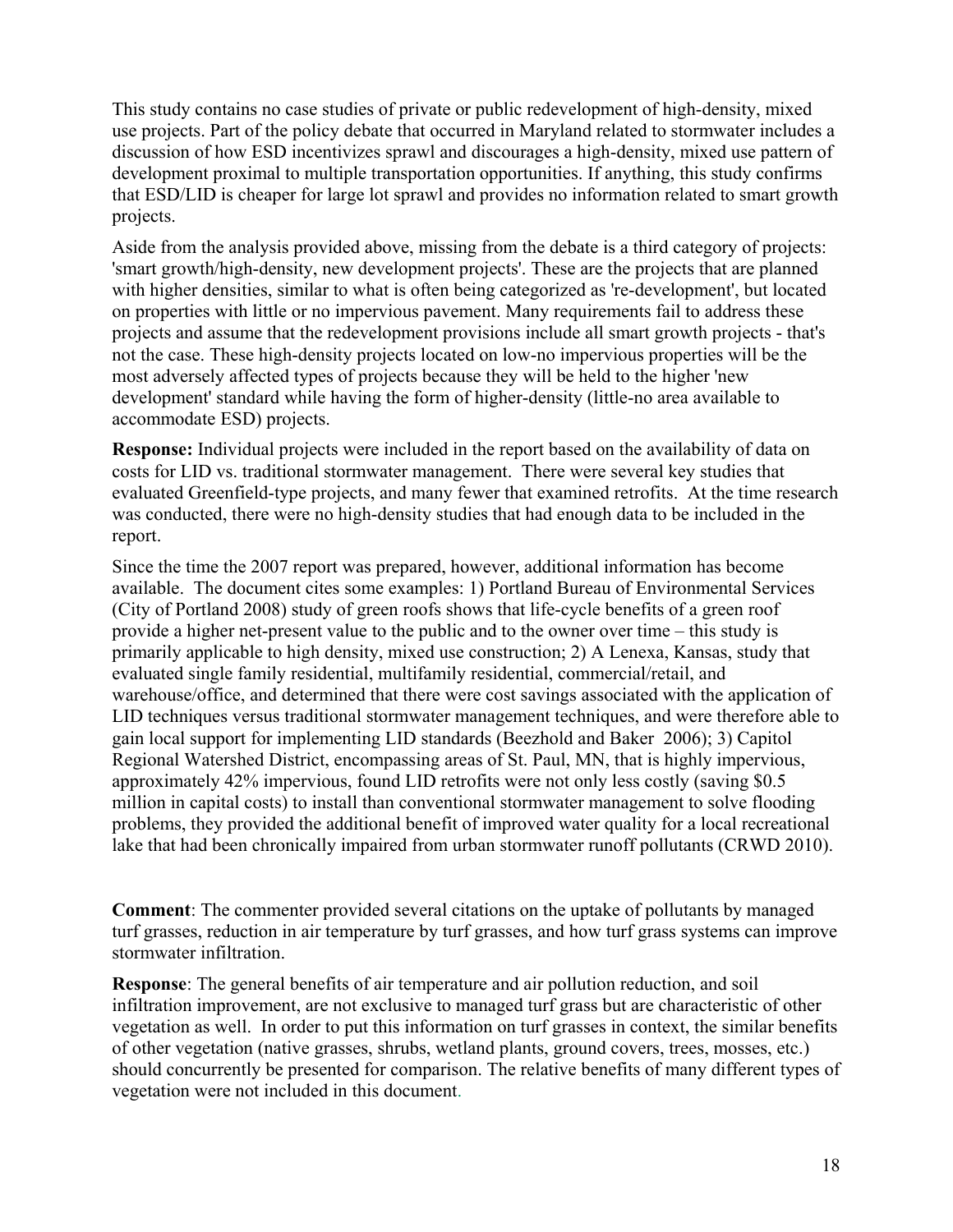**Comment:** The commenter provided a recommendation to rephrase the term fertilizer ban to fertilizer restriction.

**Response:** The term was changed.

**Comment:** The commenter provided suggestions for litter, leaf collection, outreach and education, and street sweeping as pollution prevention practices.

**Response:** Most of these practices are already cited in the document. At the commenter's suggestion, implementation of a leaf litter collection program with composing and reuse was added as a source control measure. This was added in the table on pollution prevention and source control practices.

**Comment:** Recognize the need to consider natural daylight/nighttime conditions in planning and development in order to protect species that require the natural light cycle in order to propagate.

**Response:** A reference to this consideration was added with a supporting citation from the federal facilities design guide US General Services Administration (2005) GSA P-100-2005-2.12 Landscape Lighting, which references [www.darkskies.org.](http://docs.darksky.org/Codes/SimpleGuidelines.pdf)

### <span id="page-18-0"></span>**Turf**

**Comment**: The guidance should strongly encourage the development of integrated infiltrative surfaces and provide solutions for increasing the permeability of existing infrastructure:

- Practices to increase infiltrative and retentive capacity of turf and landscape areas
- Practices to develop healthy soils (organic matter, micro  $\&$  macro fauna)
- Implementation of best cultural practices for turfgrass and landscape area maintenance (recycle clipping, longer grass, drought conditioning, supplemental irrigation)
- Integrate landscape, trees, and grass areas to increase pervious surfaces and maximize infiltration through initial design or redesign and maintenance of existing landscapes

**Response**: The guidance was revised to put a stronger emphasis on cultural management practices based on the Scotts Miracle Grow Company recommendations.

**Comment**: Caution must be exercised when estimating "inputs" and relating input reductions to potential load reductions. All inputs are not equal, are not static, and are not reflective of loads nor the fact that they many of the inputs mitigate and reduce loads by reducing run-off, sedimentation, and increasing infiltration capacity of greenspace. The estimated fertilizer and pesticide inputs presented in the draft report are very high. Turfgrass fertilizer use has been estimated (based on reported usage data) to be less than 100 million pounds across the entirety of all states in the Bay watershed (DE, MD, PA, VA, WV), which is less than the draft report estimates for the watershed alone (227 million pounds for the 64,000 sq. mi. watershed). The draft estimated volume for 2,4-D is over 25% of nationwide turfgrass use of 11 million pounds reported by EPA (EPA, 2005). While input information is directionally informative, care must be taken to avoid simple extrapolation to load potentials. For this reason, the Agency may consider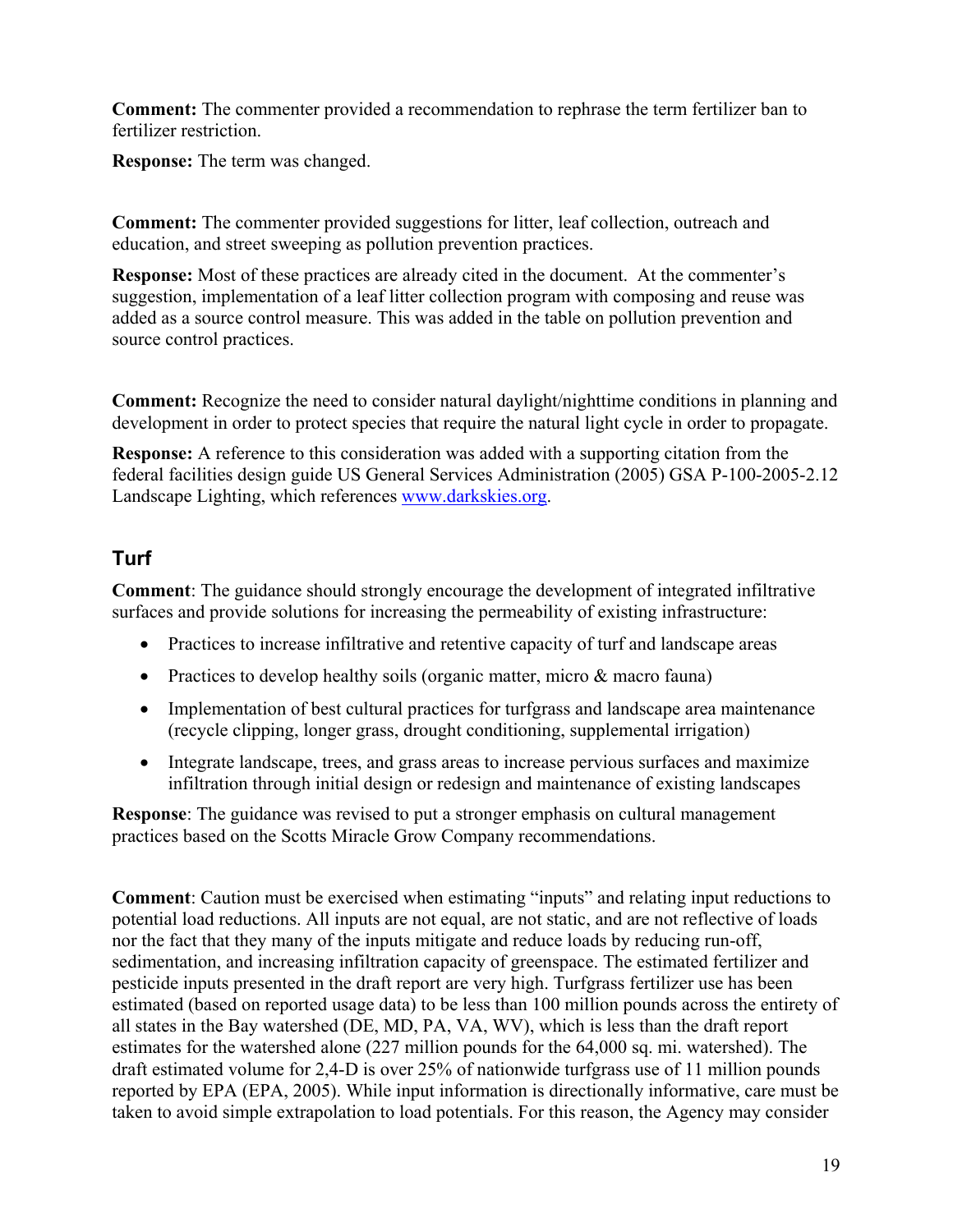removing this information from the draft report. We hope the Agency finds this input helpful. Please utilize us a resource for product content.

**Response**: The definitions for terms such as high inputs were modified based on the Scotts Miracle Grow Company recommendations. The section on 2,4-D was deleted. The bay wide fertilizer estimates were adjusted based on the numbers provided by the Scotts Miracle Grow Company and recommendations to modify application assumptions provided by Environmental and Turf Services, Inc.

**Comment**: As we develop the technical framework for the management of nutrients in our urban ecosystems, research shows (D.J. Soldat, 2008, Groffman, 2004) two principals result in the greatest reduction of nutrient loading that leads to the eutrophication of our waterways.

- Decrease Impervious Surfaces: The key element to reducing urban runoff is to decrease the percentage of impervious surfaces and one of the best ways is to increase green space.
- Increase erosion control and water retention on pervious surface: Most nitrogen and phosphorus movement from pervious surfaces is in the form of sediment erosion.

Landscape areas and turfgrass is an essential part of this equation. Healthy, properly maintained grass is shown to increase infiltration rates and reduce volume runoff and sediment. Other environmental benefits of grass include (J.B. Beard, 2004):

- Erosion control
- Dust control
- Reducing storm water runoff
- Flood control
- Enhancing groundwater retention and recharge
- Entrapment and biodegradation of organic chemicals
- Reducing the urban heat island effect
- Reducing noise pollution
- Carbon sequestration

While we understand the benefits of healthy turf grass to water quality and the environment, we acknowledge that product formulation and consumer education of best cultural practices can further improve water quality. This report surveys peer reviewed technical papers on nitrogen, phosphorus and sediment runoff from urban turfgrass for input to the Technical Guidance to fulfill Section 502 of the Chesapeake Bay Executive Order should cover as it relates to urban turfgrass.

Best management practices include:

 Mowing High: This allows for greater root length and density, which allows the plant to better absorb nutrients and soil moisture. Taller grass also keeps the soil surface cool and shaded, prevent rainfall impact on the soil surface, and crowds out weeds.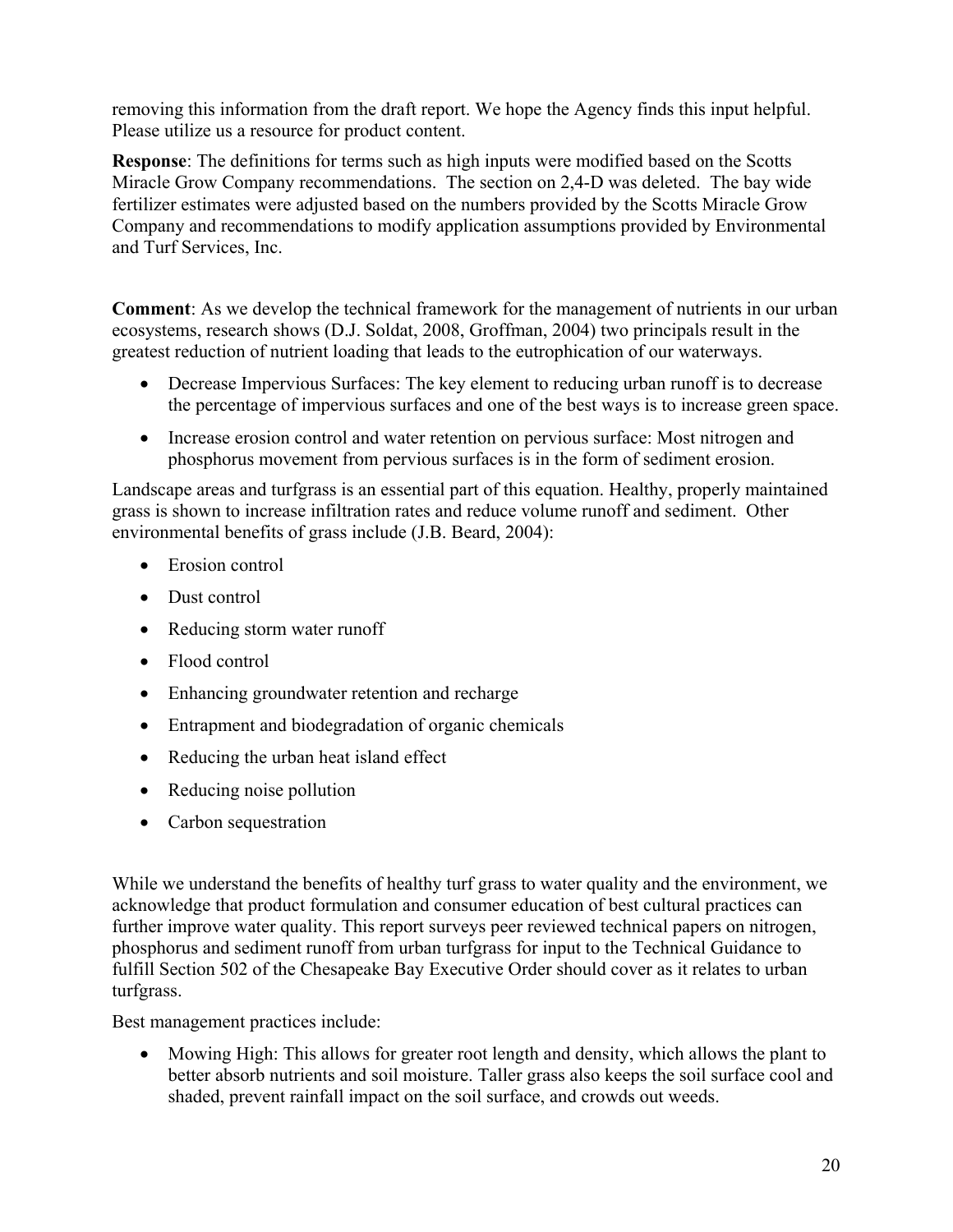- Return Clippings or Use a Mulching Mower: Recycling grass clippings returns essential nutrients to the soil (ex phosphorus and nitrogen).
- Clippings add organic matter to the soil, improving soil health, vigor, and infiltration capacity.
- Keep Fertilizer and Grass Clippings Off Impervious Surface: Grass clippings, leaves, fertilizer, and yard debris left in gutter or streets will be washed into storm sewers and surface waters.
- Fertilize in Spring and Fall: Early and middle spring and the fall is when turfgrass absorbs the most nutrients. Never fertilize when the ground is frozen.
- Use a Proper Spreader: Drop spreaders or rotary spreaders with a side guard help to keep fertilizers on the lawn and off impervious surfaces.
- Mulch Tree Leaves: Mulching leaves into the grass adds organic matter and nutrient to build a healthy soil.
- Avoid Fertilization before Heavy Rainfalls

**Response**: The benefits of turf were addressed in the guidance. References provided by Scotts Miracle Grow Company were reviewed and cited in the guidance. For example, reference articles by Kussow, Petrovic, Easton, Soldat that were provided by the Scotts Miracle Grow Company were cited. In addition, a section on turf cultural management practices was inserted based on the recommendations under the Scotts Miracle Grow comments pertaining to the Education of Best Management Practices.

**Comment**: The commenter commented about the assumptions made in the guidance regarding the use of 2,4-D and the application practices associated with the herbicide 2,4-D/A.

**Response**: These assumptions and the associated discussion regarding 2,4-D/A were deleted from the guidance.

**Comment**: As the largest crop in the watershed, turfgrass has been unfairly identified as a significant polluter of the Bay, its tributaries and ground waters. Dubious data, unscientific references, and non-credible sources have been used as basis for the position that turfgrass in the watershed is significantly contributing to pollution of the Bay. We strongly disagree with this position and the following comments will provide cited evidence to the contrary, refuting the

citations identifying turfgrass as a significant polluter, as contained in the Executive Order 13508

Implementation Guidelines. The focus of our comments is in reference to Section 5 (Turf Management) of Chapter 3, Controlling Urban Runoff. We agree with many of the positions outlines in the guidelines , such as implementation of proper mowing practices, selecting the proper turfgrass at establishment and utilizing an efficient irrigation system. Among others, these are steps that the turfgrass industry already promotes to address responsible management. In reference to the following: we call attention to the fact that no scientific data from peer-reviewed studies from reputable journals are used as support.

• Reducing total turf area through initial design or redesign of existing landscapes will improve water quality.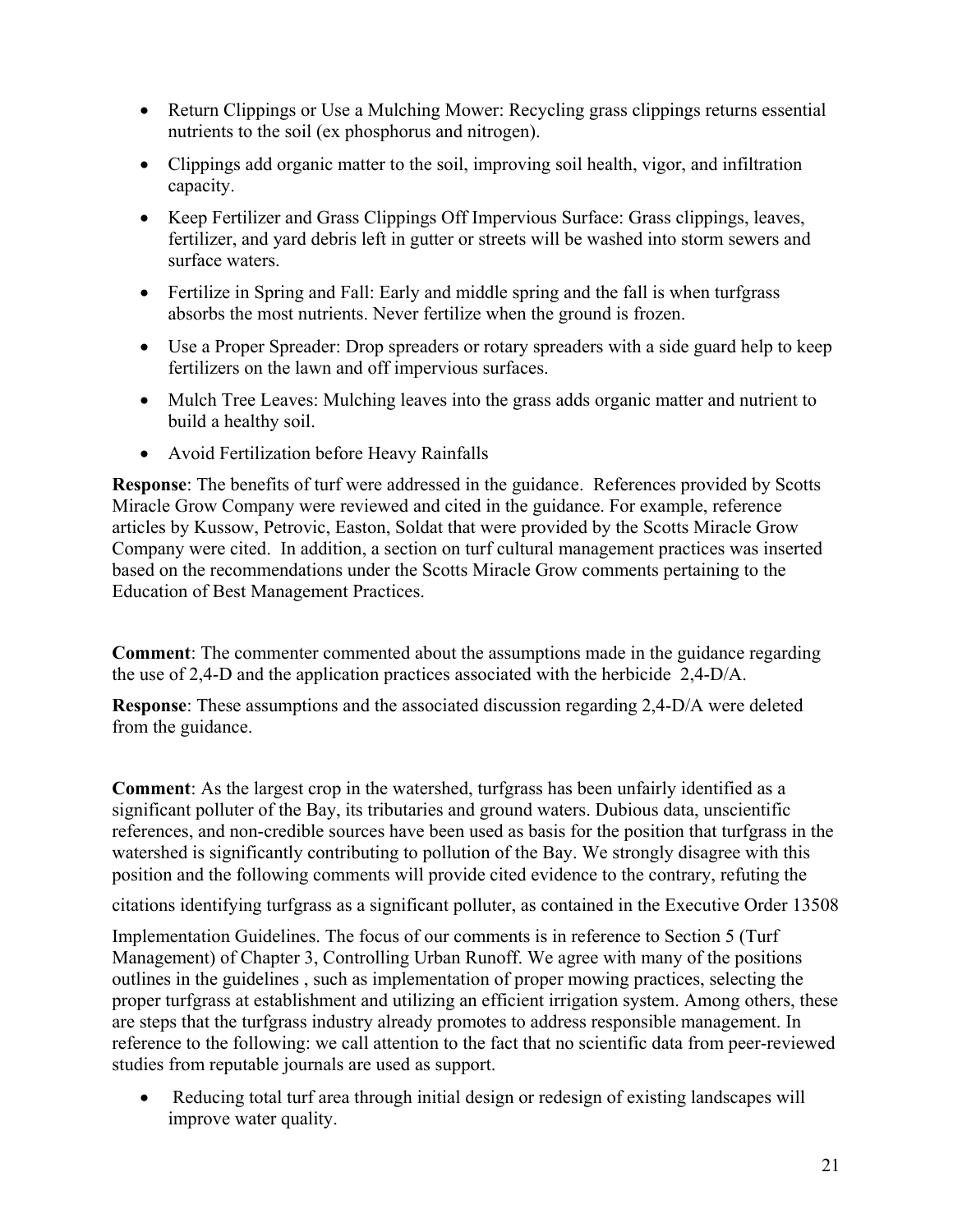- Reduction of total area maintained under 'high input' (as defined in the guidelines), will improve water quality.
- Converting turf to low or lower maintenance vegetated areas (e.g. naturalized forest, meadows, etc.) will significantly improve water quality.

**Response**: The Agency did not state in the guidance that turf has been identified "as a significant polluter of the Bay, its tributaries and groundwaters." The Agency noted in the guidance that turf management has the potential to negatively impact the Chesapeake Bay watershed; that turf does not provide the same ecological services that native forests provide in terms of hydrologic function, habitat and overall function; and that specific management practices can be used to reduce potential water quality impacts that may result from poor turf management. Turf does not have the same hydrologic footprint or function that is provided by a mature hardwood or mixed hardwood forest. For example, a study by Kays, 1980 showed that infiltration rates comparing pine-mixed hardwood forest had a final constant infiltration rate of 12.42 inches per hour and when the forest understory and leaf litter were removed, the resultant lawn had a mean infiltration rate of 4.41 inches per hour. Infiltration rates for four other "disturbed" land types were tested and they had infiltration rates around two orders of magnitude less than the rates for native forest conditions.

Dierks, 2007, noted that turf does not provide the same degree of infiltration, interception and runoff attenuation that is provided by mature forest with its associated layer of duff and underground deep root structure. In addition, it should be noted that mature forests shade sensitive aquatic systems. Because native landscapes provide a broad suite of ecological benefits in addition to the soil stabilization, infiltration and filtration benefits that turf provides, the Agency believes that protection of native forest or restoration of native forest or other vegetated land cover types is beneficial to water quality and water resources

 The Agency explicitly acknowledges in the guidance that turf can be used beneficially in many applications to reduce runoff from bare, compacted or disturbed soils; that turf can filter pollutants and promote infiltration; and that turf can be beneficial in reducing the impacts of runoff from impervious surfaces especially in an ultra-urban environment. However, it must be noted that managing turf in a manner that minimizes runoff requires great care and expert management. For example, many lawn care fertilizer products sold in major lawn and garden and hardware stores across the Chesapeake Bay watershed recommend applications four times a year that total in the neighborhood of 140 pounds per acre annually of nitrogen. These levels approach those used by farmers who grow corn. Thus much high-input turf is receiving annual applications that are similar to agricultural fields, and require expert care to minimize runoff or infiltration. Many of the applicators of these fertilizers are either homeowners or local applicators who in many instances are likely to not manage and time their fertilizer applications and their lawns in such an optimal manner as to avoid runoff or infiltration of nitrogen. Even larger private and public entities have varying strategies for turf management, some of which result in increased pollutant loadings. Some of these management strategies inevitably result in increased loadings of nutrients and air pollutants that are eventually deposited into the Chesapeake Bay watershed.

Although there is a lack of published research that seeks to directly compare turf to mature deciduous forests in terms of water quality and hydrology, there is data on the hydrology of both forests and turf management as well as a number of water quality studies that show nutrient exports from turf landscapes e.g., . Soldat and Petrovic (2008) noted with respect to turf that "runoff and leaching losses vary from inconsequential to severe depending on rate, source and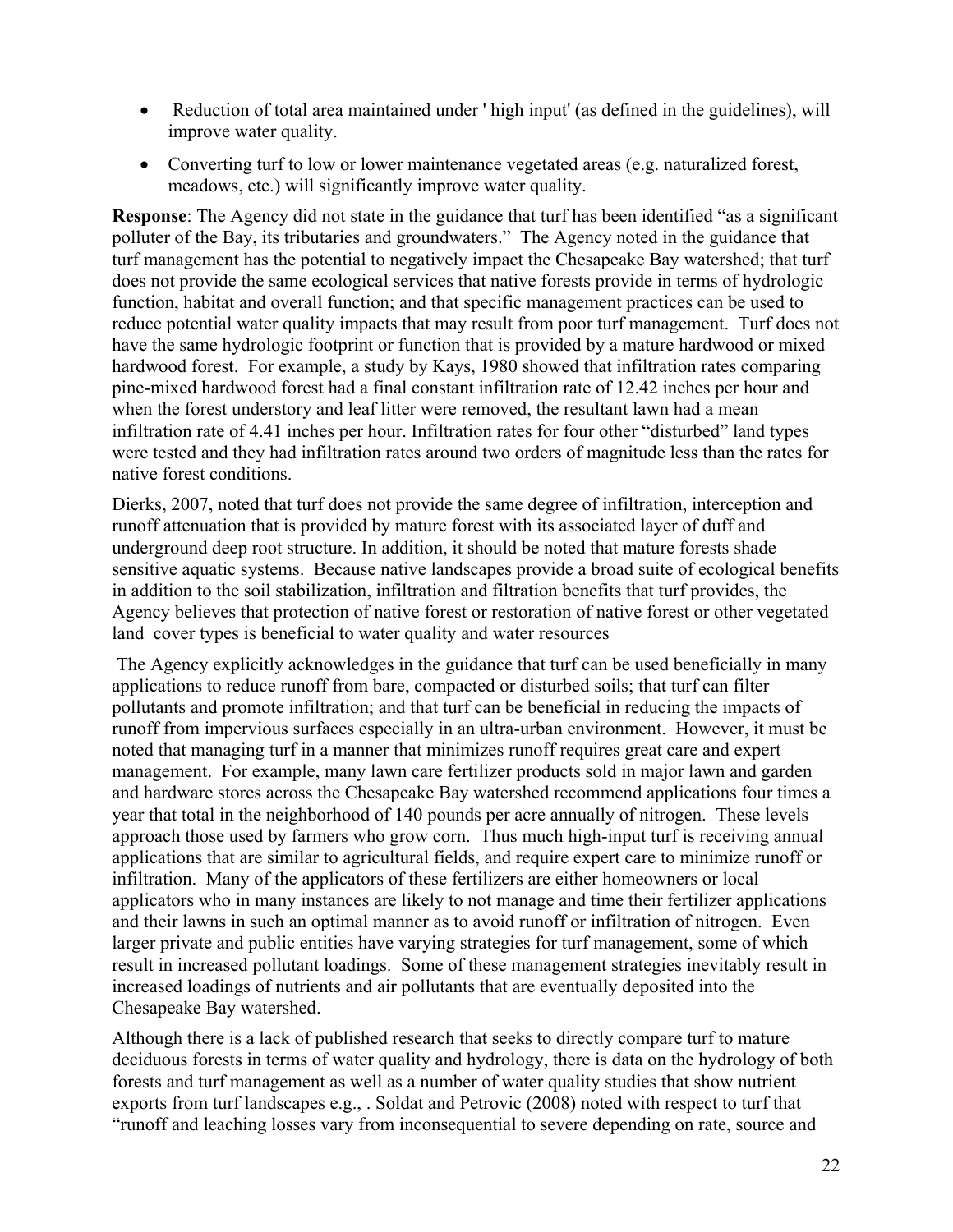timing of fertilizer application" and "Soil properties were found to have a larger effect on runoff volume than vegetative properties." These studies were cited and discussed in Section 5.3.3 of the guidance. Finally, it should be noted that in general, native forests do not require periodic fertilization to maintain stand density and overall forest health and that turf requires ongoing management to ensure that it functions as desired.

**Comment**: A reference from the Center for Watershed Protection (Schueler, 2000), states that 70 percent of the turf in the watershed can be found in home lawns. The actual figures are 82.4% in New York (USDA-NASS, 2003) and 82.6% in Maryland (SDA-NASS, 2005). Therefore, the 70% number may not be current. We agree that roughly 50% of home lawn turf is maintained using some level of inputs, besides mowing. However, the Agency disagrees that in the majority of lawns, the level of inputs applied is significant and worthy of a 'high input' designation.

**Response**: The guidance was revised to reflect new data provided by the Chesapeake Stormwater Network 2010 estimates and more recent studies by Milesi et al (2005) and Fender (2004). Again we note that major fertilizer companies in the Chesapeake Bay Watershed recommend applications of approximately 140 pounds per acre year of nitrogen, which is just slightly below typical applications by farmers on cornfields.

**Comment**: Surveys by the Scotts Company, (Augustin, 2007) show that consistently from state to state, 50% of homeowners do not apply any fertilizer to their lawns, as Schueler stated. Of the remaining 50% of homeowners, 75% are do-it -yourselfers (DIY) and 25% hire a lawn service. Therefore, of the approximately 14.4 million acres of home lawn turf(70% of3.8 million acres, as reported by Schueler), 7.2 million acres receive some fertilizer. Additionally, professional lawn care companies make the applications on 25% (1.8 million acres) of the 7.2 million acres. Also of the DIY homeowners, 93% apply fertilizer only once or twice a year. Therefore, only 7% of DIY homeowners would really be considered 'high input ' by our definition. Additionally, surveys by the Scott Miracle Grow Company show that DIY homeowners typically apply only 4 - 9 grams of nitrogen per square meter annually (this is equivalent to 35 - 80 Ibs. acre). Averaging this figure comes to 57.8 Ibs of nitrogen per acre per year, or 1.33 pounds of nitrogen per 1000 sq. ft. per year. The Scotts numbers differ from numbers reported by Schueler. Given that Schueler does not cite any scientific references of published surveys in his document, we strongly question the accuracy and credibility of information in his document.

We also question the assumption within Table 3-42 stating that turf management recommendations suggest that one inch of water be applied during the growing season (to maintain green cover), further assuming that this is a common practice for all homeowners in the 'high input' category. The New York State Turfgrass Survey noted that only 15% of surveyed homeowners ever irrigated their lawns. We assert that this figure is consistent for all the states in the Chesapeake Bay watershed. Therefore, table should cite an adjusted value

**Response**: In response to the comment on the table which contained estimated fertilizer, pesticide and irrigation use in the Chesapeake Bay, the table was deleted and the numbers were recalculated and inserted into the text based on assumptions and data provided by the Scotts Miracle Grow Company regarding high input use of fertilizers. However, we note that major fertilizer companies in the Chesapeake Bay Watershed recommend applications of approximately 140 pounds per acre year of nitrogen, which is just slightly below typical applications by farmers on cornfields.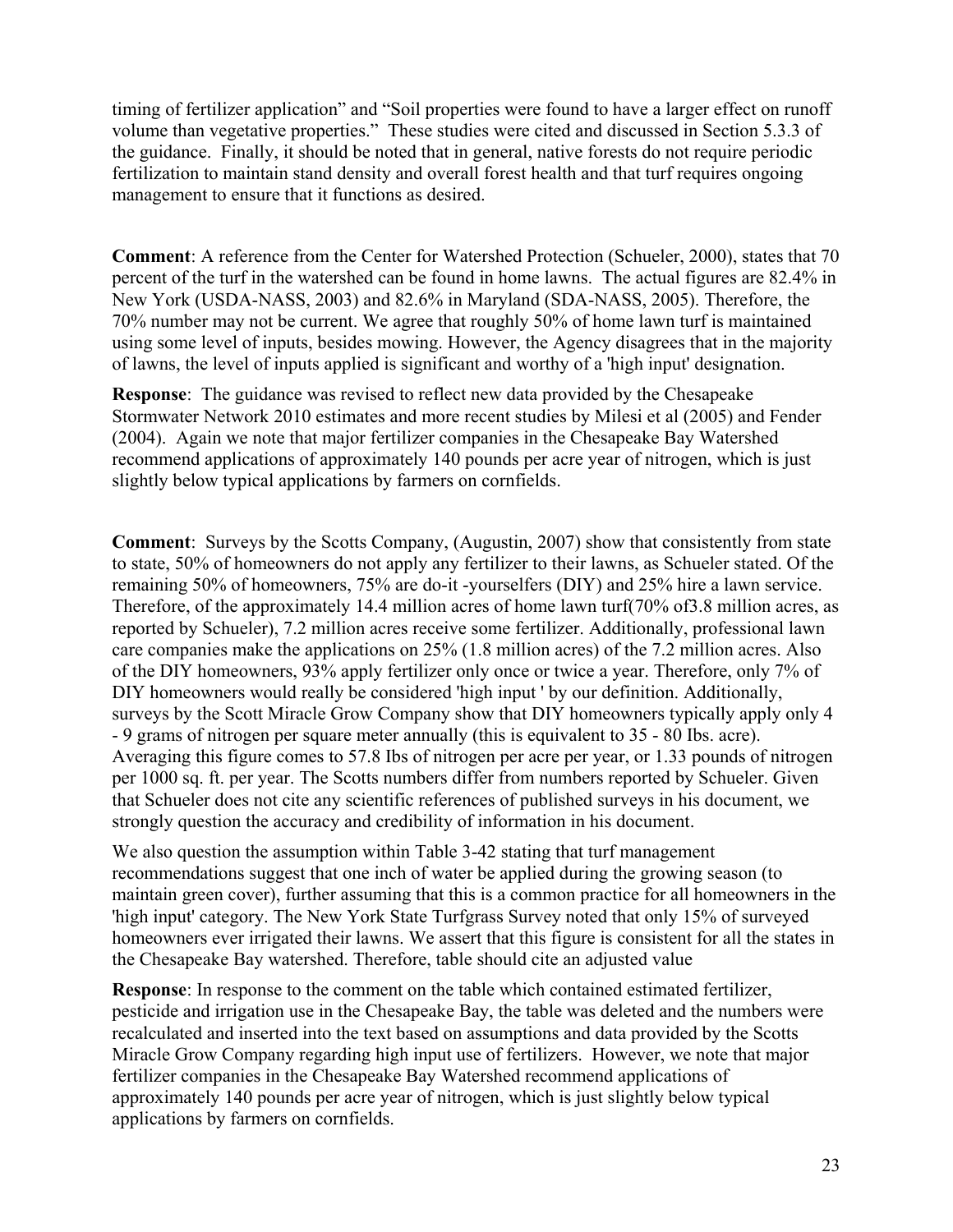**Comment**: Section 5.2.1 Soil Compaction : Soil compaction in urban environments is a real and significant problem. The document incorrectly implies that turf is linked to soil compaction in lawns. Mismanagement of soil prior to establishing turf is the cause of soil compaction. If the soil is mismanaged prior to establishment of any plant, the problems associated with soil compaction will persist regardless of the plant species established. Choosing not to plant turf will not overcome soil compaction. Improved soil management during home construction and landscape installation will reduce soil compaction.

**Response**: The subsection on soil compaction was deleted from the section on turf related impacts and discussed in the context of soil amendments as a cultural turf management practice. The commenter was correct in noting that soil compaction does not result from turf cultivation.

**Comment**: Section 5.2.2 Fertilizer Applications: Information on page 3-128, Lines 34-36, state that homeowners typically apply fertilizer rates exceeding 100 lbs of N per acre per year. The study by Morton and Sullivan focused on applications in only two counties on Long Island, NY, most likely not typical of homeowners in the watershed. Schueler states that clearly one-third of homeowner lawns are managed by lawn care companies (Lines 36-37) . Scotts Company surveys, however, dispute the one-third figure, citing and estimate of 25%, which has remained consistent for many years (Augustin, 2010). In addition, the document states on the same page, Lines 6-8, that results from the National Gardening Survey of2000 indicate that 83.9% of households apply fertilizer to their lawns and 63.8% apply pesticides. We contacted the National Gardening Association and they could not confirm these figures and stated that these figures seem to be high by a factor of two. Therefore, since we do not own a copy of this survey (it must be purchased at a significant cost), we cannot confirm these figures. However, these numbers go against surveys conducted by the Scotts Company over a period of many years. Another question not addressed by the document is: "What happens to fertilizers applied to turf?" Researchers from the University of Minnesota and the University of Wisconsin (Bierman, et al, 2009) addressed phosphorus runoff from turf maintained as a home lawn. They concluded that "maintaining a healthy, dense stand of turf can reduce phosphorus transport by reducing runoff depth". Stier and Kussow from the University of Wisconsin compared the runoff from buffer strips of prairie species and fine fescues on a golf course. The researchers concluded that: "The lack of difference between buffer strips could be surprising to some persons as native plants (i.e. prairie) are often thought of somehow being inherently better for the environment in all respects than turfgrasses; however, this is simply not the case. Data from the studies show that it is impossible to achieve zero phosphorus in runoff or nitrate in leach ate as both of these minerals are often naturally abundant and play an important role in healthy ecosystems. In the current study, our data did not indicate golf course fairway management to be a significant source of either phosphorus or nitrogen." It is interesting that a very large study, funded by the National Science Foundation and conducted by the Cary Institute of Ecosystem Studies, was not referenced in the document. Dubbed the 'Baltimore Ecosystem Study', this work studies many aspects of the water quality in urban and suburban streams in the Baltimore, MD area of the Chesapeake Bay watershed . This landmark study, interestingly enough, started with the assumption that home lawns were a major source of nitrogen loading in the regions ' streams. However, the study ultimately concluded "Home lawns, thought to be major sources of N in suburban watersheds, have more complex coupled carbon and N dynamics than previously thought, and are likely the site of much N retention" (Cary Institute, 2010). We advocate a thorough review of the Baltimore study and other included peer-reviewed scientific references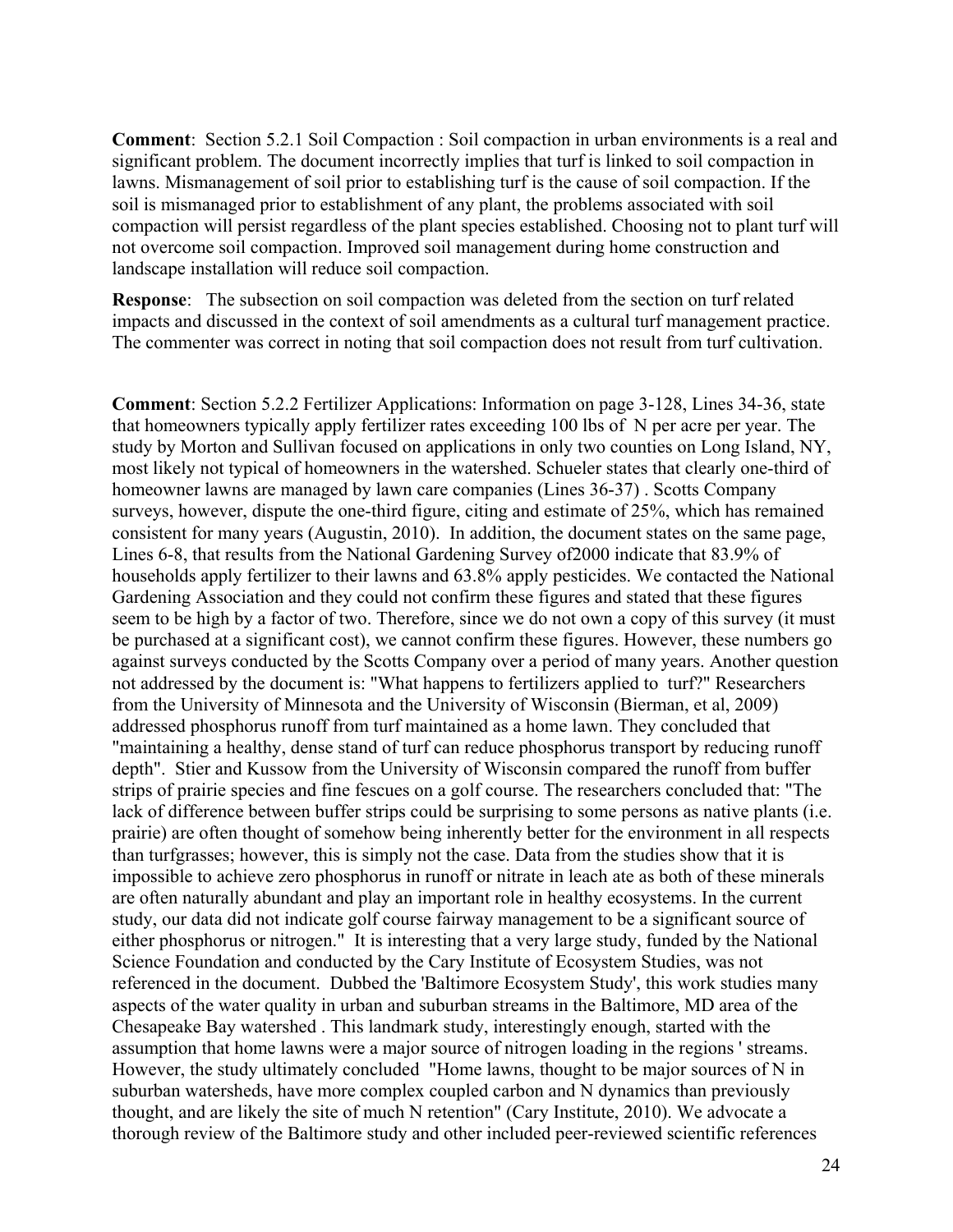('References' at the end of this document). There is a large collection of research on nutrient transport in turfgrass systems that need to be used in developing the Executive Order 13508 Implementation Guidelines.

**Response**: The table which contained estimates of fertilizer, pesticide and irrigation water use was deleted and the fertilizer application rates and estimates revised based on data from the Scotts Miracle Grow Company. Studies regarding the benefits and potential impacts of turf management fertilization practices and mowing practices were cited in the document. Results from the Baltimore Ecosystem Study were also cited in the guidance. Increased emphasis on cultural management practices regarding mowing height, fertilizer applications practices and the benefits of stand density were provided and relevant studies were cited as appropriate. The numbers for total pounds of nitrogen applied in the Chesapeake Bay watershed were also revised in Section 5.2.1 in response to industry comments on application rates and cultural application practices. (Nonetheless, we note that some prominent Scotts Miracle Grow products as well as other companies' sold for routine use by homeowners that contain recommendations for 4 annual applications that total well in excess 100 pounds per acre year of nitrogen.)

**Comment**: Section 5.2.3 Pesticide Applications: The speculation displayed in the document that many homeowners apply large amounts of pesticides, or even apply pesticides at all, is inappropriate and incorrect. Lines 20-23 and 27-30 on page 3-129 offer a worst case scenario of pesticide use that is totally inaccurate. Broadleaf weed herbicides containing 2,4-D are rarely applied to an entire lawn. They are usually applied as spot applications directed to the targeted weed. It is incorrect to assume that all I. 71 million acres of 'high input' turf are treated broadly with 2,4-D. Again, no peer-review studies are referenced in the document to support included claims. The fate of pesticides applied to turf has been investigated by researchers for many years. Fate and Management of Turfgrass Chemicals (Clark and Kenna, 2000), reports on the research delivered in a symposium sponsored by the American Chemical Society. It provides a foundation for understanding pesticide fate in turfgrass systems and the practices necessary to minimize potential environmental risk from pesticide applications from turfgrass. The book states: " ... it is significant that turfgrass systems appear to have a very large capacity to retain and degrade compounds that are applied to them..." (p. 104). This statement fully confirms findings by the researchers at the Cary Institute for Ecosystems Studies in the Baltimore Ecosystem Study.

**Response**: The pesticide related impacts subsection in the draft was deleted in response to comments. Discussion, however, about cultural management practices relating to turf applications was provided in Section 5.3.4.

**Comment**: As stated above, the information given in this section is not supported by peerreviewed studies. On page 3-130, Lines 2-3, the document states turfgrass tends to require more water than many commonly used landscape plants. There is no citation to support this statement. In addition, the statement on page 3-130 (Lines 7-9) that all ' high input' lawns in the watershed would likely be irrigated using the one inch per week rate is pure conjecture and absolutely incorrect. Please refer again to the New York state survey where only 15% of homeowners irrigate their lawns. Assuming twelve weeks of dry weather per year where 1.0 inch of irrigation water would be required seems to be a worst case scenario and unrealistic. The publication Water Quality and Quantity Issues for Turfgrasses in Urban Landscapes (Beard and Kenna, 2008) is a credible and rigorous reference for turfgrass irrigation and water issues.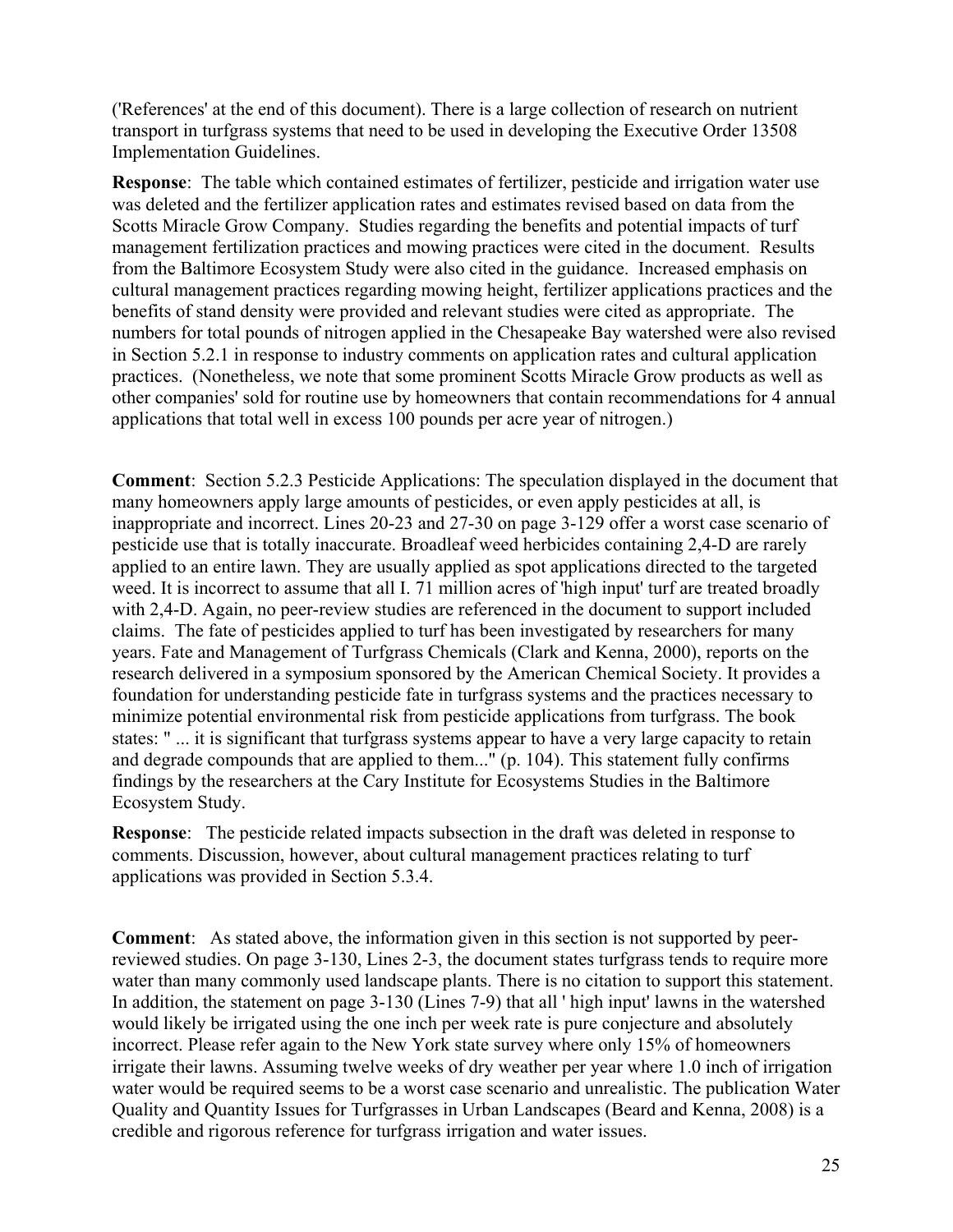**Response:** Research from Foster (1994) was cited to substantiate the statement that irrigated grass can use more water than other landscape types. The table in the draft which contained the irrigation estimates and the 1" of water irrigated per week assumption was deleted. The publication Water Quality and Quantity Issues for Turfgrasses in Urban Landscapes (Beard and Kenna, 2008) was used as a reference for this guidance.

**Comment**: This section references groups that lack scientific expertise (SafeLawns.org) and the section also fails to address credible counter viewpoints that are supported by science. We urge you to consult engineers and researchers for facts on the environmental impacts of lawns. One such literature review by Sahu (2009) concluded that turfgrass sequesters more carbon than is emitted by mowing. Qian and Follet (2002) found that golf course managed sequestered about one ton of carbon per acre per year for the first 25-30 years, which is roughly equivalent to the carbon sequestered by an acre of managed land in the Conservation Research Program (CRP).

Current studies are underway to address carbon emissions and sequestration in turf. The Colorado Golf Carbon Project (Golf Preserves, 2010) is a joint project sponsored by the golf industry, golf courses in Colorado, Colorado State University, and the USDA Agricultural Research Service. The project's goal is to determine the carbon sequestered vs. the carbon used by golf courses in Colorado (i.e. the carbon balance).

The Executive Order 13508 Implementation Guidelines mentions a study by Townsend-Small (20IOa) that evaluated carbon sequestration and nitrous oxide emissions from picnic areas and athletic fields in California. This article was published by American Geophysical Union and has issued a correction (Townsend-Small, 2010b) due to inaccurate calculations that lead to more than a ten-fold overestimation of carbon emitted. As part of the correction, the authors now conclude that lawns may have actually a positive carbon balance, if managed conservatively.

However, the author's assumption of 15 lbs. of nitrogen applied per year on the athletic fields is about four times too high from what is the norm in that region, and therefore extremely unrealistic. This overestimation of nitrogen levels skews the carbon released via nitrous oxide to the point where the athletic fields have a negative carbon balance.

**Response**: The discussion on carbon sequestration was deleted in response to comments and the lack of research comparing the carbon sequestration of turf to mature deciduous forest. In addition, Mosko, 2009 was cited in response to the statistic reported by Safelawns.org.

**Comment**: There are instances of incorrect information in this section. One example is on Page 3-131, Lines 10-11, that states lawn fertilizer should be applied in early spring early in the growing season. This statement is incorrect and contradictory to many studies in the scientific literature and recommendations made by state turfgrass extension specialists. The document cites a number of municipal governments that have passed legislation that restricts phosphorus use yet does not include any data on the impact of the legislation in reducing phosphorus in surface water. The impact of Ann Arbor, MI phosphorus ordinance cited is based on one year of data and the conclusions do not consider other plausible explanations for the reduction in phosphorus in water that was observed.

**Response**: The document has been edited to reflect industry comments on correct fertilizer applications timing. In response to the comment on the paucity of data correlating the impacts of phosphorus restrictions on improvements to water quality, the Agency agrees more monitoring is indicated. Although the Ann Arbor, Mi ordinance is a fairly recent ordinance, and long-term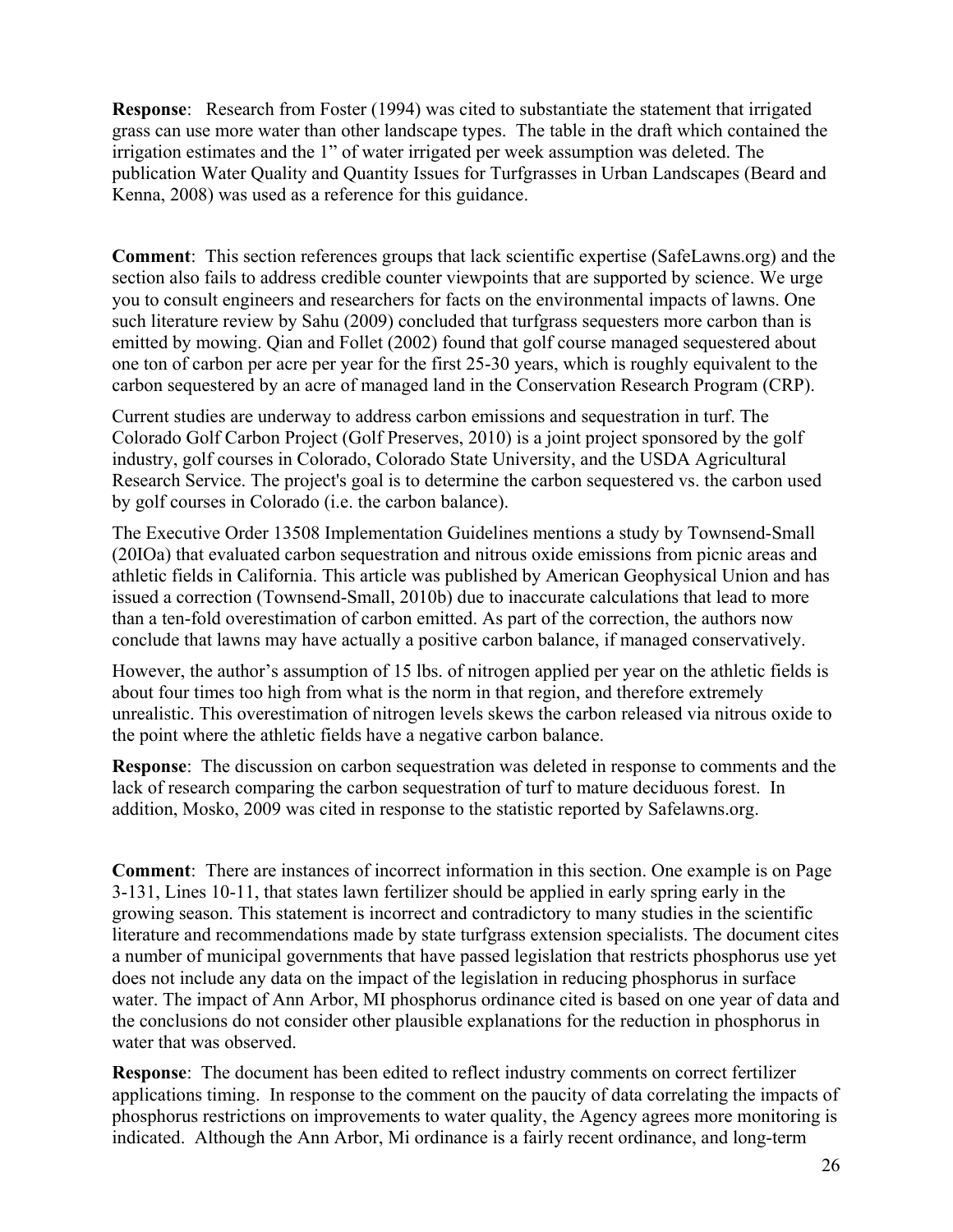data is not yet available, the initial indications from the first year of monitoring are very positive in terms of the relationship between the restriction and reduced phosphorus loadings to receiving waters.

**Comment**: The value of soil amendments to improve the physical, chemical and biological properties of soil is well documented. The recommendations do not take into consideration the expense involved in purchasing and incorporating the suggested amendments. In addition, the practical challenge of incorporating a soil amendment to a depth of 8 to 12 inches as suggested on page 3-136, Lines 15-16, is not addressed.

**Response**: Inexpensive soil amendment practices are available for improving soil conditions. The Agency is not recommending amendments to all soils that is currently covered by turf. Site conditions will determine whether an amendment is necessary. It is common practice for the turf industry to aerate and fertilize turf areas, and the use of organic amendments is a common and cost effective practice to do so. The Agency recognizes that not all soils need amendment and that cost may prohibit all degraded soils on a facility from being amended. The Agency recommends that facilities or municipalities look for opportunities to amend soils based on need, i.e., environmental performance, cost, practicality, etc. Finally, recommended soil amendment depth will again be dependent on site conditions and other factors and not all sites necessarily need this degree of amendment. In cases where turf is being replaced by biorentention systems or other stormwater management practices designed to retain or infiltrate runoff, soils it may be necessary to amend soils to a depth that provides the requisite storage volume to meet the state or local regulatory requirements.

**Comment**: It is well established that healthy, biologically-rich soil protects the environment and the Chesapeake Bay by helping to retain and efficiently use nutrients such as nitrogen and phosphorus, thus keeping the excess content out of the Bay. Chapter 3 Section 5.3 of the Executive Order states, "Soil amendments can be used to enhance soil properties, increase the infiltrative and retentive capacity of soils. Soils can be amendment by adding sand or other bulk materials, organic matter such as compost, inorganic or organic fertilizers. There is some evidence that the use of compost teas and the inoculation of soils with microbes and mycorrhizal fungi can increase soil health and plant productivity, but additional research is needed." In truth, the beneficial effect of microorganisms on improving nutrient use efficiency has been known for many years. The publications cited below offer just a few of the excellent examples of these effects. Both trade and academic publications increasingly cite "Integrated Nutrient Management" (INM) approaches that incorporate techniques for enhanced efficiency fertilizer (EEF) use, as well as microbial inoculants as means to improve nutrient use efficiency. The INM concept is supported by many national and international agencies – including the US Department of Agriculture, the Food and Agriculture Organization (FAO) of the United Nations, and the Food Policy Research Institute – in a variety of research programs. Our company AMS – has alone conducted over 500 field, university and third party studies over the past 12 years demonstrating the benefits of biological approaches for nutrient management; including a presentation at the EEF conference (sponsored by the International Fertilizer Industry Association) in Miami, Florida in March 2010. The growing academic interest, investment and discovery in microbial product contributions to nutrient management are reflected in the papers now being published in peer-reviewed journals. A few examples – each of which has been published within the last two years – are shown here: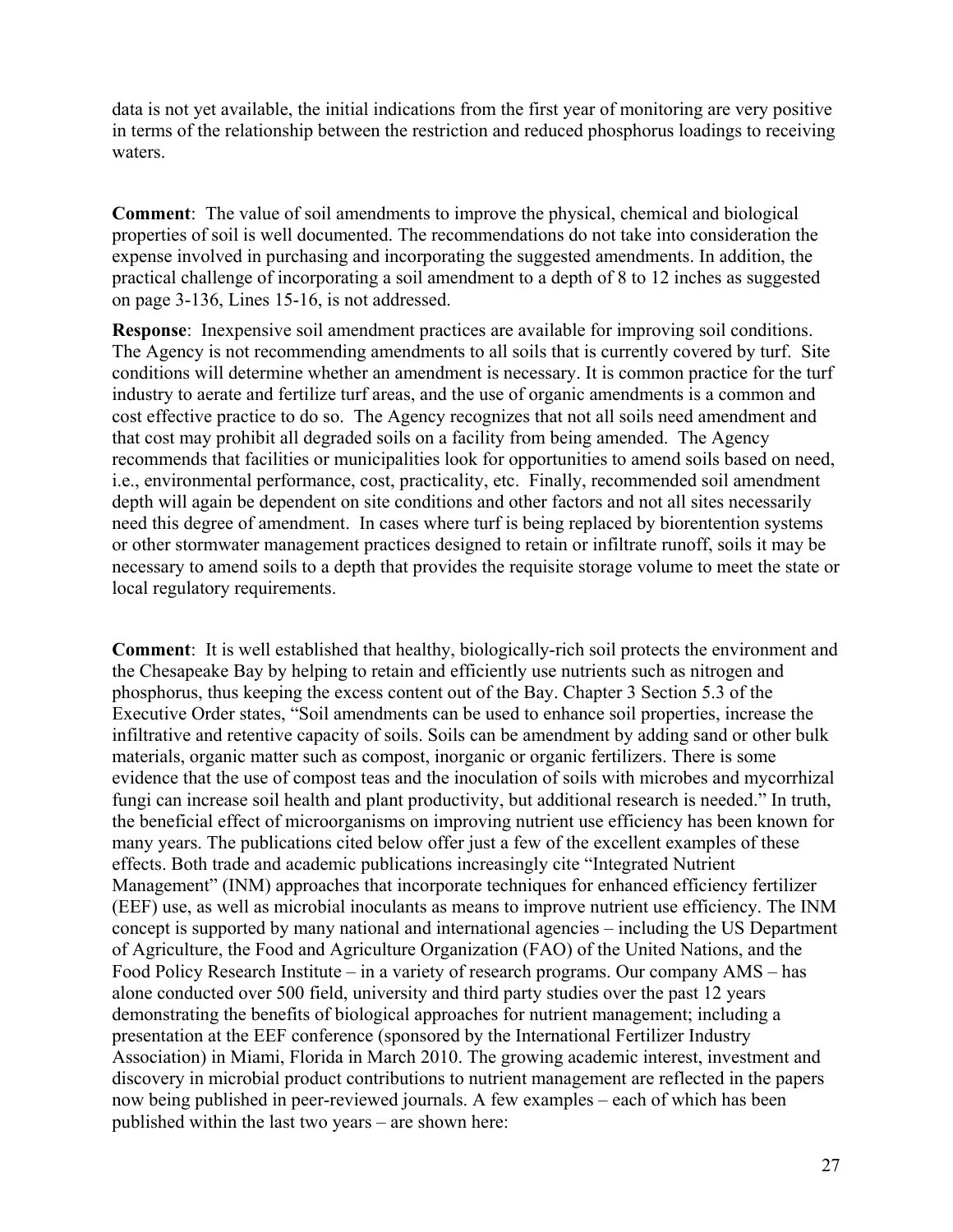- Enhanced plant nutrient use efficiency with PGPR and AMF in an integrated nutrient management system (Adesemoye et al (2008) Can. J. Microbiology. 54:876-886)
- Fertilizer-dependent efficiency of Pseudomonads for improving growth, yield and nutrient use efficiency of wheat. (Shaharoona et al Naveed (2008) Appl. Microbiol. Biotechnol. 79:147-155.)
- Effectiveness of organic-/bio-fertilizer supplemented with chemical fertilizers for improving soil water retention, aggregate stability, growth and nutrient uptake of maize (Ahmad et al, (2008) Jour. Sust. Agric. 31(4):57-77.)
- Integrated nutrient management for production, economics and soil improvement in winter vegetables. (Dass et al, (2008) Inter. J. Veg. Sci. 14(2):104-120.)

While research continues at an increasing rate, we would nonetheless submit that there is sufficient knowledge of these applications and their effects to simply state: "There is evidence that the use of compost teas and the inoculation of soils with microbes and mycorrhizal fungi can increase soil health and plant productivity."

**Response**: In response to comments, the passage regarding biological approaches to soil amendments has been revised. The studies provided by the commenter were conducted on agricultural crops and could not be directly applied to research conducted on turf. However, the basic assumptions regarding the benefits of biological approaches that were supported by the commenter are discussed and the relevant research papers cited.

**Comment**: One commenter commented that Pitt (1992) noted that residential lawns produced only a fraction of the total runoff of impervious areas and that stormwater monitoring agencies have been unable to directly link stream nitrate concentrations to prior lawn fertilization applications, that there is strong evidence that most pesticides remain on the lawn until they eventually degrade and that recent monitoring efforts are routinely detecting commonly used weed killers and insecticides in urban streams.

**Response**: The Pitt studies cited are somewhat old and the research has conflicting interpretations. Studies by USGS and other entities have demonstrated that urban streams have house and lawn care pesticide concentrations that are detectable. Drawing a direct connection between lawn fertilization and nitrate concentrations in streams is difficult on a watershed basis because of inconsistent application rates and timing as well as other factors that may attenuate or influence concentrations in streams.

**Comment**: "An identification of areas where soil amendments be used [sic] to enhance soil health and the infiltration capacity of the soils" (p. 3-126). The general concept is good, but there is minimal scientific/agronomic basis to support the use of many organic amendments such as microbial inoculants, compost teas, humic acids, etc., unless the soils are very seriously damaged or deficient. Researchers at the University of Massachusetts and the University of Georgia have studied these claims and found little to recommend the products. There is a much larger database to support the use of sand and compost.

**Response**: The section on soil amendments was revised to include studies that relate to this issue. EPA agrees that there is insufficient evidence at this time to conclusively prove the benefits of these biological approaches on turf health and soil function, but that studies on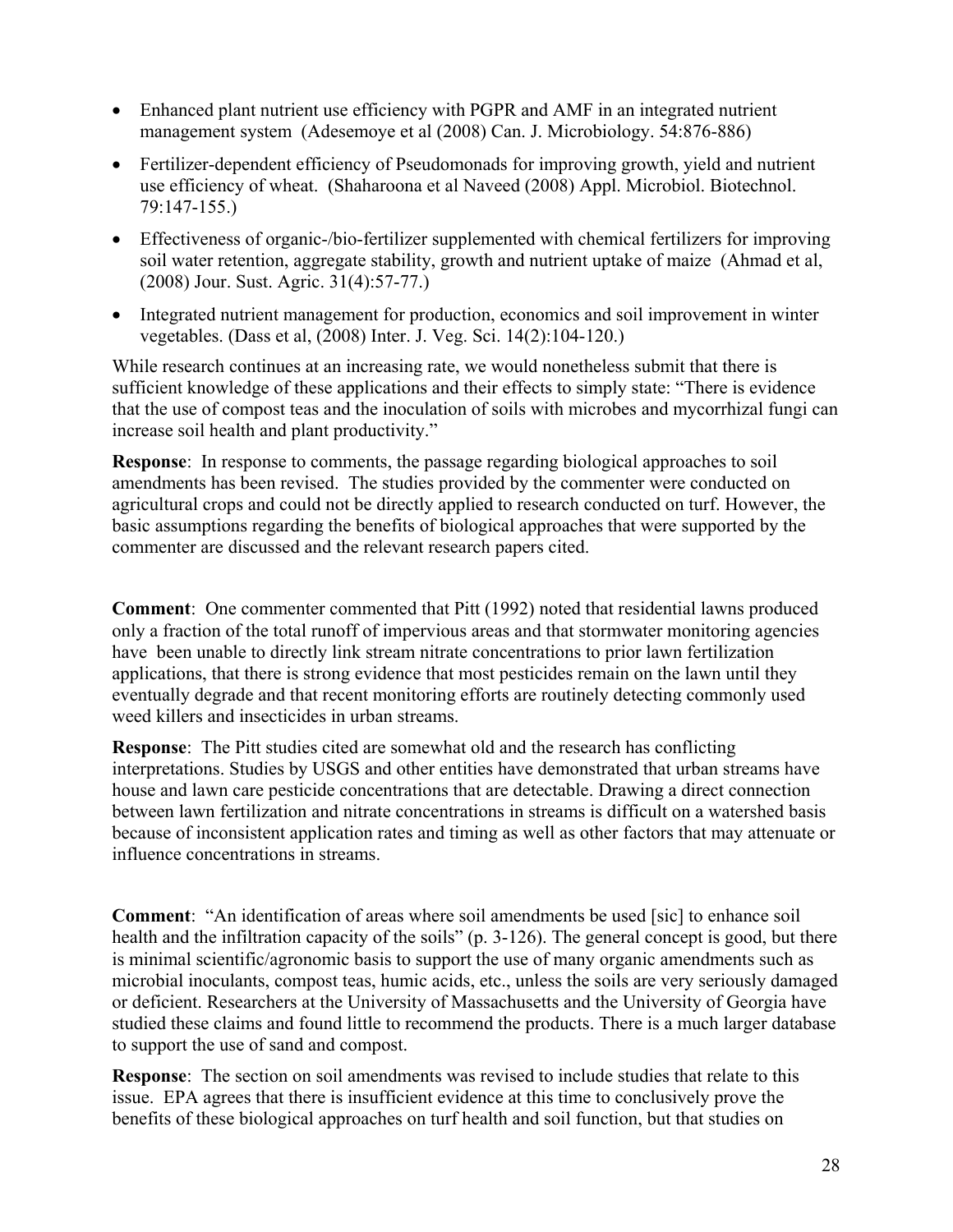agricultural crops indicate that these benefits will probably apply to turf management. The agency agrees that compost and other soil amendments such as sand can improve soil function.

**Comment**: 5.2.2 Fertilizer Applications: This is a short, but very important section that spans the bottom of p.3-128 through the top of p.3-129. "Homeowners typically apply fertilizer at rates exceeding 100 lbs of N per acre per year, whereas some commercial lawn care companies are known to apply fertilizer at twice those rates (Morton et al. 1988)." This is a misleading statement. This is a good paper by Art Gold and his students, but the EPA authors have misused it. Morton et al. are referring to a survey of Long Island (Nassau and Suffolk Counties) homes that was published in 1978. It is inappropriate to generalize to the other 3,100+ US counties as well as to the present time, at least 32 years after the survey was conducted, and then to use this in a critical calculation in an authoritative document.

**Response**: In response to comments, this study and reference were deleted.

**Comment**: "Reported nitrogen fertilization can average over 100 lbs/ac/yr when homeowners apply fertilizers to over 200 lbs/ac/yr when they are applied by commercial lawn care companies" (Morton et al. 1988). This is another misleading statement, and it falsely quotes the authors. The statement in the EPA guidance document is in quotes, and the authors never said that, nor would Dr. Gold ever have said that. The original authors were careful to state that their statistic on homeowner use refers to a specific survey of a specific part of New York which is not in the Chesapeake Bay watershed, and the professional application rate was based on a personal communication for that specific area. No average was reported, and no extrapolation was made to other areas of the country. If averages were available, they would likely demonstrate the relatively large number of homeowners that do not ever apply turf fertilizer, nor hire others to do so. (The National Gardening Association survey cited immediately below indicates that only 23% of US households hired a lawn care company and/or a landscape company in 2009.) Has EPA considered the fact that many homeowners only fertilize their front lawns? (See also the discussion immediately below regarding the percent of US households that apply no fertilizer.) Any true average of all US households and/or all households within the Chesapeake Bay watershed is likely much less than 50 lb/A, and the average for households where fertilizer is applied is likely less than 70 lb/A. Augustin (2009) reported that typical do it yourself homeowners apply 36-80 lb N/A nationally, but this does not account for the homeowners that apply no fertilizers. We can help the EPA or its contractor obtain more specific information, if requested.

**Response**: In response to comments references to the Morton (1988) and the National Gardening Association survey were deleted for reasons addressed by the commenter. The Agency in estimating the potential loadings of fertilizers in the Chesapeake Bay utilized data provided by Scotts Miracle Grow to revise the totals.

**Comment**: "Results obtained from a National Gardening Association survey indicate that 83.9 percent of households apply fertilizers to their lawns and 63.8 percent apply pesticides (National Gardening Association, 2000)." These numbers are very high and highly suspect. According to the National Gardening Association (NGA), the following numbers are more appropriate, based on a statistically designed, national survey of 2500 households (B. Butterfield, Director of Research, NGA, personal communication, April 21, 2010): Approximately 44% of the nation's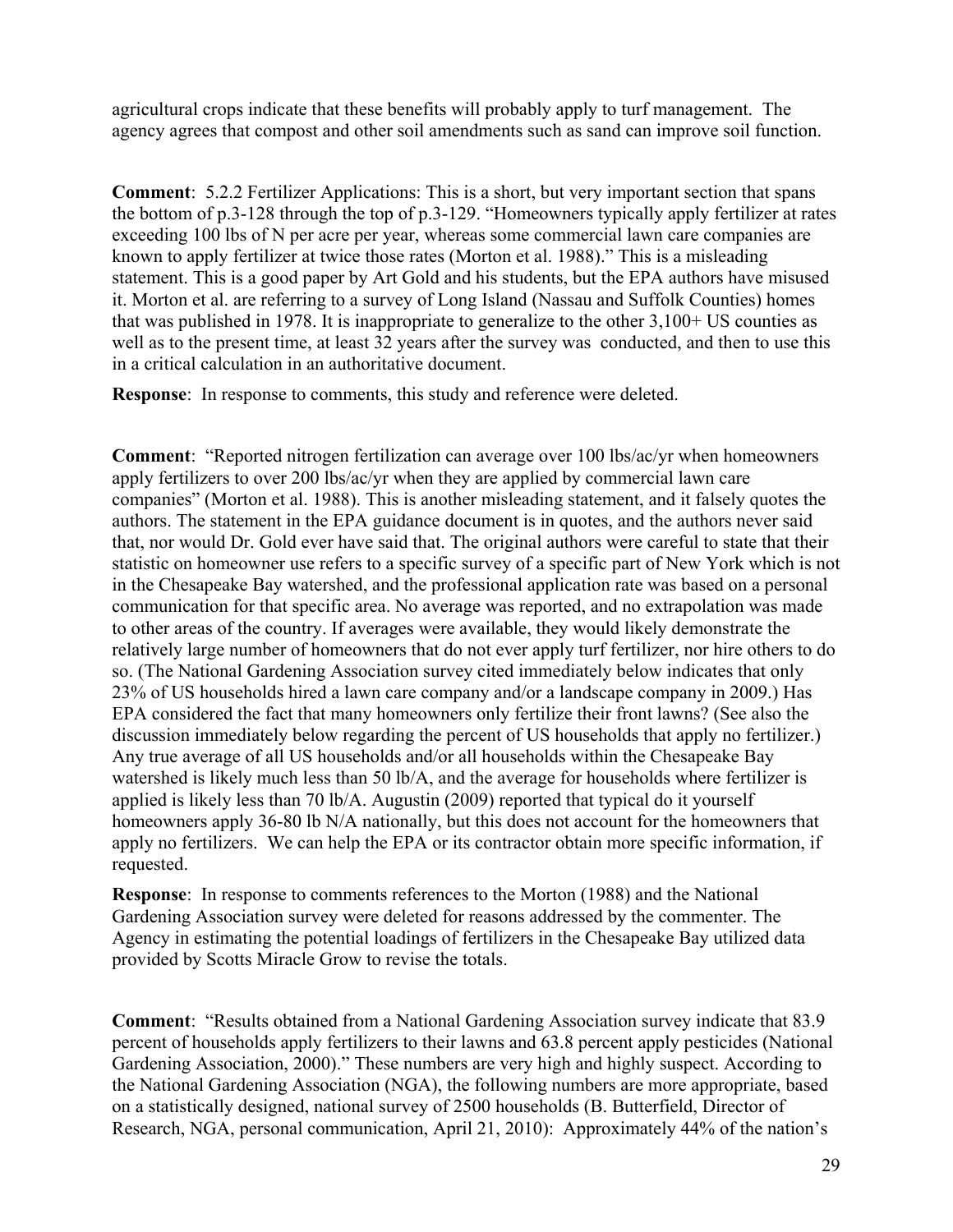households applied fertilizers outdoors to gardens and/or lawns in 2009, and this number has never approached 83.9%. Note that some unknown fraction of this number applied fertilizer to gardens only. This 2009 result is based on the following survey results: there are 116 million US households, 72% of which (83 million) did some level of lawn and garden work somewhere inside or outside their homes in 2009, and 61% of this 72% of the population - 44% purchased fertilizers for use. Similarly, approximately 39% of the nation's households applied pesticides to their outdoor property, not 63.8%. In addition, some unknown fraction of this number would have only applied pesticides to cracks and crevices, building exteriors, or ornamental plants. This 2009 result is based on the following survey results: 54% of the households that did some level of work in this area (72% of the total) applied at least one outdoor pesticide at least once - 0.54 X  $0.72 = 0.39$ , or 39%. These numbers should be corrected in the document, and any assessments that rely on these numbers should be reevaluated.

**Response**: Due to the absence of published data that is consistent with the personal communication with the National Gardening Association, the reference to the National Gardening Association survey results was deleted.

**Comment**: "Homeowners are instructed to follow the label instructions to determine application rates. By examining instructions from two such labels for commercially available herbicides (below), one can estimate an annual amount of pesticides applied to lawns in the Chesapeake Bay watershed, assuming all high-input turf acreage is subject to pesticide application at prescribed rates." It is not appropriate to state that "one can estimate an annual amount" of pesticide loading based on an assumption that all high-input acreage is treated, because that would never happen. Such a calculation in an authoritative document such as this, which will provide a basis for future TMDL compliance by multiple jurisdictions, is politically irresponsible. The pesticide industry can comment on the frequency of households that might actually use these products, as well as the application rates. In addition, it is important for the EPA to realize that many/most herbicide applications are done on a spot-treat basis or to the front yard only. Perhaps a dialog that involves EPA's Office of Pesticide Programs, pesticide registrants, and outside scientists would be appropriate to establish a more realistic exposure scenario. This calculation should be deleted or modified.

**Response**: In response to comments the calculation was deleted.

**Comment**: Rather than protecting the Chesapeake Bay, it is likely that the Executive Order as currently written will lead to more harm to the bay as it promotes low input turf grass that will degrade the environment as it allows nutrients and sediment to flow into the Chesapeake Bay.

Conversely, thick healthy turf protects the environment and the Chesapeake Bay by reducing the amount of storm water runoff while recharging local aquifers, preventing soil erosion and sedimentation and keeping excess nitrogen and phosphorus out of the Bay.

To provide better protection for the Chesapeake Bay, those living the in watershed should fertilize their lawns as part of a regular maintenance regime to protect the Bay.

Rather than promote the reduction of fertilizer for turf, EPA should focus on outreach, education and other efforts to promote the adoption and improvement of products, such as our advanced granular technology in order reduce the nutrient and sediment flow into the Chesapeake Bay. As part of The Andersons commitment to environmental stewardship, we developing advanced granule technology under a cooperative technology development grant with four industry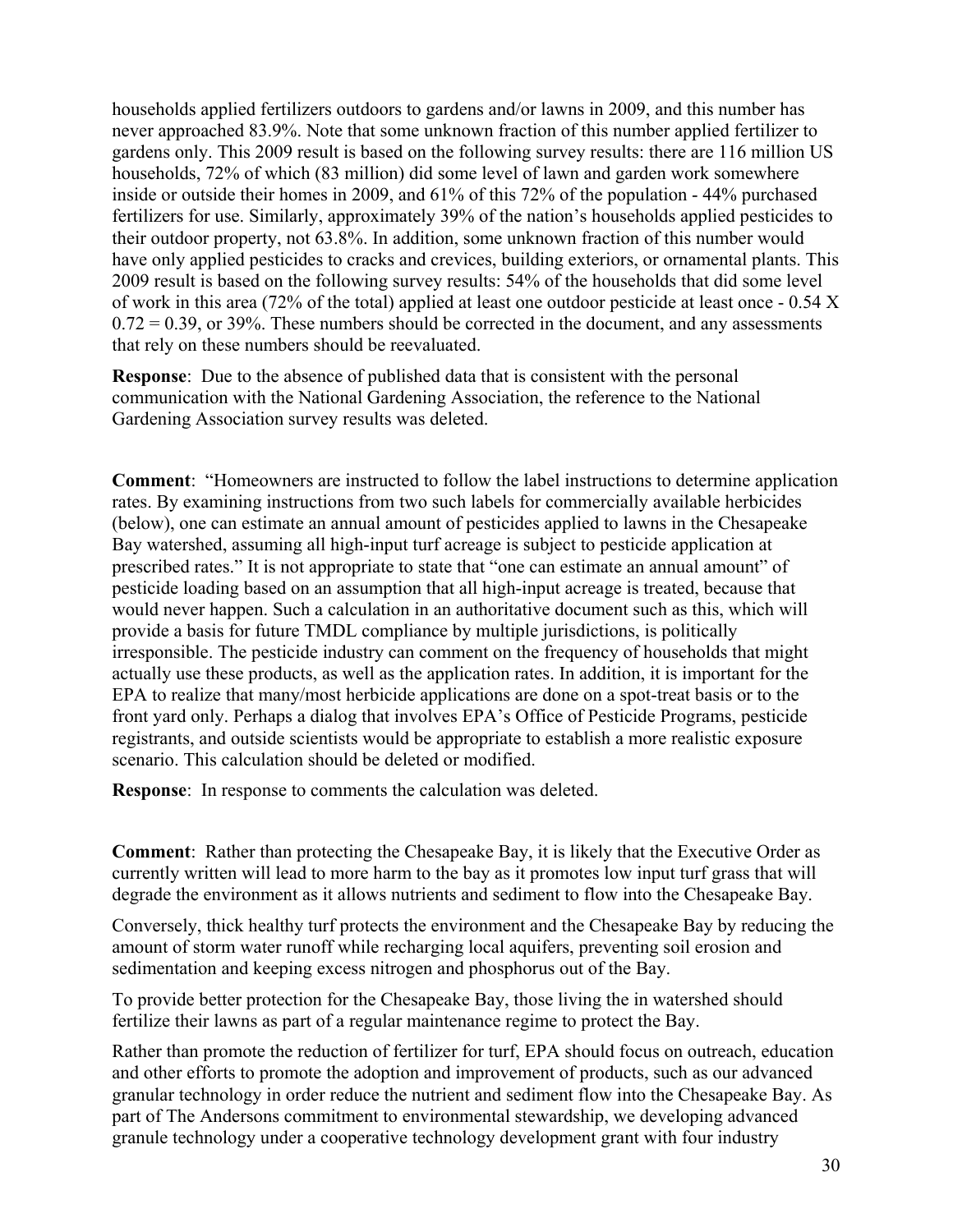collaborators and the State of Ohio. A major thrust of this development work is the commercialization of "next generation" granules. These granules are based on one of three technology thrusts that result in granular products that perform more efficiently. In conclusion, The Andersons fully shares EPA's goal of protecting and restoring the Chesapeake Bay and for that reason we are actively working to quickly refine and incorporate our advanced granule technology into as many of our products as possible. We encourage EPA to actively promote products, such as our advanced granule technology and other products and equipment that are intended curb the runoff of nutrients and sediment into the Chesapeake Bay. True nutrient management can only be achieved by advancing standards and performance measures and educating all applicators, growers, lawn care applicators, golf course superintendents, and homeowners about products specifically formulated to reduce runoff

**Response**: The commenter noted that turf has the potential to reduce water pollution by decreasing runoff and pollutant discharges. The Agency agrees that turf has a role in protecting water quality and that properly managed turf can filter runoff, reduce runoff volume through evapotranspiration and infiltration. The Agency also agrees that outreach and education to change cultural practices are important and has emphasized these practices in the guidance. The Agency supports such efforts through the Clean Water Act Section 319 Nonpoint Source Program. The Agency does not promote specific proprietary products, but does promote the use of practices and approaches that can be used to reduce water pollution such as the proper management of turf grasses to reduce runoff related impacts.

**Comment**: The reductions in turf suggested in Chapter 3 are not based on science. PLANET believes that an arbitrary specification limiting turf will lead to the loss of many of the valuable ecosystem services provided by healthy, well-maintained landscapes with an appropriate blend of turf and other plants. Chapter 3 goes to great length to cherry-pick documents and situations around the country to paint a picture that turfgrass establishment and maintenance is a detriment to the environment. The fact is the majority of places with turfgrass in the Chesapeake Bay states do not fit your scenarios and, based on cost alone, will not ever be changed to other plantings by landowners. Humans have used turfgrass to enhance their environment for more than 10 centuries. Turfgrass has functional, recreational, and aesthetic benefits, and it is one of the most cost-effective means of trapping and holding surface water that may contain eroded soil and organic chemicals, thereby helping to reduce the amount of siltation and organic chemicals that enter sewers, streams, rivers, and lakes. PLANET believes it would be more effective to work with the existing landscapes, and to educate landowners and the industry to improve the methods of caring for turfgrass to increase its environmental benefits. Turf provides a very dense ground cover, and, compared to ground covers without thatch, it has a greater capacity for absorbing and holding water. Even in your own publication, Healthy Lawn, Healthy Environment, you mention the benefits of turfgrass, which were also included in your funded initiative, "Lawns and the Environment." Scientific research has documented the many benefits of turfgrass to our environment. Turfgrass lawns, parks, and open areas:

- Provide a natural, comfortable, and safe setting for fun and games.
- Release oxygen and cool the air.
- Control pollution and reduce soil erosion.
- Purify and replenish the water supply.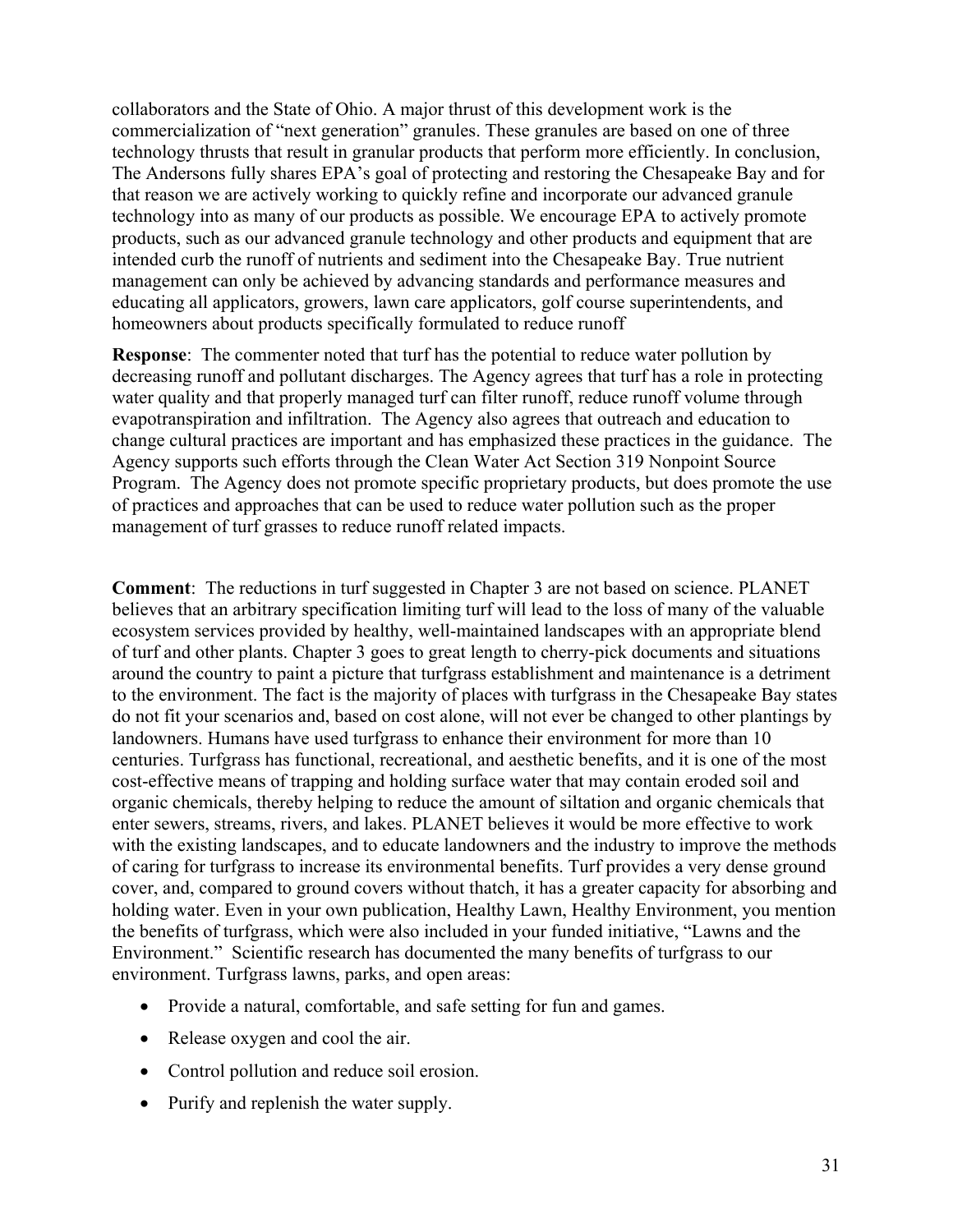Also to be considered is the economic impact on the service industry of the suggested reduction of total turfgrass and its maintenance that are called for in this Executive Order. As an industry, turfgrass is considered to well exceed the \$25 billion mark. In addition, more than 500,000 people are estimated to make their livelihood directly from the care and maintenance of turfgrass. The sale of lawn care products, which represents nearly one-third of all money spent on gardening in the country, is estimated to total more than \$4 billion a year.

**Response**: The Agency has included discussions on the benefits of turfgrass from both environmental and social perspectives in the guidance. The guidance does not contain an arbitrary specification nor does it limit the use of turf. The guidance contains recommendations for changes in cultural practice that are voluntary and based on sound assessments and evaluations. The same commenter also noted that there were potential economic implications to the turf industry. Although the Agency was not directed to conduct a cost benefit analysis, the Agency was instructed to recommend cost effective practices. The agency believes that the practices recommended in the guidance are cost effective based on reduced maintenance costs and that changes in management practice will continue to support jobs and products to design and maintain landscapes that meet multiple social and environmental goals.

**Comment**: Steps to establish and properly maintain turfgrass vary greatly across the United States. The manual appears to impose one standard that will apply from the hot, semi-arid southwest to the cold, wet Mid-Atlantic and North-Eastern states. For instance, page 3-131 calls for lawn fertilizer to be applied in the early spring. Virginia's Department of Conservation and Recreation has invested hundreds of thousands of dollars to promote fall fertilization.

**Response**: In response to comments, the recommendations on fertilizer application timing were revised. The document is not intended to impose one standard that will apply nationally. The Agency recognizes that geography and local conditions will determine what cultivars and management programs are suitable for turf regionally.

**Comment**: One of the most impressive aspects of this document is the stated emphasis on replicating predevelopment hydrology, rather than the traditional pollutant-focused approach to watershed management (3-5). The most effective method for achieving reductions in pollutant loading is to reduce the volume of stormwater. Yet, on several occasions the document reverts to the pollutant-centered approach. There is an important, but subtle interaction between volume and source management for turfgrass areas: a properly fertilized stand of turfgrass can improve infiltration and reduce runoff volume. This effect is achieved by the increase in plant density created by proper nitrogen fertilization (100-150 lbs/acre), which slows the speed of the runoff water allowing for more infiltration. This effect is shown by Easton and Petrovic (2004) and Bierman et al. (2010), where unfertilized turfgrass had greater losses of P in runoff than properly fertilized turfgrass. It is not clear that switching to alternative plantings will result in lower phosphorus losses as demonstrated by Steinke et al. (2007), who suggest that the primary source of phosphorus in runoff from vegetated areas is the vegetation itself. This conclusion is supported my own work in the field (Soldat et al., 2009). Another troubling aspect of the document is the underlying assumption that vegetation alone strongly affects environmental quality. For instance, on page 3-127, the document suggests that replacing a native area with turf will lead to a myriad of negative outcomes. However, it can be convincingly argued that each of these outcomes is a factor of the construction practices and urbanization of the land. If a native area is replaced by a subdivision and native plants put back in lieu of turfgrass, every single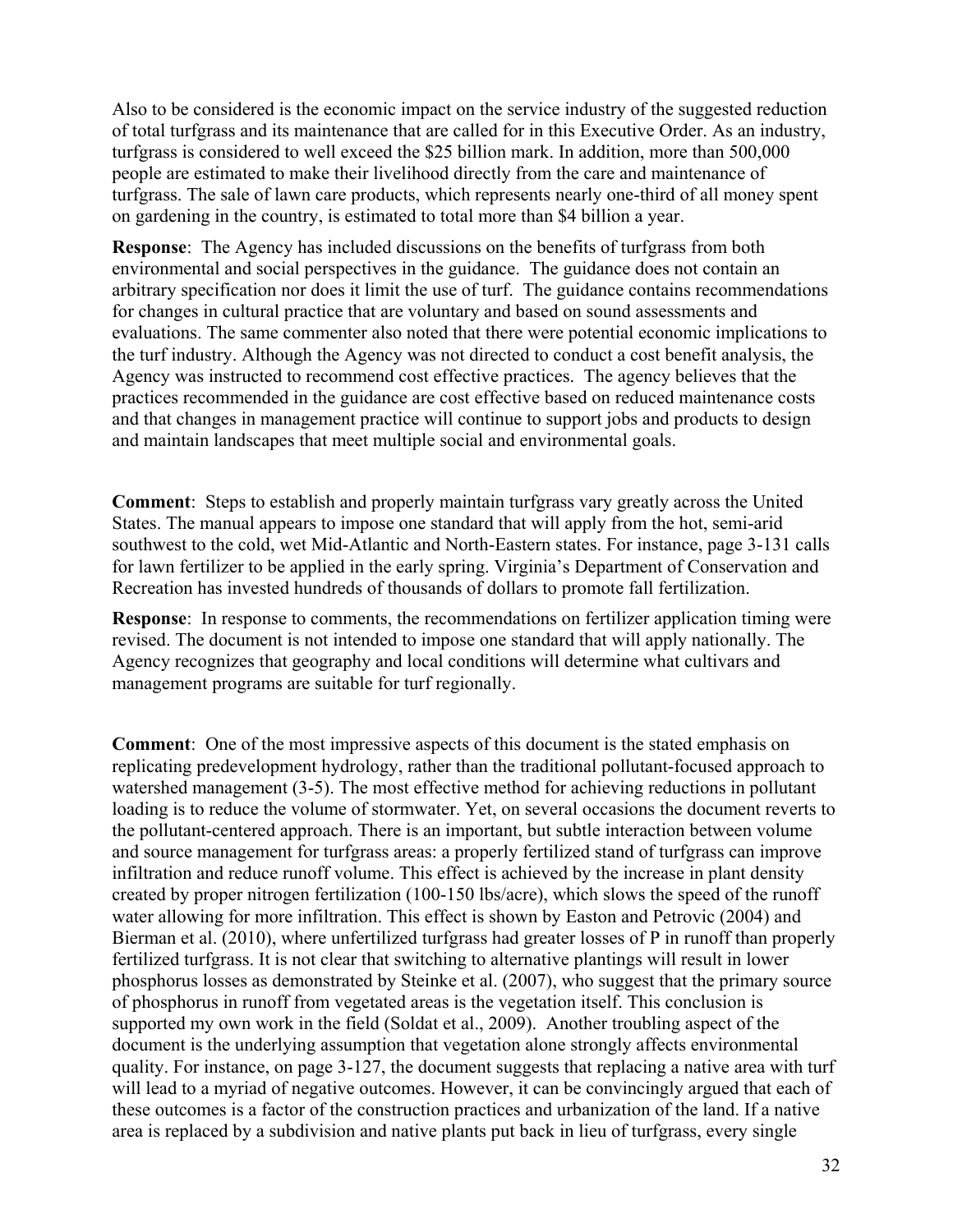negative outcome would remain true for the newly planted native vegetation. In short, the focus on vegetation is short-sighted, and more attention should be paid to the remediation and conservation of soils in urbanizing areas. If urban soils have a bulk density closer to concrete than native soils (3-37), it is the fault of the construction practices rather than the vegetation. It is a simple act to require chisel plowing of organic matter into the soil profile at the conclusion of a construction project. At this point, either native plantings or turfgrass can achieve predevelopment hydrological standards. Finally, the UC-Irvine study cited by the document (3- 130) was found to be flawed, the authors overestimated carbon inputs by a factor of 12 (month to year conversion). The authors have since published a retraction, and their newly calculated results show that turf maintained with 100 lbs/acre of nitrogen can more than offset the carbon required to maintain it. The authors' high maintenance scenario used 750 lbs/acre of nitrogen, an incredibly high and practically unrealistic application rate. To improve the credibility of this document, I suggest any reference to this flawed study be removed.

**Response**: The commenter noted that research supports the use of improve turfgrass stand density in terms of reduced pollutant loadings. The studies provided by the commenter are reviewed and discussed in the guidance, e.g., Soldat (2009) and Easton and Petrovic (2004) and the Agency agrees that properly managed turf can be used to reduce runoff-related problems especially in cases where runoff is discharged from impervious surfaces such as pavements or from areas with unvegetated or compacted soils. The Agency agrees with the commenter that restoration of urban soils should be a priority, and the Agency recommends this practice to reduce runoff and improve runoff quality. Finally, the same commenter recommended that the UC Irving study on turf and carbon sequestration be deleted and the Agency concurs that the study methodology needed adjustments and accordingly deleted it from the final guidance.

**Comment**: The commenter noted that the Chesapeake Bay watershed receives more than 30-35 inches of precipitation a year and that irrigation of turf should not be a concern and where it is of concern it can be addressed by irrigation sensors.

**Response**: The Agency agrees that irrigation sensors are one solution to prevent overwatering. However, as the industry has noted, changes in cultural practices and education of turf grass owner and maintenance personnel is also important. Over irrigation and over application of fertilizers and pesticides are common problems and furthermore many landowners neither desire nor have the funds to put in irrigation systems driven by moisture sensors. Changes in management approach and grass species are low cost means to reduce inputs.

**Comment**: Pg 1-5. Turf management has become a major issue in the watershed, and development patterns promise rapid future growth of this land use. Thus, it is good to see turf management singled out n the list of new issues. However, the way turf management is described in item 3 . (as a crop) could make someone think the emphasis should be on turf farms. Editing of this paragraph should clarify that this is primarily an urban land use issue with many manifestations (homes, businesses, churches, golf courses, etc.)

**Response**: The commenter suggested clarification that the use of the term turf does not only apply to sod farms but to lawns. The guidance was edited to incorporate this suggestion.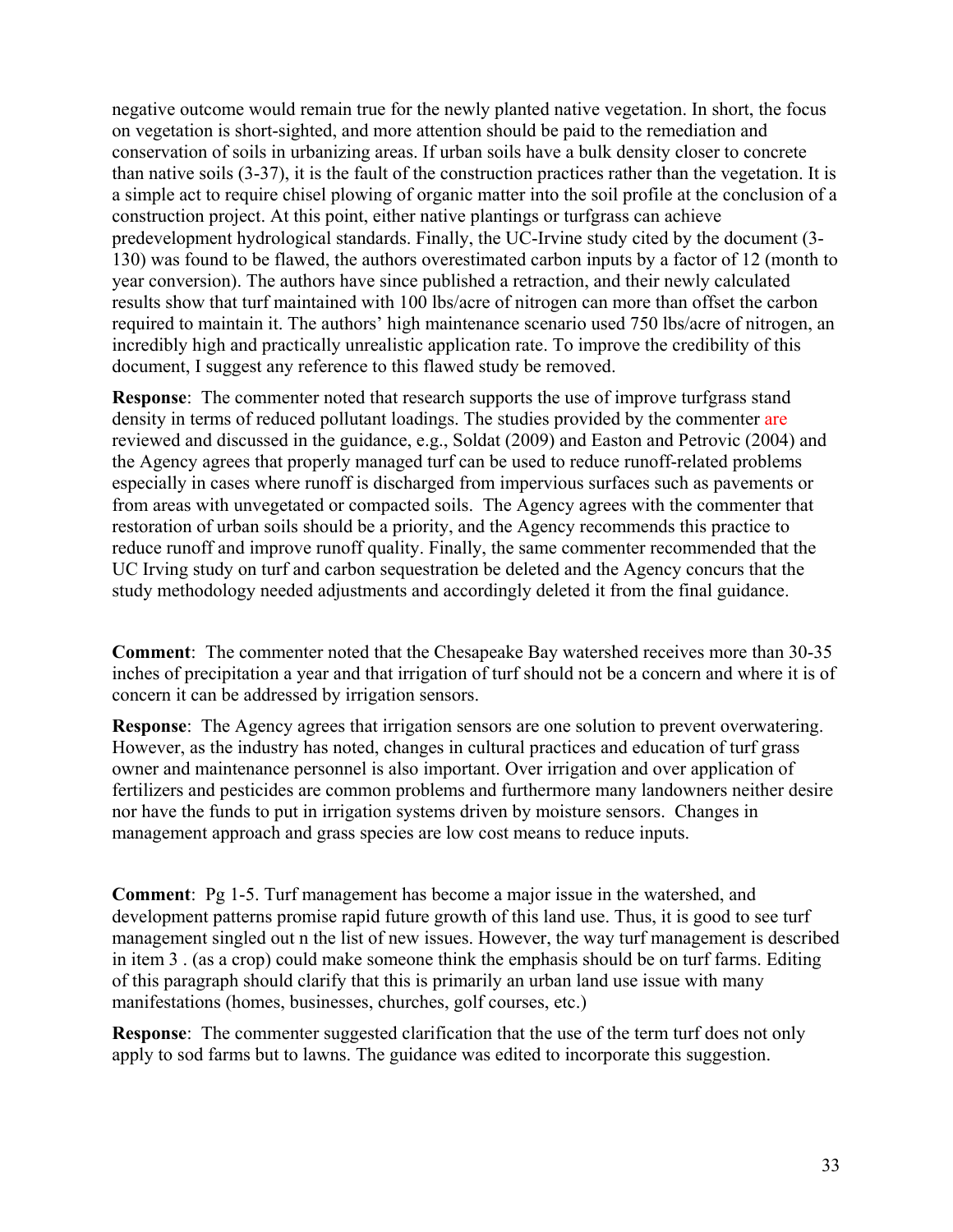### <span id="page-33-0"></span>**References**

Beard, J.B. and M.P. Kenna. (Eds.). 2008. Water Quality and Quantity Issues for Turfgrasses in Urban Landscapes. *Council for Agricultural Science and Technology*. Ames, Iowa.

Beezhold, M.T., and D.W. Baker. 2006. Rain to Recreation: Making the Case for a Stormwater Capital Recovery Fee. *Proceedings of the Water Environment Federation* (WEFTEC), 2006)

Capitol Region Watershed District (CRWD). 2010. *CRWD Stormwater BMP Performance Assessment and Cost-Benefit Analysis.* [http://www.capitolregionwd.org](http://www.capitolregionwd.org/)

Center for Watershed Protection (CWP).1998. *Better Site Design: A Handbook for Changing Development Rules in Your Community*. Center for Watershed Protection, Ellicott, MD. <<http://www.cwp.org/Store/bsd.htm>

Chesapeake Stormwater Network. 2009. *The Clipping Point: The Grass Crop of the Chesapeake Bay Watershed.* Baltimore, MD. [<http://www.chesapeakestormwater.net/all-things](http://www.chesapeakestormwater.net/all-things-stormwater/the-clipping-point-the-grass-crop-of-the-chesapeake-bay-wate.html%3e)[stormwater/the-clipping-point-the-grass-crop-of-the-chesapeake-bay-wate.html>](http://www.chesapeakestormwater.net/all-things-stormwater/the-clipping-point-the-grass-crop-of-the-chesapeake-bay-wate.html%3e). Updated June 10, 2009. Accessed February 4, 2010.

City of Los Angeles Department of Public Works. May 2004. *Final Sun Valley Watershed Management Plan.*. www.sunvalleywatershed.org/ceqa\_docs/plan.asp

City of Portland. 2008. *Cost Benefit Evaluation of Ecoroofs 2008.* City of Portland Bureau of Environmental Services, Portland, OR. <[http://www.portlandonline.com/BES/index.cfm?a=261053&c=50818>](http://www.portlandonline.com/BES/index.cfm?a=261053&c=50818))

Dierk, S. 2007. Not All Green Space is Created Equal - The Hydrologic Benefits of Native Landscapes. Stormwater. <[http://www.stormh2o.com/sw\\_0703\\_not.html](http://www.stormh2o.com/sw_0703_not.html)>

Easton, Z.M. and A. M. Petrovic. 2004. Fertilizer Source Effect on Ground and Surface Water Quality in Drainage from Turfgrass. *Journal of Environmental Quality*. 33:645-655.

EcoNorthwest. 2007. *The Economics of Low-Impact Development: A Literature Review*. Eugene, OR

Energy Independence and Security Act (EISA) of 2007 (P.L. 110-140, H.R. 6), Section 438

Foster, R.S. 1994. Landscaping that Saves Energy and Dollars. *Globe Pequot Press*, Old Saybrook, CT.

Kays, B. L. 1980. Relationship of Forest Destruction and Soil Disturbance to Increased Flooding in Suburban North Carolina Piedmont. In: METRIA—*Proceedings of the Third Conference of the Metropolitan Tree Improvement Alliance*, Rutgers State University, NJ; 118-125. <[http://www.barrettkays.com/downloads/metria.pdf>](http://www.barrettkays.com/downloads/metria.pdf)

Milesi, C., C.D. Elvidge, J.B. Dietz, B.J. Tuttle, R.R. Nemani, and S.W. Running. 2005. Mapping and Modeling the Biogeochemical Cycling of Turf Grasses in the United States. *Environmental Management* 36(3):426–438.

Morton, T., A. Gold, and W. Sullivan. 1988. Influence of Overwatering and Fertilization of Nitrogen Losses from Home Lawns. *Journal of Environmental Quality* 17:124–130.

Mosko, S. 2009. *No Such Thing as a Green Lawn*. [<http://www.boogiegreen.com/](http://www.boogiegreen.com/)>. Updated December 10, 2009. Accessed March 9, 2010.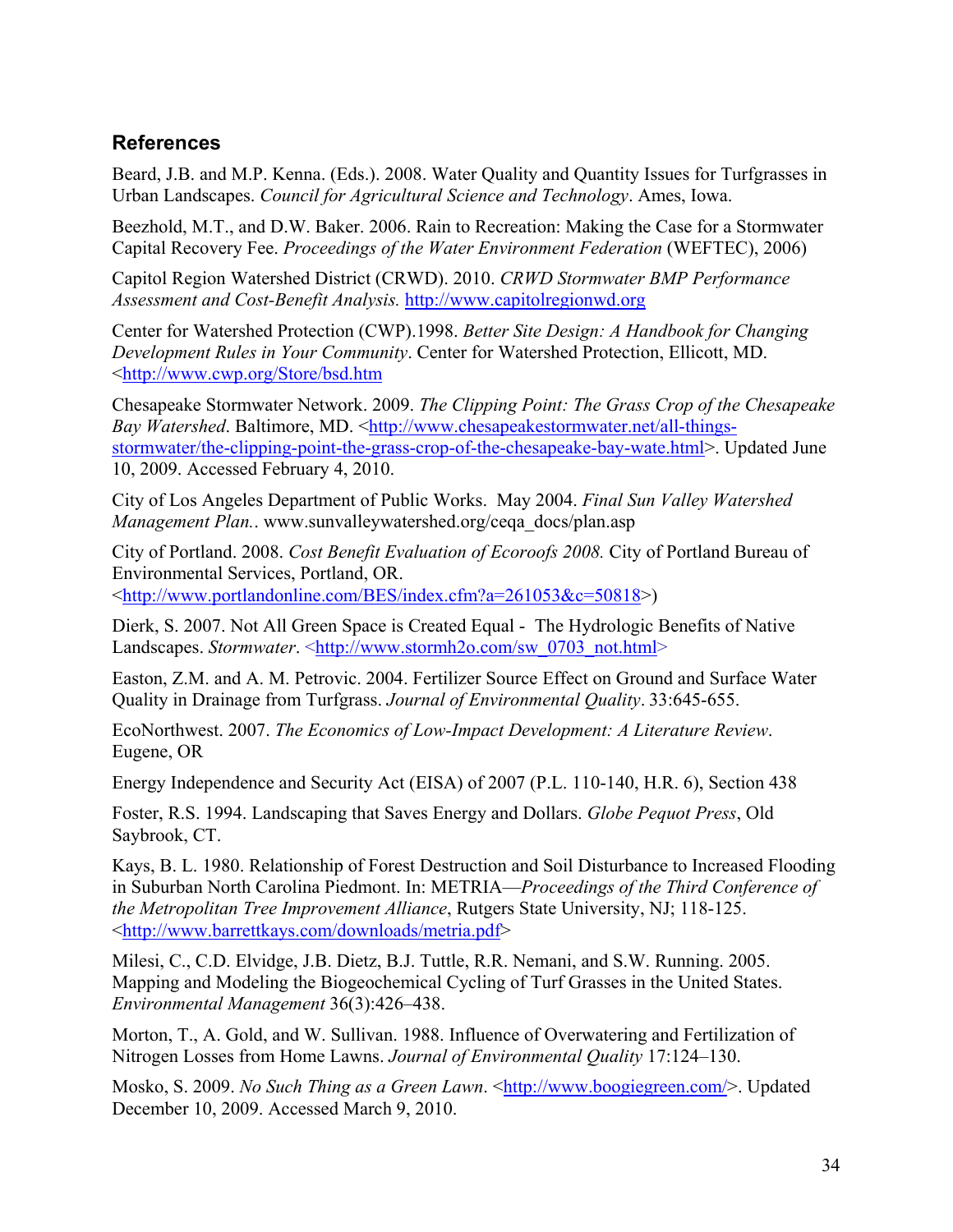National Gardening Association. 2000. National Gardening Survey. *National Gardening Association*, Burlington, VT.

Soldat, D., and Petrovic, A. 2008. The Fate and Transport of Phosphorus in Turfgrass Ecosystems. *Crop Science.* 48:2051-2065. Published online November 24, 2008*.* 

Soldat, D., A. Petrovic, and Q. Ketterings. 2009. Effect of Soil Phosphorus Levels on Phosphorus Runoff Concentrations from Turfgrass. *Water, Air, Soil Pollution* 199(1-4):33–44.

U.S. Environmental Protection Agency. 2007. *Reducing Stormwater Costs through Low Impact Development (LID) Strategies and Practices*. U.S. Environmental Protection Agency, Washington, DC. [<http://www.epa.gov/nps/lid>](http://www.epa.gov/nps/lid)

U.S. Environmental Protection Agency. 2009. *Technical Guidance on Implementing the Stormwater Runoff Requirements for Federal Projects under Section 438 of the Energy Independence and Security Act*. U.S. Environmental Protection Agency, Washington, DC. <[http://www.epa.gov/owow/NPS/lid/section438/pdf/final\\_sec438\\_eisa.pdf](http://www.epa.gov/owow/NPS/lid/section438/pdf/final_sec438_eisa.pdf)>)

U.S. Environmental Protection Agency. 2005. Stormwater Phase II Final Rule: Federal and State-Operated MS4s:Program Implementation**,** EPA 833-F-00-012. http://www.epa.gov/npdes/pubs/fact2-10.pdf

U.S. General Services Administration, Office of the Chief Architect, Facility Standards for the Public Building Service, March 2005, [www.gsa.govv/P100](http://www.gsa.govv/P100)

# <span id="page-34-0"></span>*Chapter 4. Forestry*

**Comment:** The tone of the chapter gives the reader the idea that forestry operations are bad for water quality in the Chesapeake Bay watershed, when in fact the magnitude of water quality impacts attributable to forestry operations is small compared to other sources and the presence of forests is one of the best ways to protect the bay's water quality. There is no argument that it is important to use appropriate BMPs during forestry operations to protect water quality, but the chapter should cast forests, and forestry operations on those forests, in a more positive light and stress the importance of maintaining land in forest cover for water quality protection. After all, as the chapter states, the contribution of forestry operations to water quality impairment in the bay watershed is very small, so implementing additional water quality protections during and after forestry operations would at best lead to infinitesimal improvements in water quality.

The chapter needs to stress the importance of forests to protecting the bay's water quality and the need to both conserve forests in the bay watershed and increase the acreage of forest cover in the watershed. The danger of presenting forest operations in a negative light is that readers could get the idea that converting land to another use (development) would be better for water quality than leaving it in forest cover. In fact, keeping land in forest cover is better for water quality than any other land use, even with intensive forestry operations occurring on that forest land. Furthermore, by recommending more forestry practices for water quality protection than landowners must already comply with, the potential profit from forest land management could be reduced, and the additional forest practice requirements could create an incentive for forest landowners in the bay watershed to convert that land to another, more profitable use.

**Response**: Revisions to the chapter included integrating forest conservation concepts into the document better and rewording parts of the introduction that were reviewed as being "negative" to emphasize the importance of forested land in the bay watershed and of conserving forest land.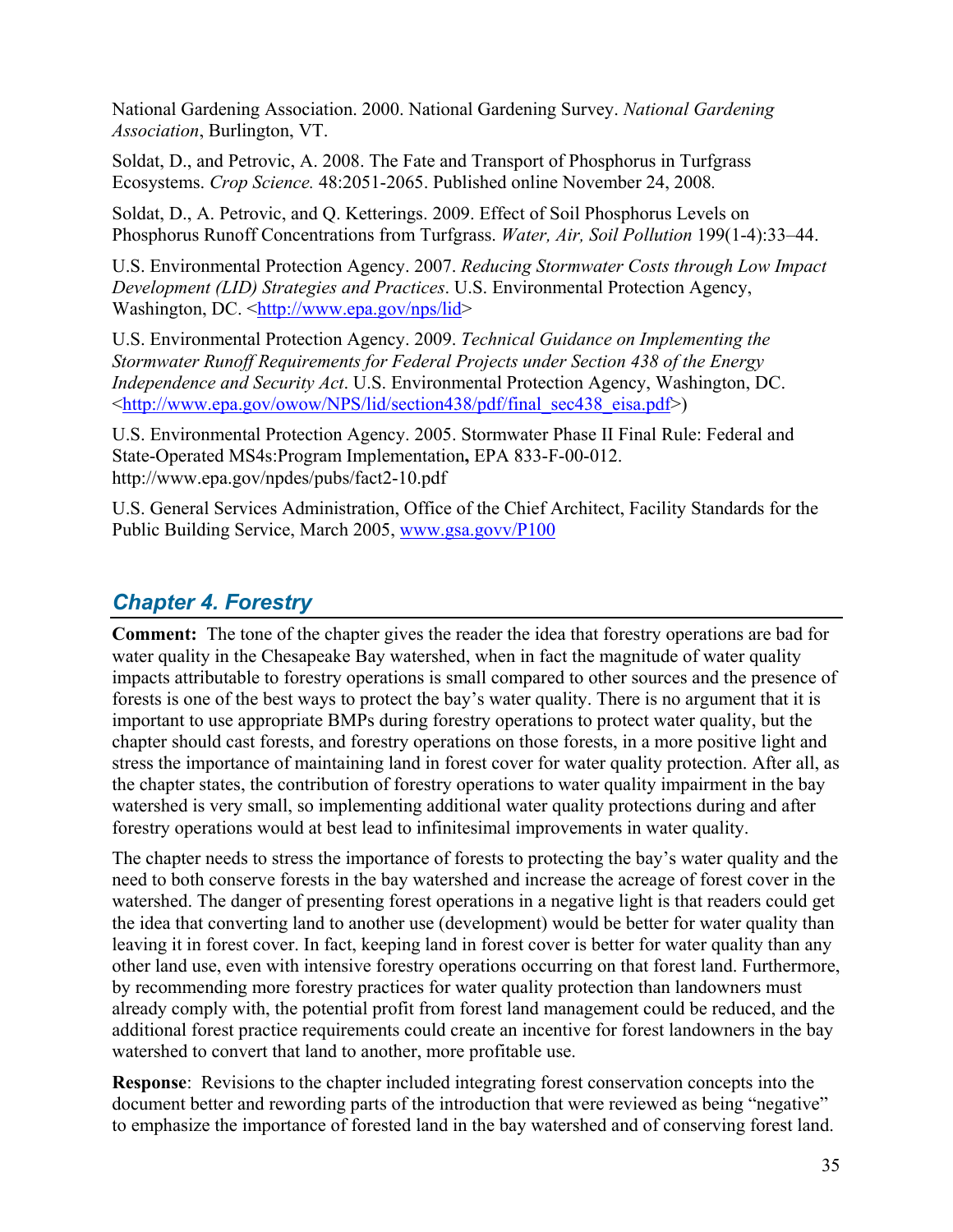A considerable amount of additional information was added to the guidance that explains and emphasizes the linkage between forested watersheds and the water quality benefits derived from forested watersheds. The additional information is in the form of references, tables, and text. Also, additional information on forest conservation the concept of sustainable forestry was included.

**Comment:** The guidance goes overboard in justifying the high tech nature of the tools. The recommendations call for the use of high tech tools, like LiDAR and Digital Elevation Models (DEM) that are less appropriate for timber operations on the scale of those in the East. The implications are that field work is obsolete-- too time consuming - that models and remote sensing can do the work better than people who know the land.

**Response:** Recognizing that the forest land in the Chesapeake Bay watershed is primarily owned by private individuals with small land holdings and limited budgets, and recognizing that this document would be available on the Internet and would most likely read by the private forest owner, the chapter was revised in order to distinguish between tools and approaches that would be more appropriate for smaller landowners and provides specific information on low-cost tools that can be used to meet the unique needs of smaller and non-industrial class of forest landowners.

# <span id="page-35-0"></span>*Chapter 5. Riparian Area Management*

**Comment:** Chapter 5 on Riparian Area Management is very good. This topic is fundamental to restoring the Chesapeake Bay, as protecting and restoring riparian buffers are a necessary complement to any pollution control measures.

**Response**: EPA appreciates this support.

### <span id="page-35-1"></span>*Chapter 6. Decentralized Wastewater Treatment Systems*

**Comment**: We would like to applaud EPA's efforts to protect and restore one of our ecological national treasures, specifically, …for reducing nitrogen loadings from onsite systems…

**Response**: EPA appreciates this support.

**Comment**: With regard to the 5 mg/L N reduction credit when using time-dosed, pressure-drip dispersal within 1 foot of the ground surface, the New Jersey Pinelands Commission eliminated credit for drip as they determined it not being effective.

**Response**: EPA contacted the NJ Pinelands Commission which confirmed that this is incorrect. The Commission never provided, nor rescinded, credit for the use of shallow drip dispersal of effluent for decentralized wastewater treatment systems. Further, Commission staff with expertise in decentralized wastewater management voiced support for EPA's approach when it learned of the credit. EPA has modified the language for applying this credit to eliminate the specific reference to drip dispersal in response to another comment and to eliminate the credit in sandy and loamy sand soils.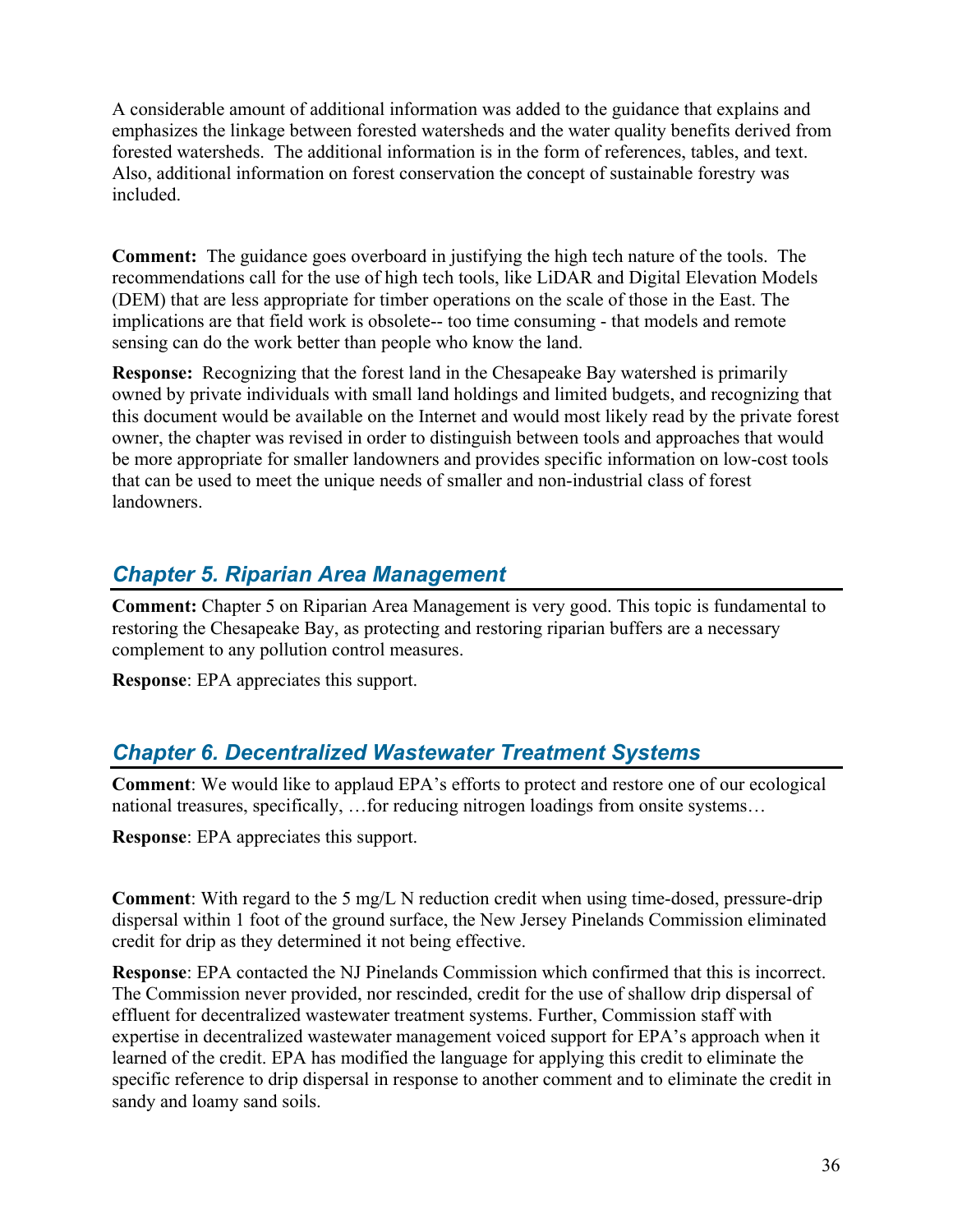**Comment**: Disagree that "nearly all solids and phosphorus (P) discharged from decentralized systems are retained by the soil," especially in sands. A rewrite was suggested. **Response**: EPA has added a new section on P with significant clarifying language and new references, as suggested by reviewer.

**Comment**: Change a portion of the statement on page 6-6, line 13, from "5 mg/L" to either "less than 5 mg/L" or "3 mg/L".

**Response**: This sentence has been modified to:

"However, some systems do perform optimally in removing TN [total nitrogen] from the effluent—e.g., to concentrations lower than 5 mg/L"

**Comment**: With regard to page 6-11, line 20, is the cost range really \$3,500 - \$57,000"? The high end of this range appears incorrect.

**Response**: EPA thanks the reviewer for catching this typo. The sentence and the related following sentence have been changed to:

*Capital costs for add-on denitrification systems range from \$3,500 to \$7,000 and more per EDU, with O&M expenses of less than \$100 per year (Washington State Department of Health 2005). Note that these are added costs, and do not include costs for the septic tank, nitrification process unit, or soil dispersal system—just the add-on component.* 

**Comment**: With regard to page 6-12 line 10, the range of \$8,000 to \$18,000 is low in my experience, especially for the higher required nitrogen removal. It is our opinion that the upper range is \$35,000, which is heavily influenced by site conditions and location design conditions (such as deeper sewer depth in colder areas for frost protection and labor/equipment rates).

**Response**: EPA has changed this paragraph to the following:

*New cluster systems generally range from \$10,000 to \$18,000 per EDU in nonurbanized areas of new development, with higher costs for retrofits in urban areas, depending on the treatment technology used (USEPA 2010; Tetra Tech 2007).* 

**Comment**: It is suggested that information on other nitrogen removal components that have received MASSTC testing be included in Table 6-2.

**Response**: Table 6-2 in the public draft is now Table 6-3, which EPA otherwise left intact. Most of the data in that table is from the MASSTC testing center, which analyzes performance from many systems. Data from the performance tests are released to the public, or withheld, based on contractual agreements between MASSTC and the system owner/vendor. In many cases, data for specific systems are not available due to these contractual arrangements. EPA included the system performance results applicable to the topic in this chapter, and expanded its descriptions of decentralized treatment technologies in section 4 to include new subsections on land/vegetative treatment systems and membrane bioreactors. EPA modestly expanded descriptions of technologies described in the public draft version.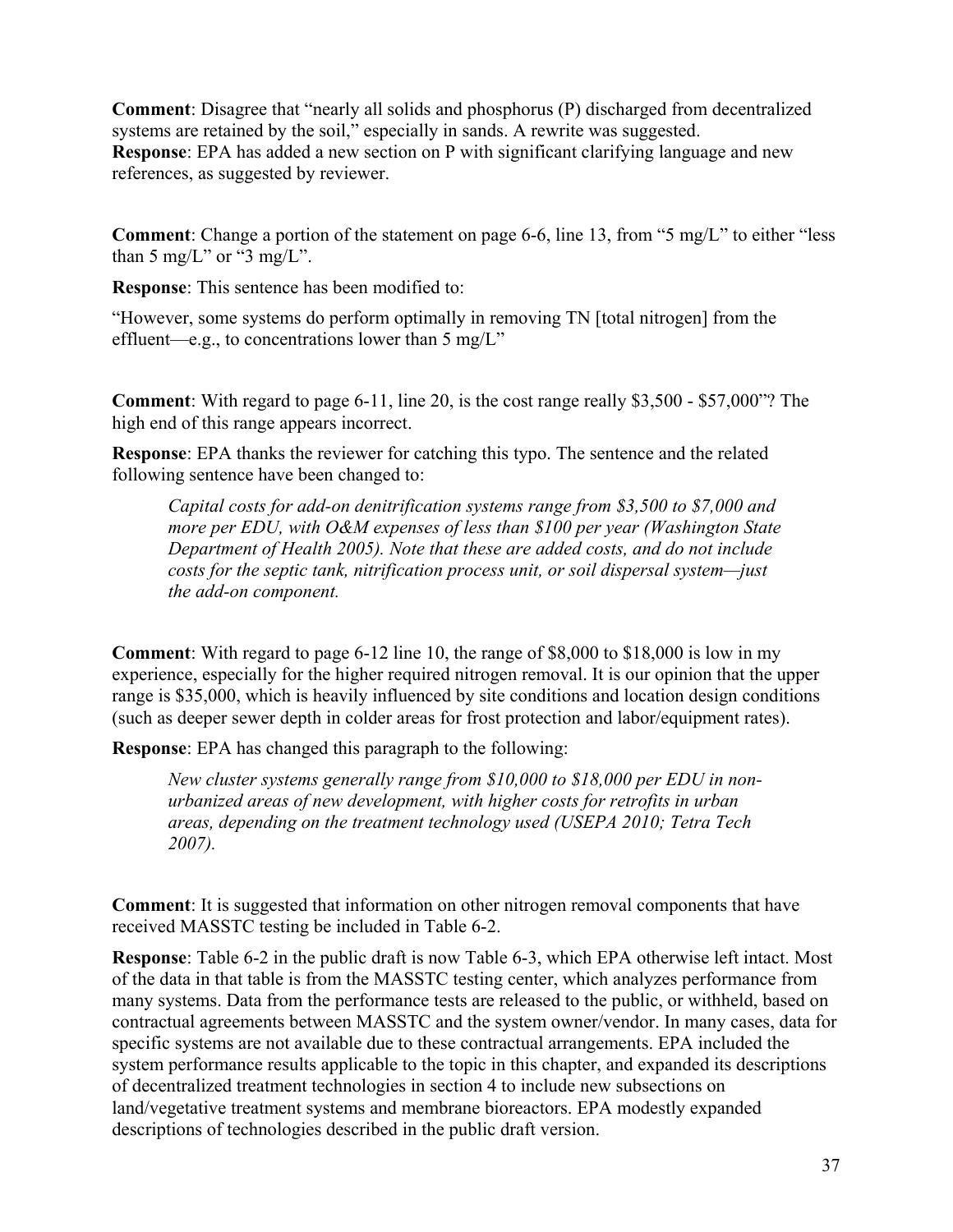**Comment**: Please consider adding the attached reference for Nitrex performance from Barnstable County, Massachusetts.

**Response**: EPA has added this reference.

**Comment**: The N-removal performance levels specified for various risk zones are presented in the implementation measures as if they are discharge standards, begging the issue of compliance monitoring and enforcement.

**Response**: Compliance monitoring and enforcement are important activities for ensuring the long-term performance for any wastewater treatment system. States and local communities typically have the authority needed for providing this assurance. EPA is not proposing to regulate decentralized treatment systems at the federal level, nor is EPA recommending that local authorities cede control. As stated in implementation measure D-3, EPA is recommending that "treatment system performance…" be sustained "in perpetuity through management contracts with trained and certified operators for all advanced N-removal systems, and responsible management entity (RME) operation and maintenance (O&M) for all cluster and non-residential systems. RMEs include sanitation districts, special districts, and other public or private entities with the technical, managerial, and financial capacity to assure long-term system performance."

**Comment**: Cluster systems are preferred by EPA, but local zoning, comprehensive planning, and site suitability / design negotiation (review) are major roadblocks to timely implementation. Most developers go with by right lots, some with absorption areas individually staked in suitable soils by easement. Localities and regulatory agencies need to have reasonable requirements and fast track review.

**Response**: EPA has found that nitrogen-removing cluster treatment systems cost less on a perhouse basis, perform better, are more efficient to operate and maintain, and are generally better able to support treatment services in densely developed areas than individual home systems. For these and other reasons, EPA notes in Chapter 6 that integrated wastewater planning is an important consideration for providing effective, efficient treatment. There are many examples of development served by cluster treatment facilities across the nation. Communities that support long-range planning for providing wastewater services typically are able to leverage cost savings and performance enhancements. Requiring individual homeowners in densely populated residential areas to own, operate, maintain, and manage highly sophisticated electro-mechanical nitrogen removal wastewater treatment facilities has not proven to be successful in many locales.

**Comment**: I recommend an across-the-board, deem-to-comply BMP approach with a reasonable nitrogen reduction goal, such as 50%.

**Response**: EPA stands by its risk-based, N-removal performance level approach as both achievable and manageable. Affordable market technologies exist that exceed the goal preferred by the commenter. Moreover, EPA considered, and rejected, percentage-based nitrogen reduction goals. One problem with percentage-based goals includes highly variable levels of N in the wastewater influent from system to system, which would result in equally variable levels of N in effluent from system to system, resulting in its own management challenges and no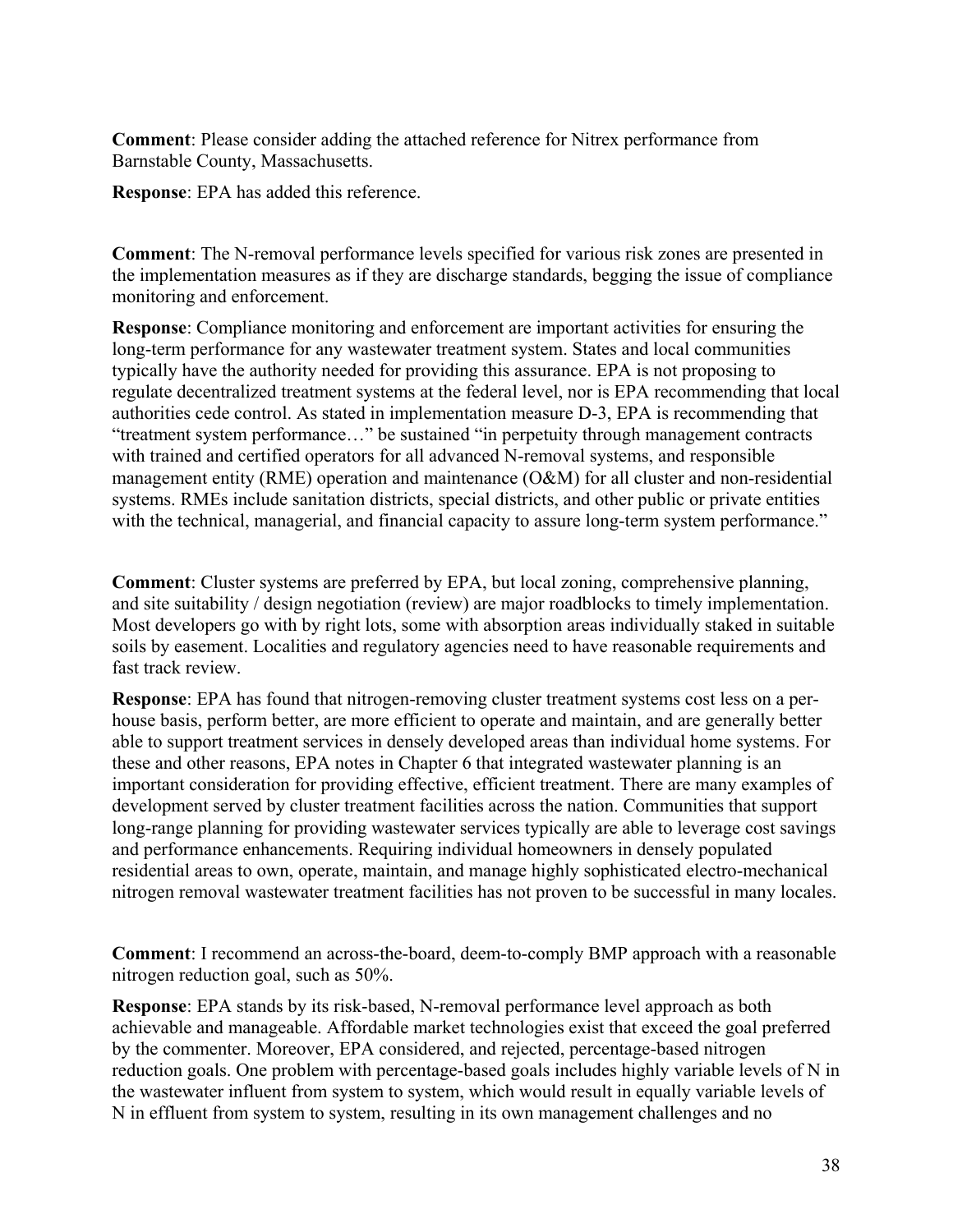guarantee that N loads to the Chesapeake Bay will be managed to the extent needed to protect and restore the Bay.

**Comment**: To achieve the proposed discharge standards for an individual onsite system will require facility-specific operation. Developing a suitable pool of operators will take some time.

**Response**: EPA's guidance presents the implementation measures needed to ensure successful performance. While EPA recognizes that many of the technologies exist presently and have already demonstrated the performance levels specified in the implementation measures, EPA also acknowledges the commenter's point regarding the need for more trained personnel to implement the measures in this chapter.

**Comment**: Performance at verification and research facilities will be difficult to replicate in actual field application.

**Response**: All of the environmental technology verification studies referenced in this chapter involved actual field applications in real-world settings and conditions. For example, the La Pine Demonstration Study involved 49 private homeowners in a geologically challenging environment—an area with rapidly draining soils over a shallow unconfined aquifer that serves as the region's only source of drinking water where nitrate levels are increasing as a result of rapid development and the proliferation of septic systems on small residential parcels.

**Comment**: The cost benefit per pound of nitrogen is questionable, particularly when considering the atmospheric nitrogen produced by the power plant to power these pumps and blowers.

**Response**: This comment focuses on energy sources and policy, and is speculative and outside the scope of this guidance. NOx emissions are regulated separately by EPA under the Clean Air Act. The region and nation have made strides to reduce NOx through regulatory and nonregulatory actions. EPA has included the cost of energy required to operate treatment system equipment in the operation and maintenance information provided in this chapter.

**Comment**: These standards assume a direct discharge to the waterway and do not take into account other soil based pathways of nitrogen attenuation.

**Response**: This chapter does not address systems that discharge directly to waterways, which are regulated under Section 402 of the Clean Water Act. This guidance recognizes the benefit of soil attenuation of nitrogen in this chapter. N attenuation through soil pathways is a key basis for the risk-based, N-removal performance levels specified in D-1. This is why the specified N standard 1000 feet or more from surface waters is 2 to 4 times higher than zones closer to surface waters.

**Comment**: The document has many references to equal distribution to the soil system but no firm requirement. The document needs to state that time-dosed equal distribution is to be required on all systems regardless of effluent quality.

**Response**: EPA recognizes that time-dosed equal distribution is beneficial, and acknowledges that broad and equal distribution of effluent to the soil is important. It should be noted that the overall document constitutes guidance, and not regulatory requirements. The purpose of this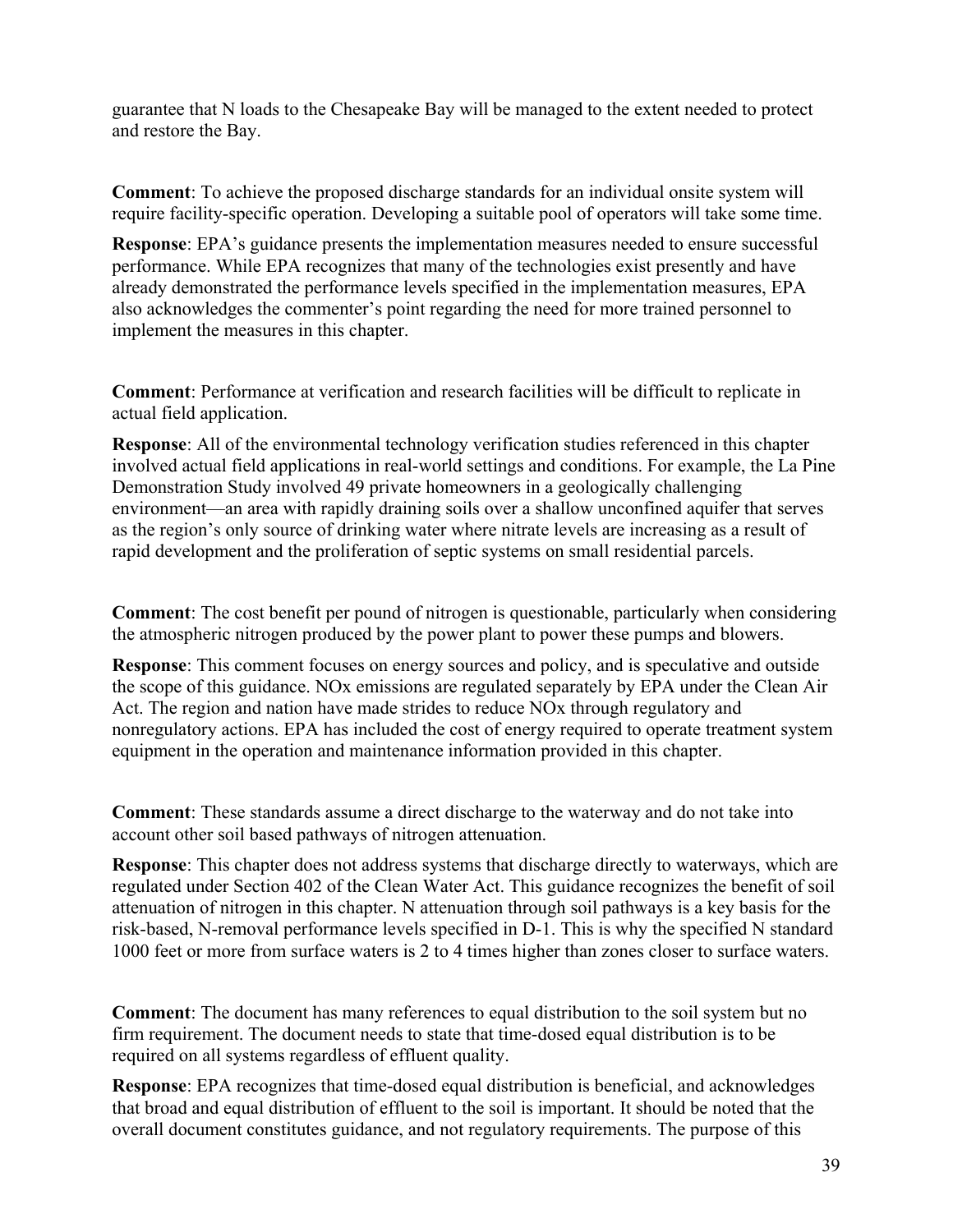chapter is to identify realistic performance levels that decentralized systems need to achieve to help restore the Chesapeake Bay. The chapter also highlights existing technologies that are known to achieve these standards. EPA does not express a preference regarding which technologies and practices are used to achieve these performance levels, but does provide for a significant credit (a 5 mg/L performance boost) for implementing time-dosed, pressurized effluent dispersal within the first foot of the ground surface.

**Comment**: Virtually all research involving the use of pretreated effluent into the soil involves controlled application, whether onto columns or in situ, with low pressure distribution or drip dispersal. Elimination or the decrease of soil-interfaced clogging coupled with microbial reductions results in enhanced performance. Typical conclusions are that increased loading rates and reduced separations to limitations are possible. Many states allow one of the two only.

**Response**: EPA has based the guidance in this chapter on both laboratory and field research, including field testing of actual system types at residential and other facilities. EPA is focusing mostly on the treatment system technologies in this guidance, and is providing less credit for soil based denitrification, which has not been shown to be significant in most situations (i.e., capable of producing effluent in the 5 to 20 mg/L range). EPA is not recommending either increasing loading rates or reducing separation distances in this guidance.

**Comment**: Gravity dispersal of pretreated effluent to conventional trench type systems is an inappropriate practice for several reasons. It is anticipated that pretreated effluent will not form a biomat at the trench bottom interface, and effluent will readily flow deeper into the soil column. The result is deeper microorganism penetration (pass through) into the soil column, particularly in the case of compromised effluent quality.

**Response**: EPA acknowledges the points made by this comment, which appear to support EPA's approach for limiting conventional systems described in this chapter. In general, a properly functioning (and properly sited) conventional septic system will remove significant levels of bacteria, but there will always exist the possibility of some bacteria contamination of ground water or surface waters, especially where systems are densely sited (e.g., one or more per acre) or placed in areas with highly permeable soils. Most of the types of systems described in this chapter are capable of meeting the performance levels specified in D-1, especially when the other implementation measures are adhered to.

**Comment**: Without the protection of the soil by an anaerobic biomat, there will the translocation of fines deeper into the soil column that will cause clogging. Additionally, the biological "gluing" agents, developed over time, that are an important component of soil structure, are washed away, destroying the structure and likely fluidizing the soil with time.

**Response**: Biomat type and structure is a function of wastewater constituents and composition, soil type and geochemistry, soil oxygen levels, soil biota, climate, and other factors. EPA recognizes the importance of the biomat in degrading organic compounds, physically filtering fines and colloidal material, attenuating bacteria and other organisms, and generally contributing to the wastewater treatment process. Denitrification of nitrified effluent in the biomat varies somewhat – depending on oxygen levels, availability of carbon, and bacteria species present – but in general is not reliably significant in lower soil horizons.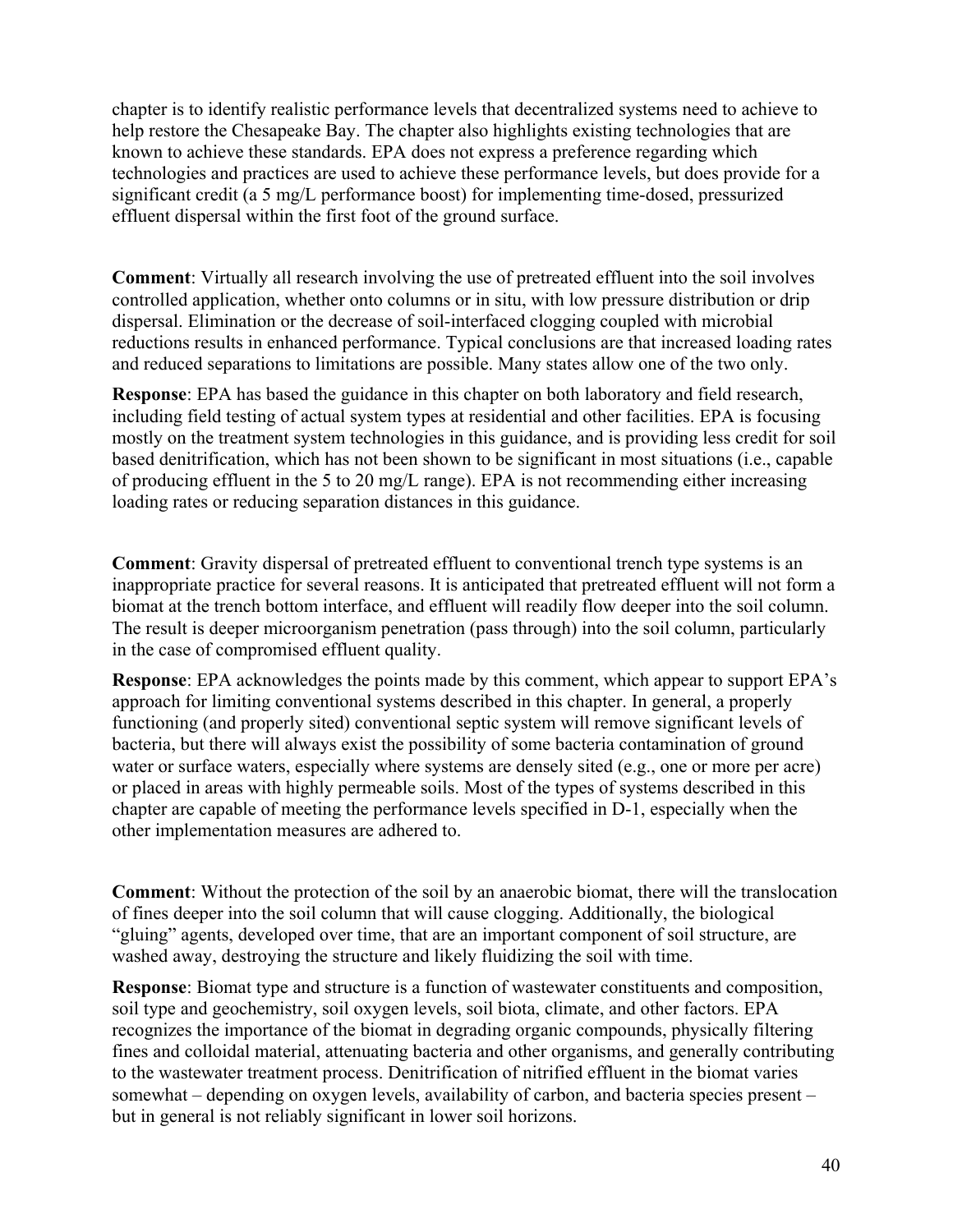EPA has included implementation measures D-3 and D-4 to address long term system performance. In addition to specifying management contracts and inspection schedules, the guidance recommends:

*Requiring reserve areas for installing a replacement soil dispersal system that is equal to at least 100 percent of the size of the original effluent dispersal area. Treatment systems using effluent time-dosing (i.e., not demand-dosing) to the soil can have reserve areas equal to at least 75 percent of the total required drainfield area. Systems with pressurized drip effluent dosing or shallow pressurized effluent dispersal and those with dual drainfields operated on active/rest cycles (i.e., alternating drainfields) can have reserve areas equal to at least 50 percent of the original required dispersal area.* 

**Comment**: When the hydraulic conductivity of the soil is exceeded, the pores are full and the effluent moves down the [drainfield] trench. This condition is similar to an anaerobic trench except that the anaerobic biomat protects the soil column clogging at the soil interface. When circumstances are such that pretreated effluent "creeps" down the trench, the entire soil column, not just the surface is clogged, and likely anaerobic. Resting will likely not restore the soil.

**Response**: EPA's implementation measures should go far to guard against the creeping soilbased failure described above by encouraging improved technologies and management. EPA acknowledges the points made in this comment, but notes that resting a drainfield for a period of several months has been shown to aid in restoring soil hydraulic conductivity (by eliminating saturation by incoming effluent), breaking up existing biomats through aerobic degradation, and generally improving the drainfields capacity to treat effluent. With regard to resting, Fairfax County, Virginia, has 20 years of data that show this strategy, when properly implemented, greatly increases the life of septic systems that rely on conventional drainfields and protect against creeping soils-based failures. EPA agrees that if resting is attempted after a drainfield has already experienced the type of failure described in this comment, the soil is not likely to be restored. The active rest/dose cycling is a preventative strategy to guard against failures, not a restorative strategy. Because of the difficulties in appropriately characterizing soil treatment in the drainfield, EPA has focused the implementation measures in this chapter on specific treatment technologies that produce an effluent that is low in nitrogen prior to discharge from the treatment technologies to the soil.

**Comment**: Pump to gravity is not equal distribution.

**Response**: As noted above in response to a previous comment about gravity distribution, EPA has focused the implementation measures in this chapter on treatment technologies that produce an effluent that is low in nitrogen prior to soil dispersal because it results in better and more consistent performance with regard to N removal. This approach minimizes reliance on soilbased attenuation of nitrogen species in the effluent. It is expected that removal of most of the nitrogen through treatment processes that occur prior to soil discharge will greatly improve effluent quality, and result in less nitrogen inputs to the Bay.

**Comment**: "Drip dispersal" is very different than "low pressure pipe networks." The credits given to shallow placed drip dispersal are appropriate and supported by research.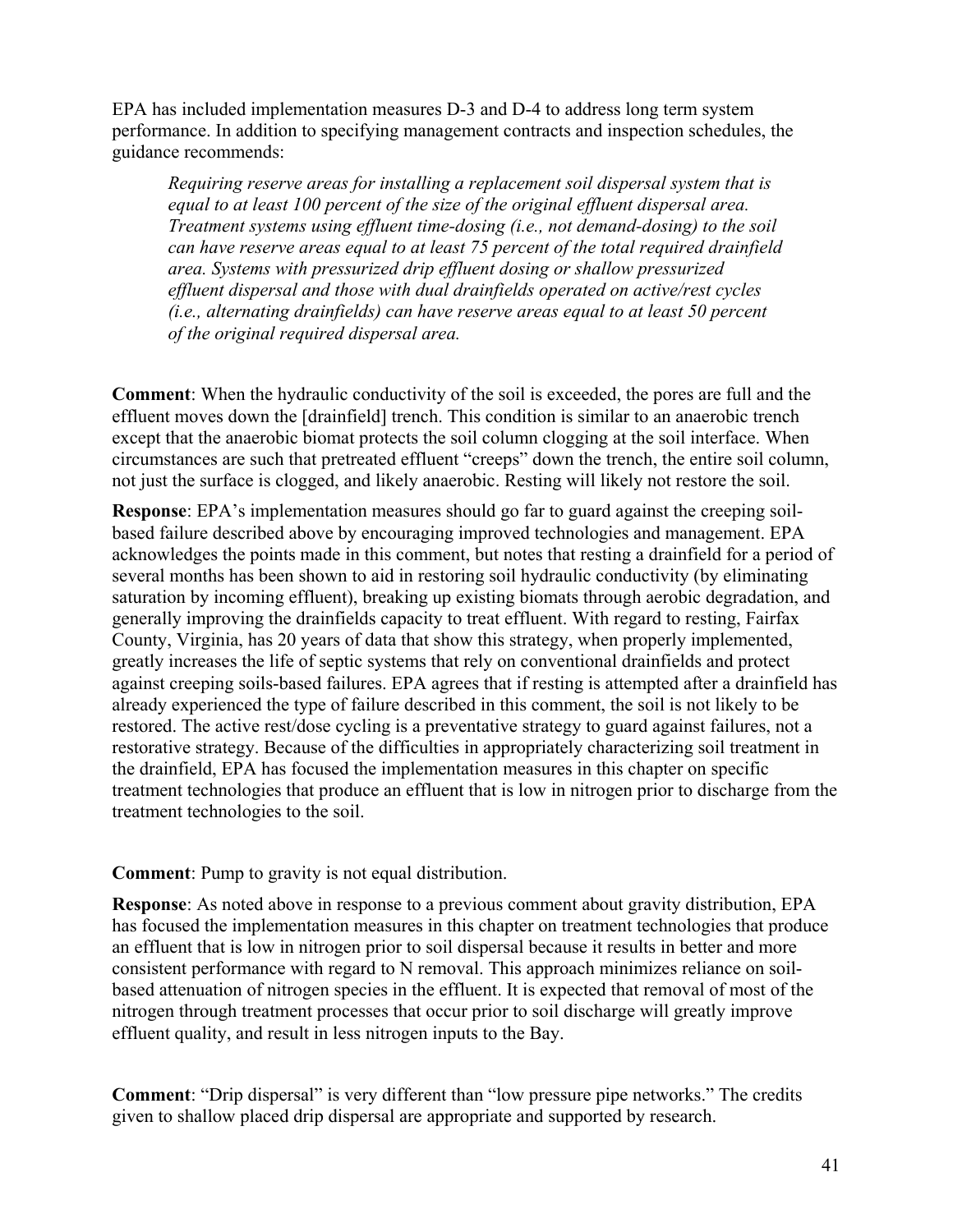**Response**: EPA appreciates the support expressed for this approach. In fact, there is no mention of low pressure pipe networks in this guidance.

**Comment**: Recent studies have (Buchanan, Hepner, Converse) indicate that with drip dispersal there is no statistical difference in constituent concentrations, including nutrients, at one foot of separation between pretreated effluent and domestic septic tank effluent.

**Response**: EPA has reviewed a significant body of research on soil-based treatment of nutrients, and has focused this chapter on treatment technologies that reduce nitrogen concentration in the effluent prior to soil dispersal. Studies regarding nitrogen removal in the soil matrix note that denitrification and plant uptake are the primary treatment processes, and both vary considerably based on soil type, composition, chemistry, biota, overlying vegetation type, climate, and other factors. Nitrogen removal is also affected by lateral effluent plume migration, and the environment in which it occurs. EPA recognizes in this chapter that soil treatment of nitrified effluent is not significant in most cases, but may be enhanced by applying the pretreated effluent in a dosed manner high in the soil profile, where carbon content is typically higher and plant roots are typically present. The credit recognized by EPA in this chapter for shallow dosed effluent dispersal is minimal  $-5$  mg/L – and is based upon process that occur in the immediate vicinity of the dispersal piping and in the downslope soil matrix, through which the effluent plume moves over time.

**Comment**: Large Capacity Septic Systems that serve 20 or more people per day are Underground Injection Control (UIC) Class 5 Injection Wells under the Safe Drinking Water Act (SDWA). Also, any septic system accepting waste other than sanitary wastewater is a UIC Class 5 Injection Well. Section 144.26 of the SDWA describes the inventory requirements of UIC Injection Wells.

**Response**: The following text was added to section 3.5, System Configuration:

It should be noted that soil-discharging wastewater systems that have the capacity to serve 20 or more people per day are defined by EPA as Class 5 underground injection wells, and are therefore subject to permitting and other requirements for large capacity septic systems under the federal Safe Drinking Water Act. Further, any decentralized system that accepts waste other than sanitary wastewater (such as industrial waste) is an Underground Injection Control (UIC) Class 5 Injection Well. UIC regulatory information for large capacity septic systems is posted at [http://www.epa.gov/safewater/uic/class5/types\\_lg\\_capacity\\_septic.html](http://www.epa.gov/safewater/uic/class5/types_lg_capacity_septic.html).

**Comment**: We recommend strongly that all nitrogen-reducing systems be third-party field verified. Consider changing:

*Effluent standards may be met by either system design or performance.* 

to:

*Effluent standards may be met by system design and third-party field verification*.

**Response**: EPA believes that state and local agencies should have the flexibility to determine how the N performance levels designated in Implementation Measure D-1 are met. All of the Bay states have their own treatment system design review and verification programs they rely on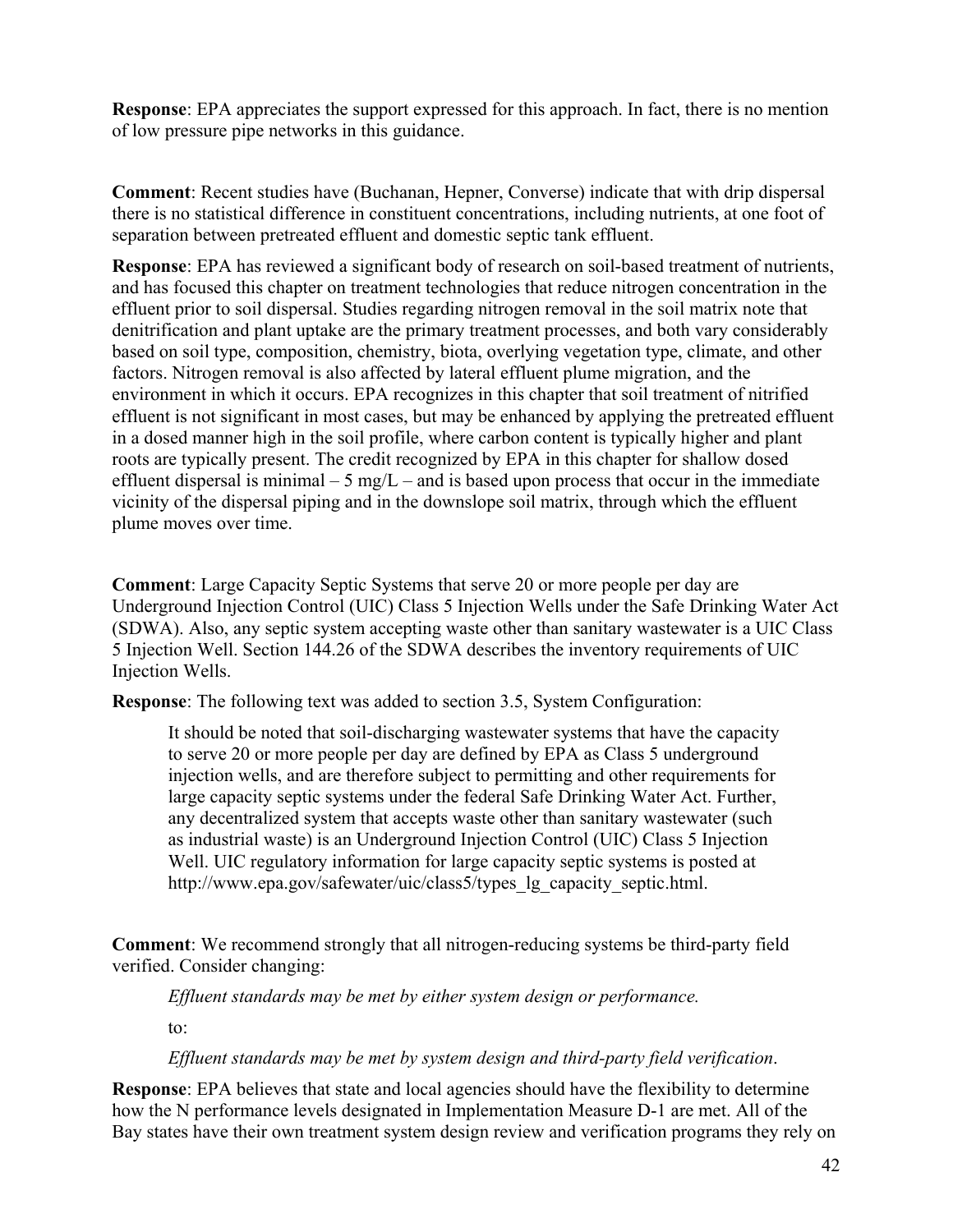for evaluating the application of various decentralized wastewater treatment technologies. Once the application of these technologies are well established, EPA does not believe that there is a significant interest to be served by requiring all future applications of these technologies to be reevaluated. EPA has considered this comment and agrees that the third-party verification (such as through environmental technology verification programs) is desirable and has modified the sentence in question as follows:

*Effluent standards may be met by either system design or performance, as verified by third-party design review or field verification.* 

**Comment**: There is abundant research showing that shallow pressurized dispersal, which incorporates timed-dosing, is one of the most effective means of utilizing the naturally occurring soil biota for enhanced nutrient removal… Consider changing:

*A 5 mg/L N reduction credit is given when using time-dosed, pressure-drip dispersal within 1 foot of the ground surface.* 

to:

*A 5 mg/L N reduction credit is given when using time-dosed, pressure-drip dispersal within 1 foot of the ground surface or when using shallow pressurized dispersal within 1 foot of the ground surface.* 

**Response**: EPA agrees with this comment, and in concert with Comment #1, has revised this text as follows:

*Except in sandy or loamy sand soils, a 5 mg/L N reduction credit is given when using time-dosed, pressurized effluent dispersal within 1 foot of the ground surface and more than 1.5 feet above a limiting soil/bedrock condition.* 

Further, a suggested reference to support this suggestion was added (Stewart 1988) and cited later in the chapter.

**Comment**: In further support of shallow pressurized dispersal, consider changing a sentence in Implementation Measure D-4 from:

*Systems with pressurized drip effluent dosing and those with dual drainfields operated on active/rest cycles (i.e., alternating drainfields) can have reserve areas equal to at least 50 percent of the original required dispersal area.* 

to:

*Systems with pressurized drip effluent dosing or shallow pressurized effluent dispersal and those with dual drainfields operated on active/rest cycles (i.e., alternating drainfields) can have reserve areas equal to at least 50 percent of the original required dispersal area.* 

**Response**: EPA agrees. This change was made.

**Comment:** When talking about the ability of sequencing batch reactors (SBR) to meet the 20 mg/L total nitrogen (TN) threshold, is this referencing effluent quality leaving the system or post soil interface? If this is a reference of the systems ability to meet 20 mg/L TN leaving the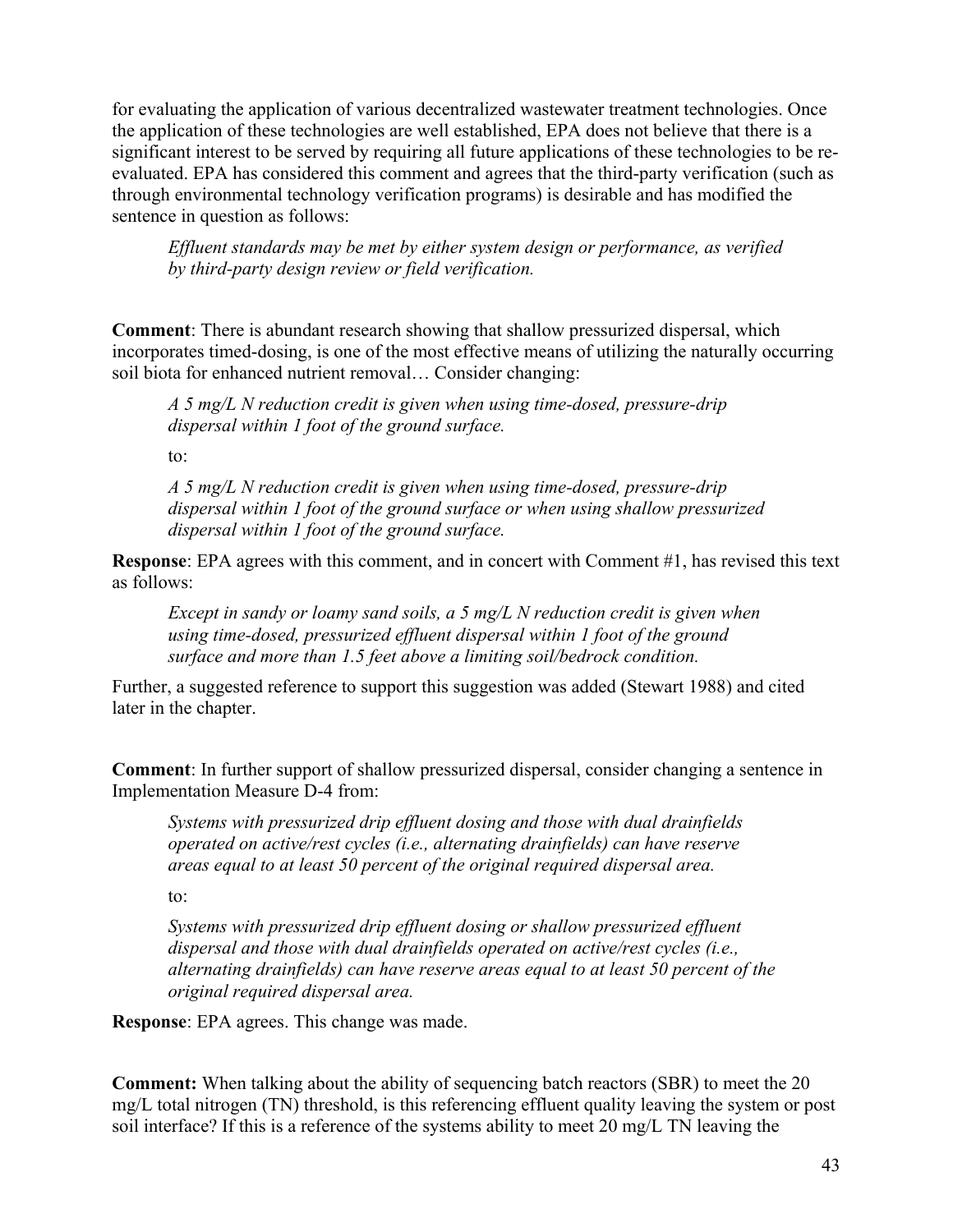treatment unit, I would suggest reviewing the Maryland results from their BAT nitrogenreducing field verification program, as it has demonstrated that technologies using these treatment processes have not been capable of meeting the 20 mg/L TN effluent quality. In fact, the only technology to meet the 20mg/L threshold was the AdvanTex recirculating textile filter. If the assertion is that these technologies can meet the 20 mg/L TN when incorporating a 50% soil reduction credit then that should be spelled out more clearly.

**Response**: The reference is to effluent quality. EPA reviewed a number of studies on various system types in developing the implementation measures in this chapter. Like all treatment systems, the performance of SBRs can vary somewhat, but their performance in producing an effluent in the 20 mg/L range has been verified through independent third party studies. This chapter cites MASSTC verification, for example (Washington State Department of Health 2005), and the LaPine study (Rich, 2005). The AdvanTex recirculating textile filter has also demonstrated treatment performance in the 20 mg/L range, and lower, and is also included among the better-performing treatment systems referenced in this chapter.

**Comment**: Based on the supporting references presented, revise upwards the performance information for removing N using recirculating media filters / multi-pass textile filters in the chapter narrative and in Table 6-1. Specifically, for the multi-pass textile filter entry in Table 6- 1, change the TN removal efficiency from 14%-38% to 65%-70% and change the effluent TN from 9-83 mg/L to 3-55 mg/L, which represents the performance of Orenco's AdvanTex AX20 multi-pass textile filter.

**Response**: EPA has revised the performance information for recirculating media filters / multipass textile filters in the chapter narrative and in Table 6-2 to align with this new supporting documentation (with specific mention in the table that this performance applies to the AdvanTex AX20). A citation to the 2009 NSF International field verification report to Pennsylvania DEP (a key supporting reference provided) was added to the table footer and this reference was added to the end of this chapter. Note that since a new table was added to this chapter, Table 6-1 from the public draft was renumbered to Table 6-2 in the final guidance.

**Comment**: Under the "Attached Growth" heading in Table 6-1, the Nitrex unit is represented as being able to reduce TN by up to 96%. The Nitrex is an add-on unit that is specifically designed to be fed a highly treated and nitrified effluent so that it can provide for additional denitrification (reducing nitrate-n to nitrogen gas). Therefore, it must be preceded by a reliable pre-treatment unit that can consistently produce effluent quality that is  $\leq 10$  mg/l BOD5/TSS and  $\leq 5$  mg/L NH3. The Nitrex data presented in Table 6-1 represents pre-treatment from a packed-bed media filter. The Nitrex unit cannot receive raw wastewater like the other technologies listed in the table and therefore is not achieving this level of reduction independently. We feel it is important to distinctly identify these types of add-on treatment units as such when categorizing technologies. It is important to note that there are other proprietary add-on units similar to Nitrex that perform equally well, (e.g. integrated water services (IWS)).

**Response**: The NITREX system is discussed in the chapter narrative in the section titled "Add-On Anoxic Filters with a Carbon Source." EPA clarified a sentence on cost for such systems from:

*Note that this does not include the septic tank, nitrification step, or soil dispersal system—just the add-on component.*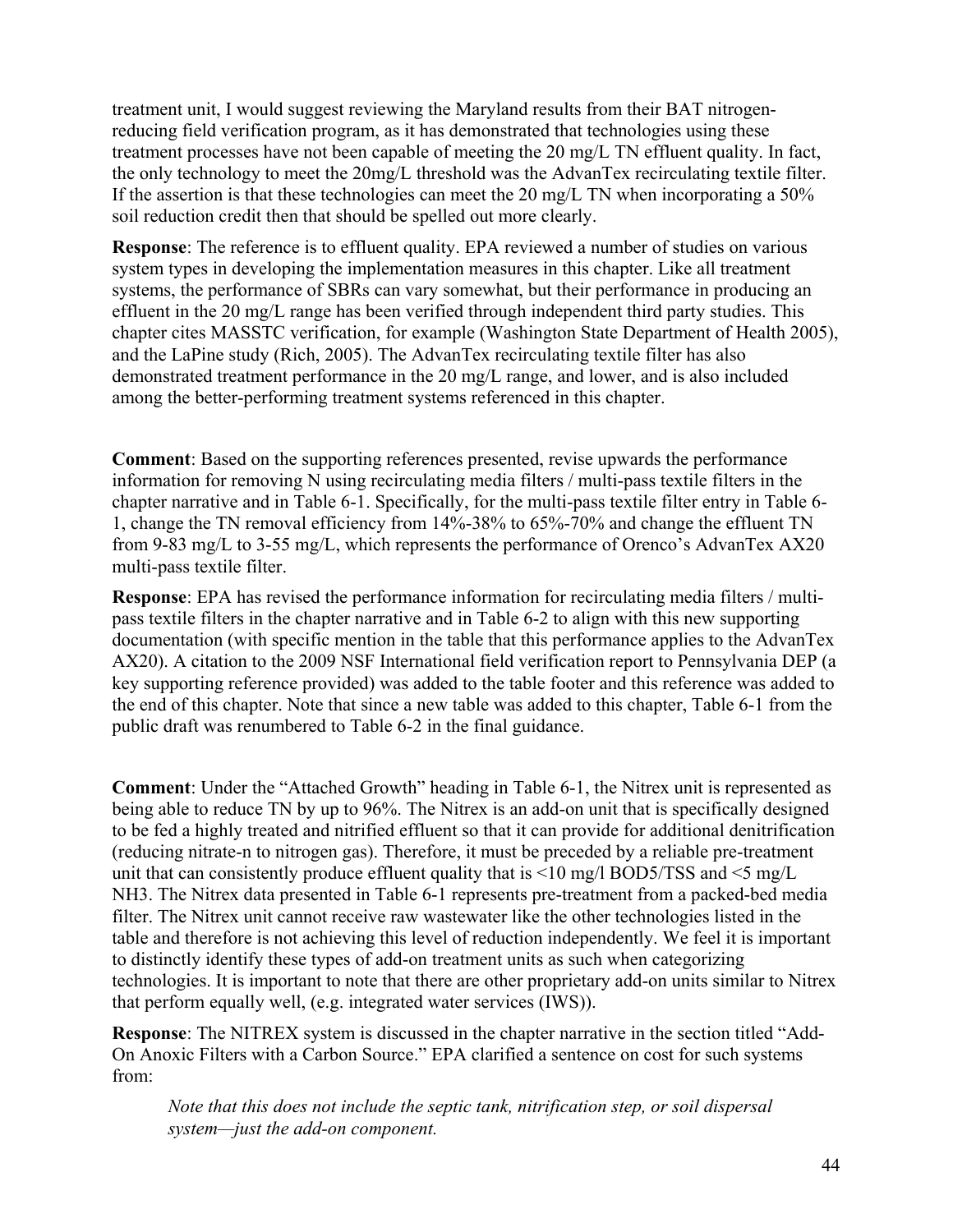to:

*Note that these are added costs, and do not include costs for the septic tank, nitrification process unit, or soil dispersal system—just the add-on component.* 

EPA investigated and determined that there are no third party testing or published studies to verify the performance of other add-on units similar to NITREX available in the U.S., including any from Integrated Water Services. EPA did add the following text to this section:

*Others claim to have similar systems with comparable performance, although to date, independent field verification is lacking.* 

**Comment**: We are concerned about the information presented in Table 6-2. This table only represents a small subset of technologies and available third party testing programs. Furthermore 6-2 is promoting technologies that have been proven not to function in the field to levels required to protect Chesapeake Bay watershed. There are numerous other testing programs, including field-testing, that are not represented in this table and that is a great disservice to the manufacturers whom participated in said programs. We would suggest incorporating other third party verification(s) of performance to this section. We have attached the final report from Maryland Department of Environment, which summarizes the field performance of the AdvanTex recirculating media filter on 12 homes for 12 months. We have provided an additional data set from the Pennsylvania On-lot Technology Field Verification Program, where 11 AdvanTex Treatment Systems were tested monthly on individual residences for nearly 3 years; NSF was the third party verification agency. We would request that you add a summary of AdvanTex performance to table 6-2 based on these third party field data sets. Additionally, field data should be used for all systems, when available. This would provide more meaningful information to the decision makers on the ground at the state level. Consider for a moment a local regulator whom is looking to the EPA for guidance on how to reduce nutrient loads from onsite systems. Based on their reading of this table, they would think any number of these systems would be appropriate to promote as a reliable TN reducing technology. Some time goes by and now these same systems that have been touted by the local agency, based on guidance from the EPA, are not meeting effluent limits. This will put the local agency in the difficult position of bearing the brunt of public dissatisfaction, as well as being the target for potential litigation from manufacturers of technologies that do function in the field and have the data to back it up. This is the current situation in Maryland and makes a strong case for field verification with an enforcement mechanism that can remove technologies that do not perform in the field.

**Response**: Table 6-3 (formerly Table 6-2) presents a summary of six different technologies for reducing N. Results for all of these came from actual field testing under real world conditions at the Massachusetts Alternative Septic System Test Center (MASSTC) under stringent independent testing. In fact, all of the environmental technology verification studies referenced in this chapter involved actual field applications in real-world settings and conditions. For example, the La Pine Demonstration Study involved 49 private homeowners in a geologically challenging environment—an area with rapidly draining soils over a shallow unconfined aquifer that serves as the region's only source of drinking water where nitrate levels are increasing as a result of rapid development and the proliferation of septic systems on small residential parcels. The narrative and other tables present performance results for other technologies. EPA has added a summary of the performance for AdvanTex in Table 6-2 (formerly Table 6-1) and has referenced the Pennsylvania On-lot Technology Field Verification Program report produced by NSF International in 2009.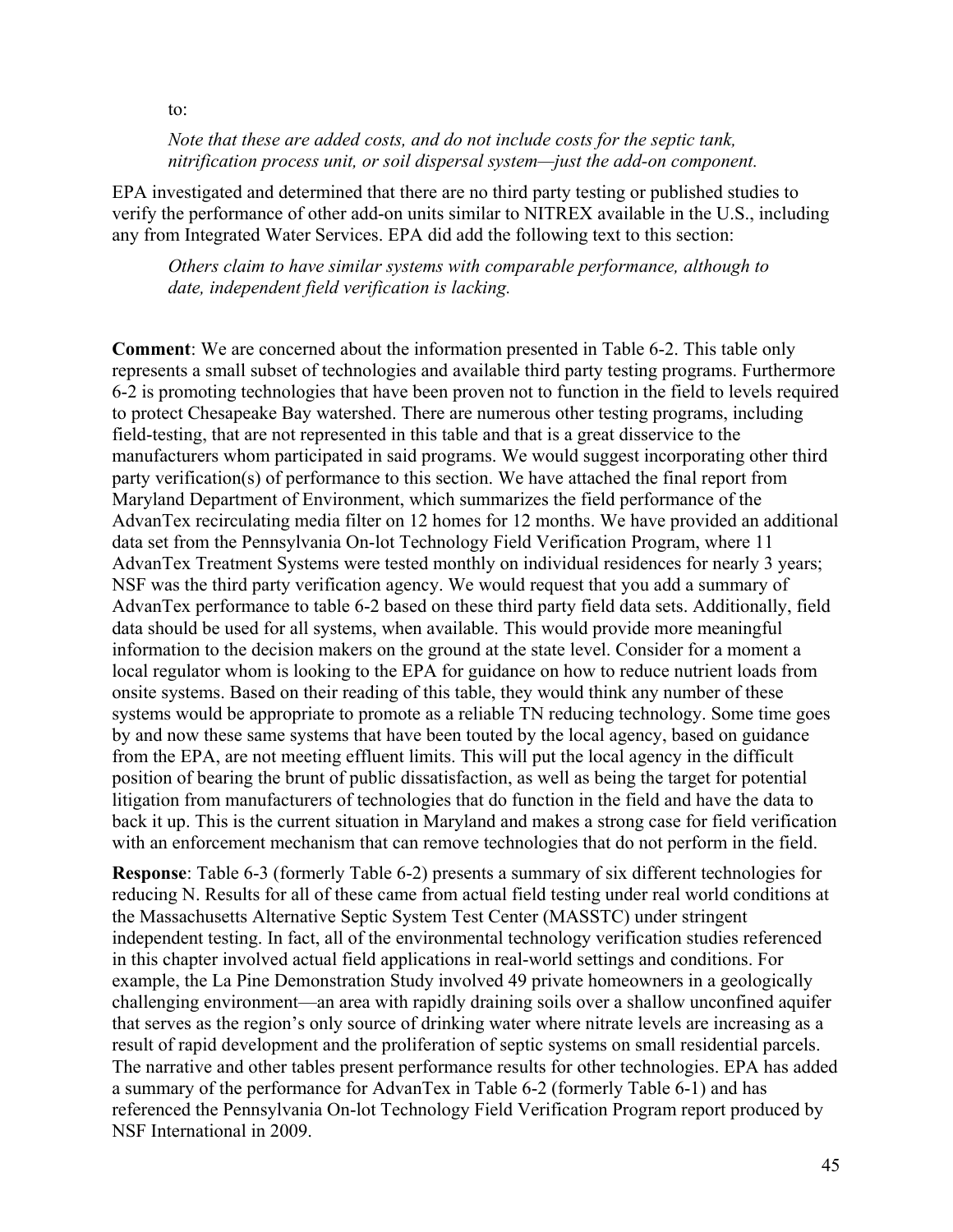### <span id="page-45-0"></span>**References**

NSF International. 2009. *Final Evaluation Report, Pennsylvania Onlot Technology Verification Program, Orenco Systems, Inc. AdvanTex AX20N*. Prepared for Pennsylvania Department of Environmental Protection, Ann Arbor, Michigan.

Rich, B. 2005. *La Pine National Demonstration Project Final Report, 1999 – 2005*. Decentralized Wastewater Treatment Demonstration Project funded by the US Environmental Protection Agency and supported by the Deschutes County (OR) Environmental Health Division, Oregon Department of Environmental Quality, and the US Geological Survey.

Stewart, L.W., and R.B. Reneau Jr. 1988. *Shallowly Placed, Low Pressure Distribution System to Treat Domestic Wastewater in Solils with Fluctuating High Water Tables*. Journal of Environmental Quality 17(3):499-504.

Tetra Tech. 2007. *Cost and Performance of Onsite and Clustered Wastewater Treatment Systems* (unpublished). Tetra Tech, Inc., Fairfax, VA.

U.S. Environmental Protection Agency. 2010. *Individual and Clustered (Decentralized) Wastewater Management Program Elements*. Web Supplement. <[http://www.epa.gov/owm/septic/pubs/onsite\\_handbook.pdf](http://www.epa.gov/owm/septic/pubs/onsite_handbook.pdf)>. Updated January 2010. Accessed February 24, 2010.

Washington Department of Health. 2005. *Nitrogen Reducing Technologies for Onsite Wastewater Treatment Systems.* <<http://www.psparchives.com/publications/> our\_work/hood\_canal/hood\_canal/n\_reducing\_technologies.pdf > Prepared for the Puget Sound Action Team, by Washington Department of Health, Olympia, WA. Accessed April 27, 2010.

# <span id="page-45-1"></span>*Chapter 7: Hydromodification*

EPA did not receive comments from the public on Chapter 7.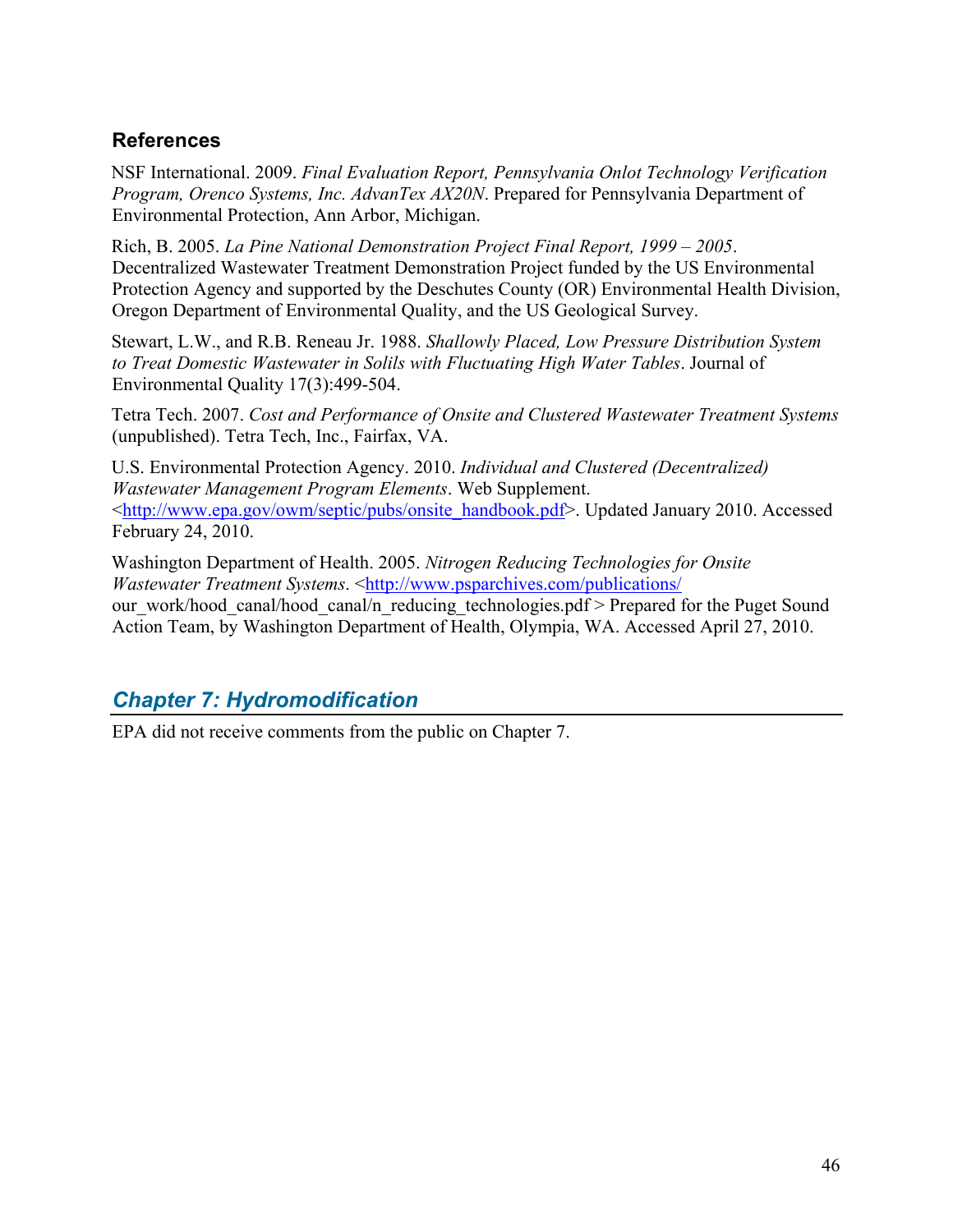# <span id="page-46-0"></span>**Response to Peer Reviewers' Comments**

# <span id="page-46-1"></span>*Chapter 2. Agriculture*

Many of the comments made by the peer reviewers regarding the phosphorus and nitrogen Implementation Measures replicate those questions raised by the public. We are not replicating those comments below.

**Comment:** The Agriculture chapter provides an excellent overview of land management practices that can be utilized to reduce the potential of non-point nutrient losses from land to water.

The identified measures appear to represent current consensus as the best approaches for nutrient reduction from agriculture in the Chesapeake Bay.

**Response:** The Executive Order directs EPA to develop technical guidance describing the next generation of tools and practices that will protect and restore the bay. We have developed the implementation measures based on the idea that agriculture can be a sustainable land use in the bay watershed if the practices employed on the land are implemented at the points of source control, in-field, and edge of field in order to avoid, control and trap nutrients and sediment.

#### **Comment:** What is the source of the information?

**Response:** Information on the effectiveness of practices included in this chapter is largely taken from literature published after the year 2000 to build on the earlier literature that was used in the development of the *National Management Measures to Control Nonpoint Pollution from Agriculture* (USEPA 2003). For some practices, however, the literature search went back farther in time. This includes, for example, drainage water management, a practice not addressed to any extent in USEPA's 2003 guidance. The bulk of literature used in this chapter comes from professional journal publications (e.g., *Journal of Environmental Quality*), but information is also derived from government documents and resources (e.g., USDA conservation practice standards), books, Cooperative Extension publications, proceedings from professional meetings, and on-line publications by professional groups and industry. Most literature was found through keyword searches of sources such as the National Agricultural Library Catalog and specific professional journals. Literature specific to the Chesapeake Bay watershed states was given top priority, but relevant literature from across the United States and from other countries was included to provide as complete coverage as possible on each of the topics addressed in this chapter.

Practice cost data taken from the literature and other sources were converted to 2010 dollars using the conversion factors provided by the U.S. Inflation Calculator (2010). Exceptions are that cost data provided for fiscal year 2010 by states were not changed and aggregate cost data expressed over a range of years were not converted to 2010 dollars. Unless specified, the year of publication was used as the initial year for conversion of dollars.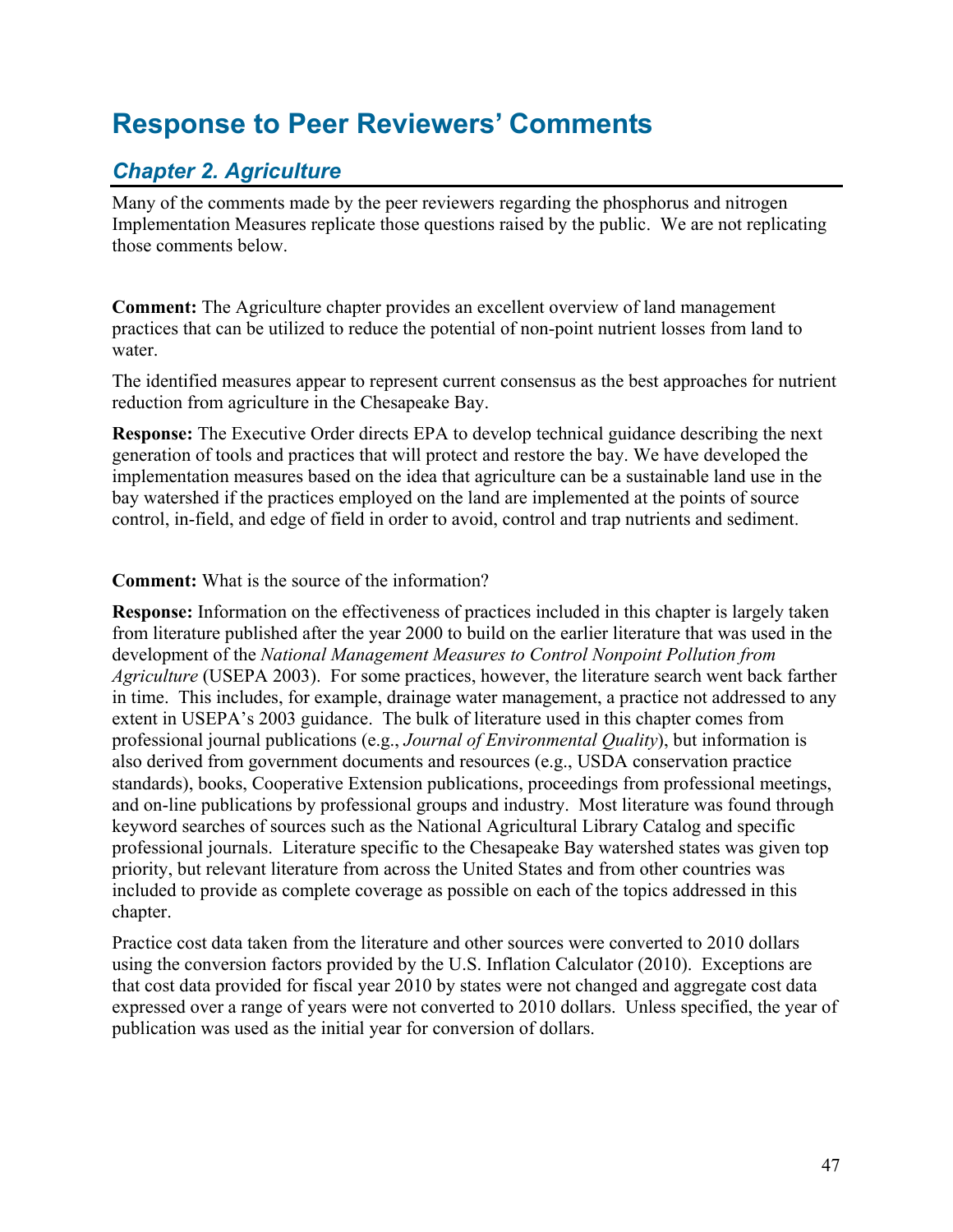### <span id="page-47-0"></span>**Soil Amendments**

**Comment:** The implementation measures that reference soil amendments should provide examples because amendments of this type are not common knowledge within the agriculture sector.

**Response:** Specific examples and additional material on amendments have been included in the implementation measures discussions.

# <span id="page-47-1"></span>*Chapter 3. Urban and Suburban*

**Comment:** Several additional references were recommended on the benefits of conservation developments, and on costs of implementing low impact development requirements. Recommendations were made for document organization and editing.

**Response:** These references were reviewed and many were incorporated into the document. Organization was improved.

**Comment:** Several recommendations were made for clarifications on those elements applicable to the Bay, such as urban forestry, that may not apply elsewhere. Other minor clarifications were recommended.

**Response:** These clarifications were added to the document.

**Comment:** While LID and green infrastructure approaches may represent a marked advance over previous approaches there may remain some circumstances when conventional approaches and techniques to managing stormwater may be appropriate. Do they no longer have any place in an expanded menu of stormwater management tools?

**Response:** The document does include references to "traditional" stormwater management tools for water quality protection. Clarification was added that the fact sheets are for new technologies, traditional technology design information is widely available in existing stormwater manuals. In addition, EPA notes that, as explained in the introduction to the document, this guidance supplements the Management Measures for Urban Areas document that EPA published several years ago (EPA 2005a), which goes into great detail on the full range of traditional stormwater management practices

**Comment:** Enhance with information on the stormwater hydrologic cycle and N and P cycles.

**Response:** Additional information was added. However, we note that in general, rather than providing a text on background hydrology, the document's purpose is on the management practices. More detailed information on hydrology is provided in many applicable texts

**Comment:** Recommend adding more emphasis on treatment trains with some comprehensive examples.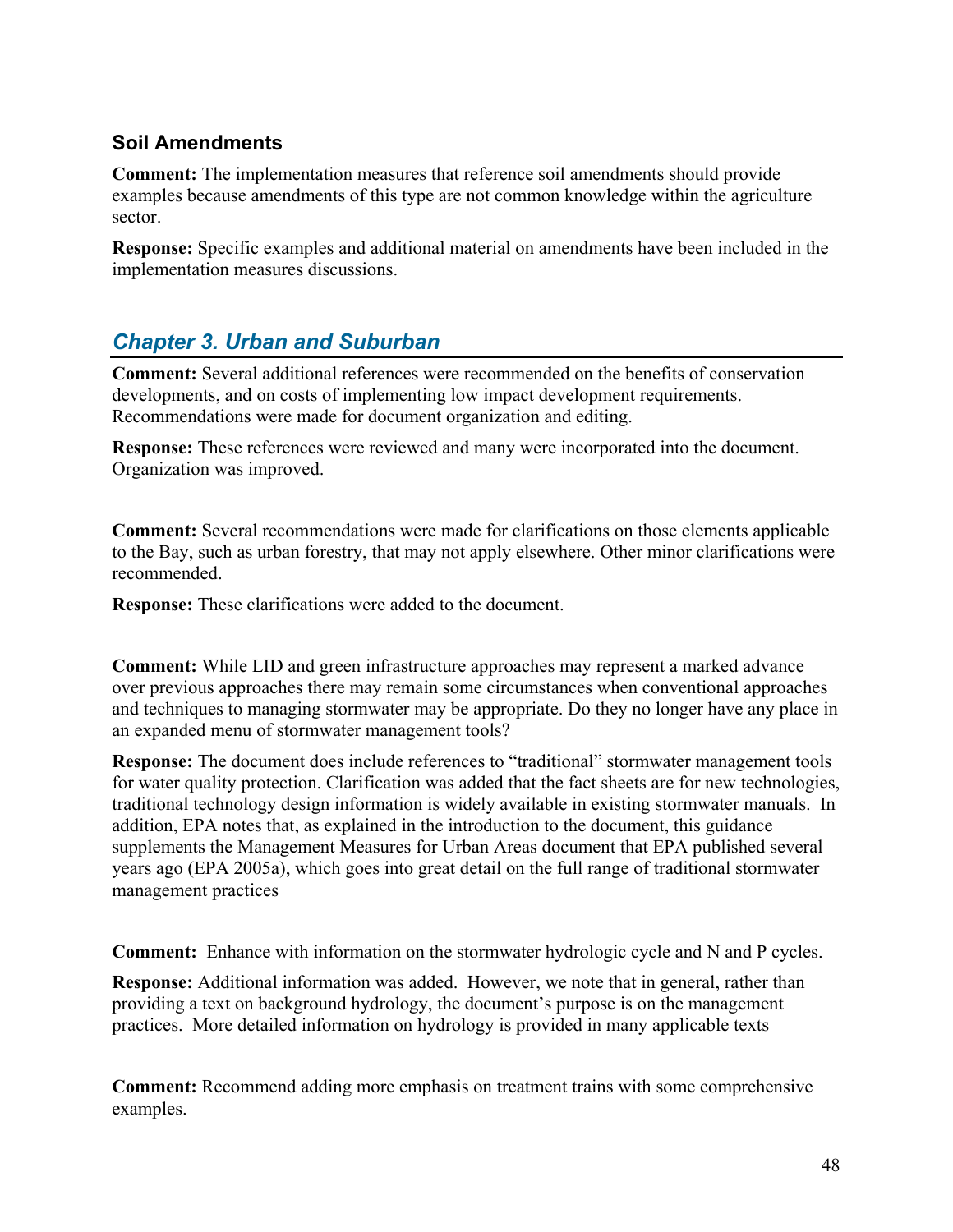**Response:** EPA agrees**.** Additional emphasis was added. This is an important design consideration.

**Comment:** Analyze the special characteristics of The Chesapeake Bay's drainage basin, including climate, industries, common pollutants in stormwater (not the national one), current common practices of urban stormwater management and their deficiencies, etc. Then the report could recommend more specific and effective measure for this estuary. The document has some specific information on Chesapeake Bay, but not enough. This is more literature review than actual study on particular issues**.** 

**Response:** This level of detail is more appropriate for the individual Watershed Implementation Plans, that will also include non-federal facilities. This document focuses on the practices that can be used throughout the watershed as needed, not specific to a particular watershed or site-bysite basis.

**Comment:** The document needs to discuss city renovation and neighborhood development.

**Response:** Some additional information was provided on redevelopment programs and projects.

**Comment:** There is not a description of existing state and local policies for the region. As a starting point, we need to assess what state stormwater policies are in place.

**Response:** Each State has its own set of existing stormwater laws, regulations and policies. The purpose of this guidance is to present practices that will enable the achievement of water quality goals for the Bay. For reasons discussed in the document, EPA believes that the approach set forth in Section 438 of the 2007 Energy Independence and Security Act is the most significant approach needed to achieve these goals. Moreover, Congress has already required that Federal agencies, for whom this document is primarily written, must comply with Section 438.

**Comment:** Some elements need to be implemented at a local level and some at a state level, or at different scales, but this is rarely made clear. It would be much more helpful to clearly state actions that are recommended for each level of government**.**

**Response:** Recommendations for implementation approaches for private lands, municipalities or states was outside the scope of the document (to provide guidance on the best practices for federal facilities to implement to protect water quality). However, implementation at different geographic scales was addressed by showing examples of programs operating at different scales (national to site-scale), and by addressing regional planning, watershed planning, smart growth, and low-impact development and stormwater treatment.

**Comment:** The proposed standard of retaining the 95% rainfall event is not fully developed. Is this proposed as a general performance standard? Is it to apply to redevelopment? This would be challenging in very high density areas. What exemptions would apply, and on what basis? This is not clear.

**Response:** Retaining the 95<sup>th</sup> percentile storm event is not a proposed standard in this document. Rather, the guidance follows the requirement of Section 438 of the 2007 Energy Independence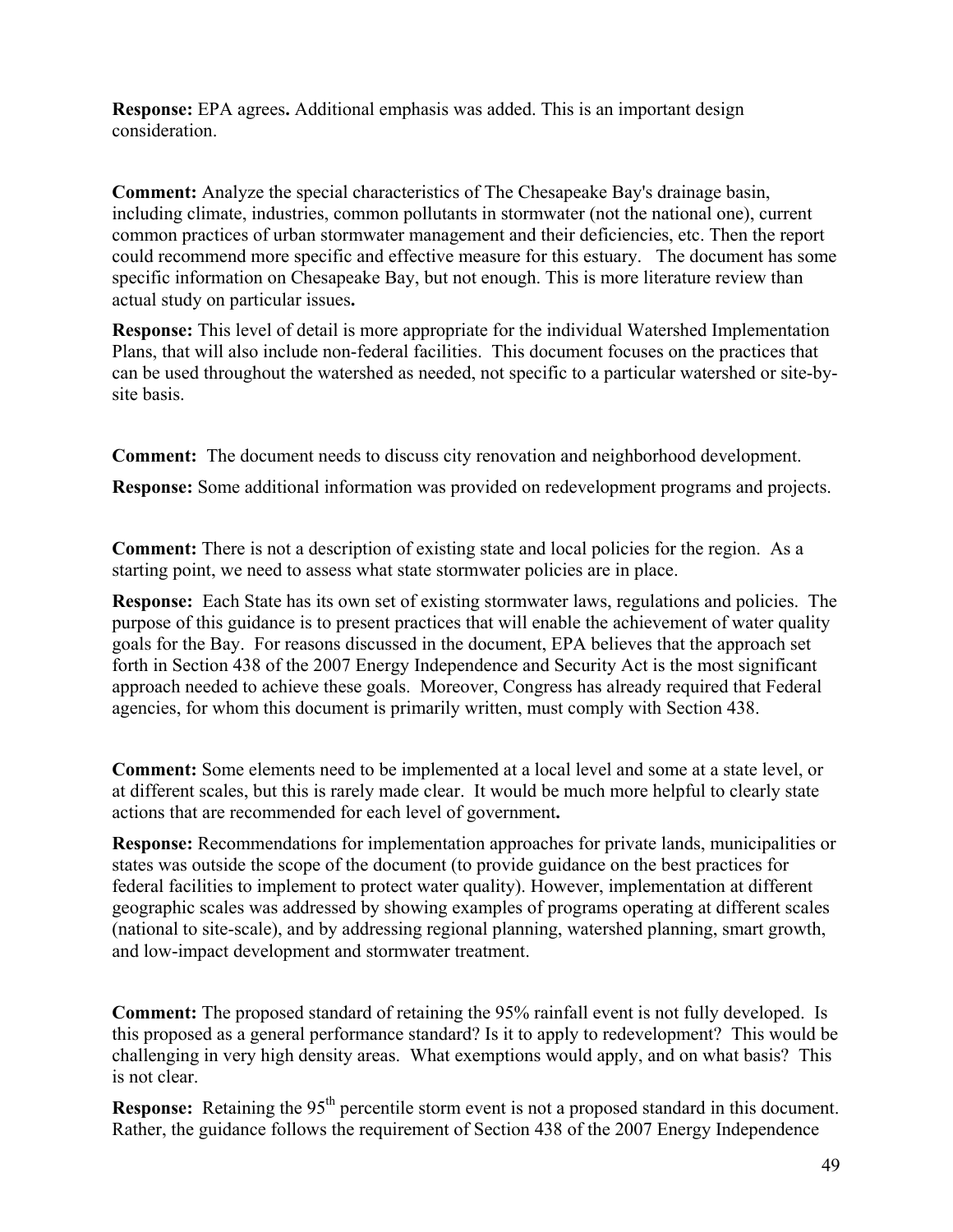and Security Act that Federal facilities must restore or maintain predevelopment hydrology for any new development and redevelopment exceeding 5,000 square feet to the maximum extent technically feasible. Discussions of technical feasibility in the implementation of Section 438, based on site conditions, for example, are contained in the document.

**Comment:** Provide more examples for the Chesapeake Bay watershed.

**Response:** Additional case studies were added, both in the Chesapeake Bay watershed and nation-wide.

**Comment:** Add more information on watershed planning and management.

**Response:** Information was added on the key components of watershed planning. Watershed planning is noted as a critical step to both cost-effective program implementation and ensuring results. References to comprehensive watershed planning resources are provided.

**Comment:** The issue of costs is where controversy is likely to come. It requires more explanation and a reconciliation of likely conflicts that inevitably arise. It would perhaps be more valuable to outline the different aspects of the costs (capital, O&M, etc), and a decision process for determining the cost of a practice in relationship to the benefits it provides and to the alternatives. Observation of reduction in costs is focused upon capital costs. It does not include other independent studies that assert a potential increase in costs (Stephenson and Beamer 2008), and neglects mention of O&M and management costs. This may be due to the lack of sufficient data on O&M and management costs, (this is mentioned later on in the Chapter), but should be disclosed up front to be fair.

**Response:** Additional information on evaluating the costs of stormwater management practices was provided to help decision-makers determine how to value the benefits and costs of stormwater management practices. The reference to Stephenson and Beamer, 2008, was added and discussed. The cost information was supplemented with examples of cost assessments other than capital costs, including life-cycle costs, net present value, net present value with monetized environmental and social benefits, and unit cost evaluations (cost per unit of pollutant removed).

**Comment**: Add additional information about the required length of precipitation data based on statistical analysis to determine the  $95<sup>th</sup>$  percentile rainfall event. Include a hydrology reference that covers required length of record information**.**

**Response:** A reference was provided (Chang 1977).

**Comment:** Definitive recommendations for street widths would be much better than a listing of what other communities have done, especially considering that only one is from the region.

**Response:** The determination of an appropriate street width is site specific. This document raises awareness of the issues and provides the management practices available, and useful resources such as implementation examples.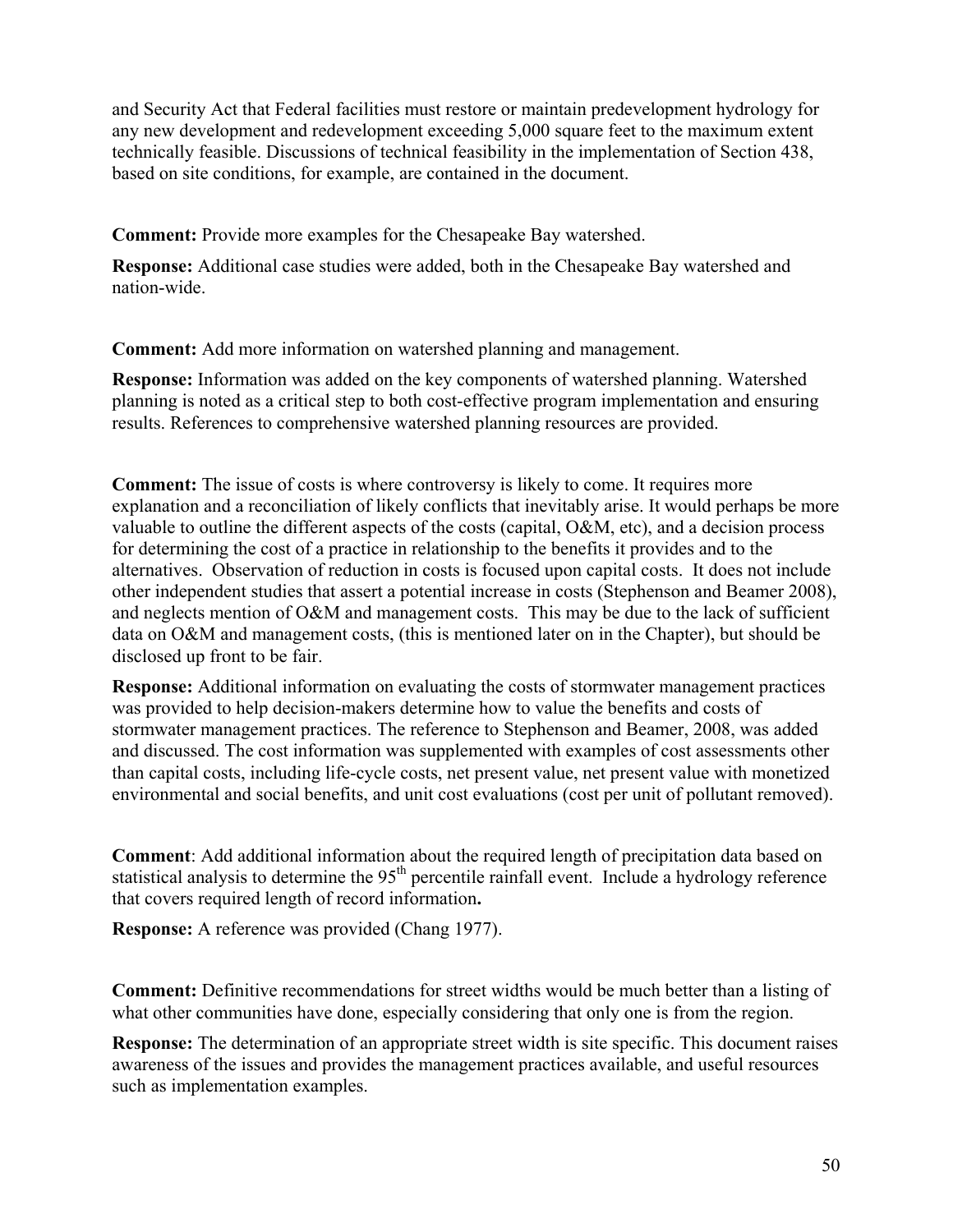**Comment**: Make definitive recommendations or provide specific guidance standards, policies and practices; mostly these are just a cataloguing of options and examples.

**Response:** The requirement for federal facilities (from Section 438 of the 2007 Energy Independence and Security Act) is to restore predevelopment hydrology for runoff volume, rate, duration and temperature for facilities over 5,000 sf for new development and redevelopment. Presentation of recommendations was clarified to highlight each implementation measures. Each federal agency has its own policies, standards, and specifications and recommendations are made to incorporate these implementation measures into each federal agencies policies, standards, and specifications.

**Comment:** The section on redevelopment lacks detail, despite its importance in the region.

**Response:** Additional information was added on redevelopment.

**Comment:** Add a fact sheet on infiltration.

**Response:** This was added.

### <span id="page-50-0"></span>**Turf**

**Comment**: At page 282, under "turf management," some mention of golf courses seems appropriate. New Jersey, in fact, devised and distributed a golf course best management practices manual at one point.

**Response**: A section was added to incorporate a discussion and provide an example of a good manual on golf course best management practices in response to this comment.

**Comment**: This document contains a great deal of very good information. However, in its current state, it lacks flow and formatting that reduces readability and usefulness. The document needs to be carefully reviewed by the scientific authors to ensure flow and reduce repetition (there are some sections that are repeated word for word, not just general ideas).

**Response**: The document has been greatly revised and edited to address this and other comments regarding organization, grammar, flow, formatting, readability, repetition, tables and figures, consistency of text with tables and figures, reference lists and other similar issues.

**Comment**: This document also lack consistency in formatting: The references are not consistently formatted in the text or reference list. There is an inconsistency with the use of tables and figures. Many times information that should be included as a table is put in a "box" as a figure. Table and figure captions are lacking information; tables and figures need to have detailed captions for stand alone use. There is a large use of bulleted information. Formatting is very inconsistent. Recommend BMP descriptions be formatted better for individual use. It is likely that sections of this document will be pulled out and used separately, especially section 6.

**Response**: The document has been greatly revised and edited to address this and other comments regarding organization, grammar, flow, formatting, readability, repetition, tables and figures, consistency of text with tables and figures, reference lists and other similar editorial comments.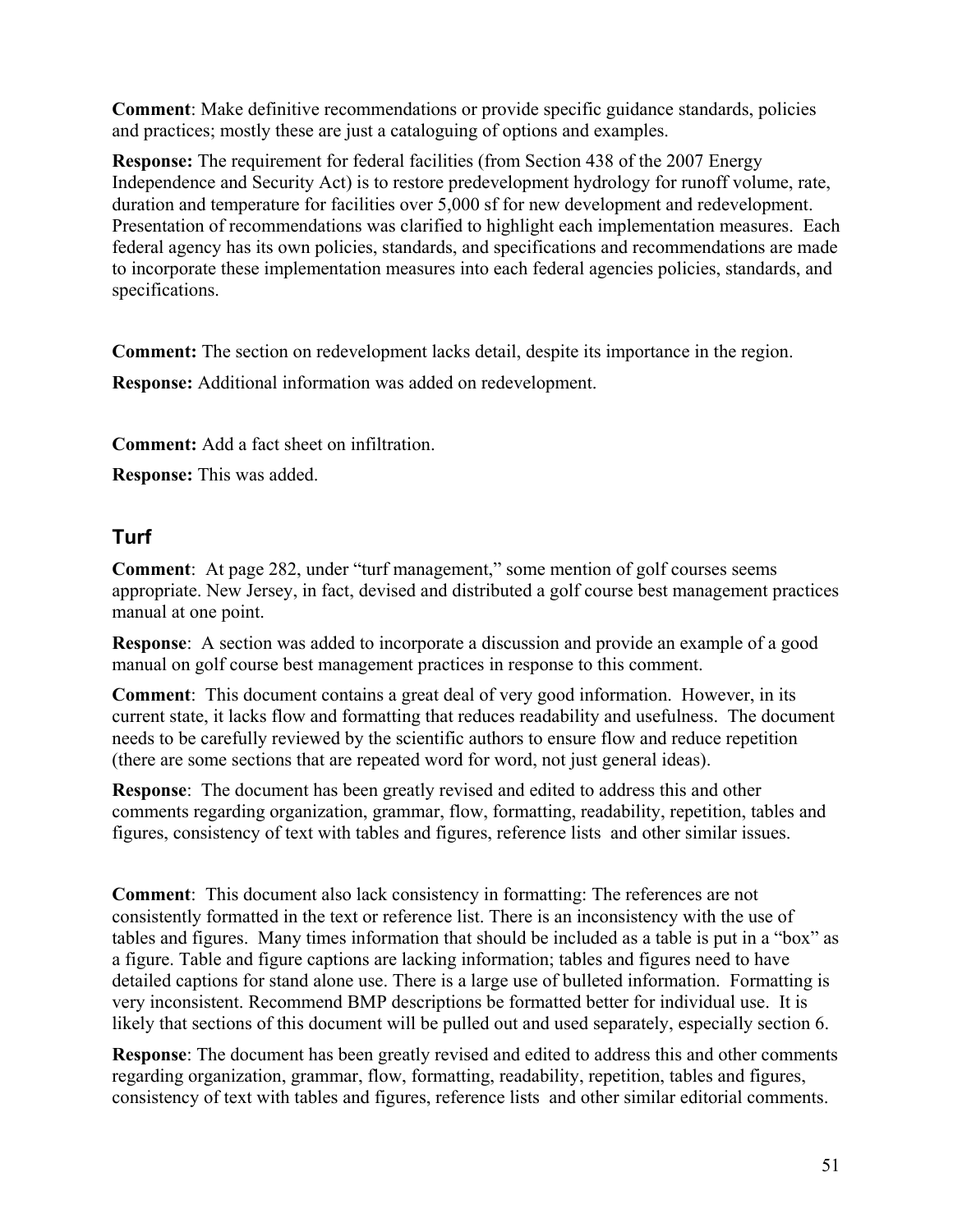**Comment**: This section relies heavily on information for outside the Chesapeake Bay watershed, which provides a strong background for turf management in the more arid west. However, the document would be greatly improved if additional, more local information was added, for example, showing actually water requirements for different grass species (warm season vs. cool season; deeper rooted plants; impact of mowing height; etc.) in conjunction with typical precipitation patterns. Converting turf to more natural landscapes has the potential to have a significant impact on water quality...BUT it is difficult to get people to make the conversion. Thus, additional information on smaller changes that can have an impact would be beneficial.

**Response**: The Agency agrees with this comment and has provided relevant information from within the Chesapeake Bay watershed to the extent that it has been available. The commenter also suggested that additional information on smaller changes in lieu of conversions to more natural landscapes would be useful in the guidance. The Agency agrees with this comment, and to the extent that such information is available we have provided (e.g., information in earlier sections regarding Bayscaping and rain gardens).

**Comment**: Page 296-297 Xeriscaping examples: I know the document is intended to be broad based, but to be relevant in the Chesapeake region, a local example (not western) would be helpful.

**Response**: One commenter suggested that a local example of xeriscaping in the Chesapeake Bay be added to the xeriscaping section. The Agency believes that some of the practices are transferable to the Chesapeake Bay and that the information provided may be useful to some readers so the Agency provided a few examples of programs that promote xeriscaping. An example from the National Institutes of Health in Bethesda, Maryland was also inserted.

**Comment**: The document has some specific information on Chesapeake Bay, but not enough.

**Response**: Chesapeake Bay-specific examples were included to the extent available, and were generally presented first.

**Comment**: I have a concern on the effectiveness of soil amendment or restoration. This practice basically loosens up soil and remixes it with compost. However, it may increase TSS because less compacted soil is more prone to soil erosions. It also increases nutrients in surface runoff and subsurface flow. Even if it might reduce runoff pollutant due to temporarily reduction in volume, the subsurface flow should not be neglected. In addition, in a long term, the organic matters will decompose and soil will become naturally compacted. Even the cited references are contradictory on this topic.

**Response**: This effect may be true if the soil is not stabilized with vegetation. If soil amendments or restoration takes place, the long-term health of the soils should be maintained by planting and maintaining vegetation that promotes soil retention, infiltration and pollutant filtration, i.e. the soil has a stable vegetative cover that is protected from erosion by leave cover, duff and roots which bind the soil and prevent soil detachment and mobilization.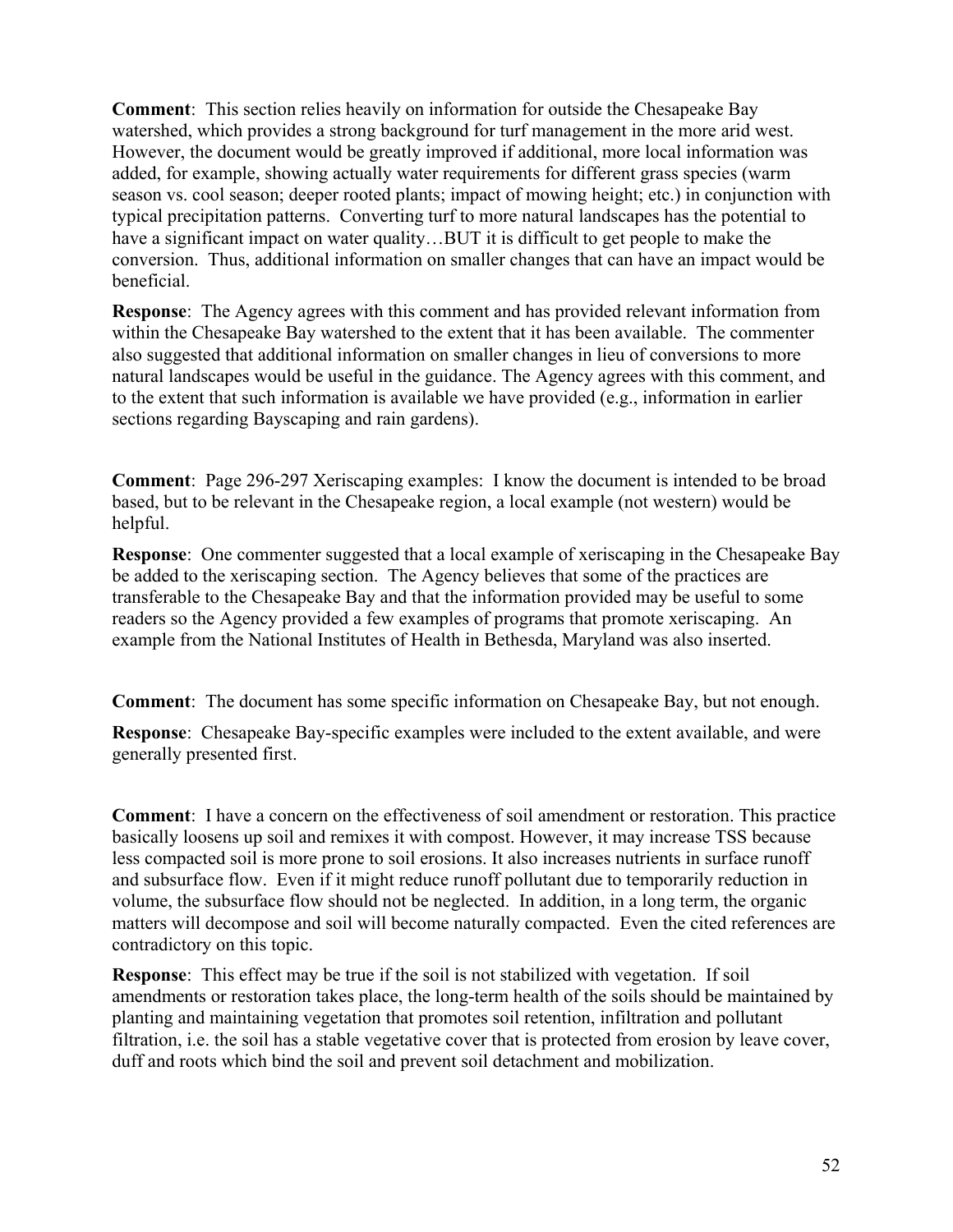**Comment**: Reduce turf management inputs (nutrients, pesticides, irrigation water) (page 282. This section needs a brief introduction to goals/background of turf management. Otherwise, a reader does not know what the purpose of the listed bullet items is. A better structure is needed.)

**Response**: A rewritten introduction providing context and intent were provided.

**Comment**: In most cases, sections 3-5 fail to make concrete recommendations or provide specific guidance; mostly these are just a cataloguing of options and examples. This constitutes a huge missed opportunity. Certainly we have learned something from all of these experiences; why not recommend specific standards, policies and practices, at least as a starting point.

**Response**: This guidance document does provide concrete recommendations regarding a number practices. It does so to the extent that EPA believes that a uniform standard, policy or practice can and should be applied across the board. However, in many cases, EPA did not believe we had a basis for doing so. Often this is because many site-specific factors need to be considered in making an appropriate management decision.

**Comment**: Sections 5.3.1 – 5.3.3. These sections present a series of examples with no introductory or interpretive text. At a minimum, it would be beneficial to explain why these are being presented.

**Response**: The section was rewritten.

**Comment**: Section 5.3.1. As for other sections of this report, is there a model restriction that EPA wants to recommend?

**Response**: The use of fertilizer restrictions should be determined based on state or local conditions and not universally applied without considering local factors.

**Comment**: Section 5.3.3. So what's the upshot? Does the EPA recommend any local or state restrictions?

**Response**: See previous comment on local restrictions and models.

**Comment**: Section 5.3.10. All the xeriscaping examples are Southwestern, which is where the approach is most used. I.e., xeriscaping is used in xeric areas. Probably need to justify why this is being recommended for a mesic area, especially as it appears to be counter to some of the previous recommendations, which called for planting water-using vegetation that increase transpiration rates.

**Response**: Additional explanation was added in response to the comment as well as a local example.

**Comment**: Section 5, generally: This section was mainly a review of various methods and case studies. Not all are entirely consistent. What are the recommendations for local government policies?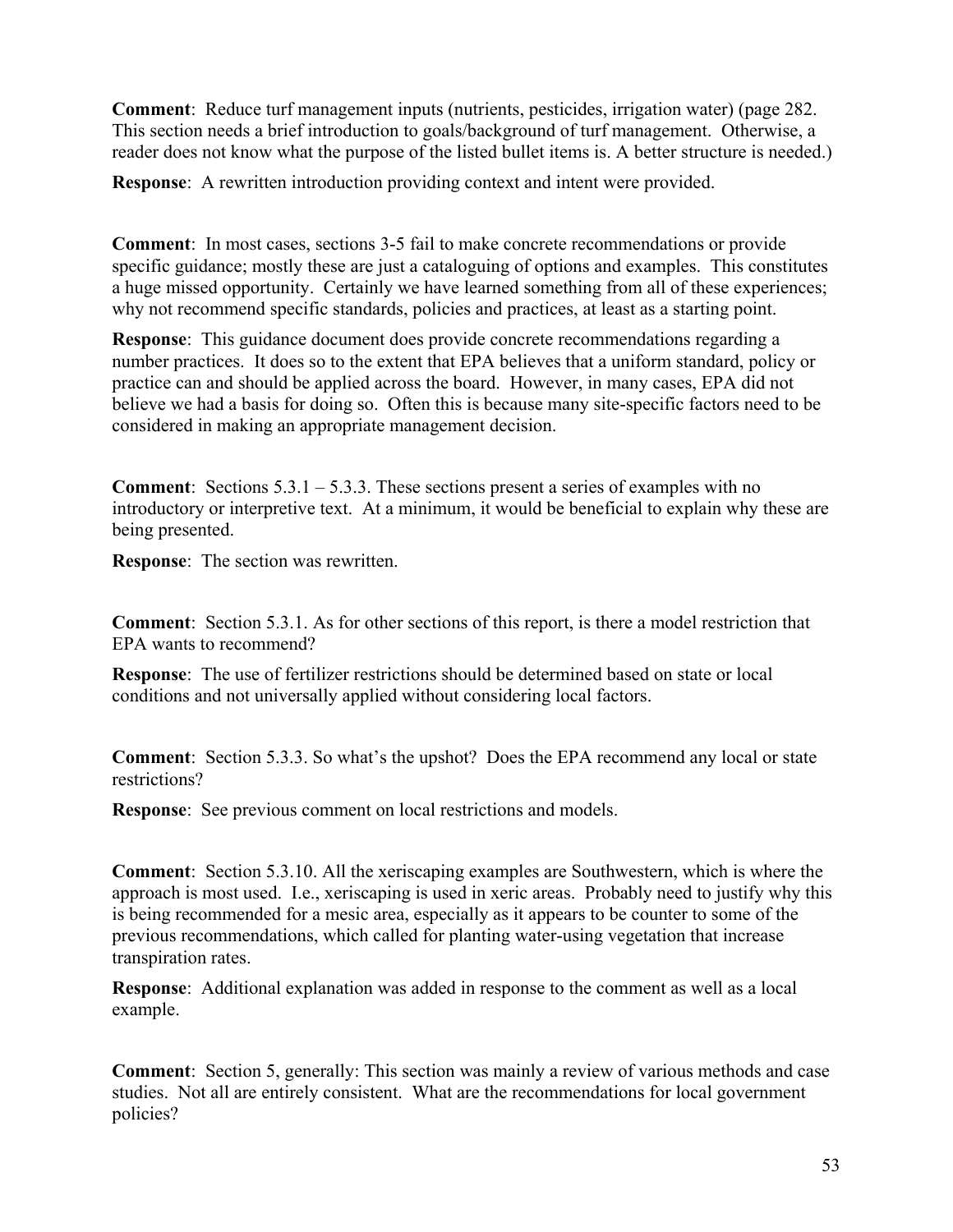**Response**: This is a technical document and providing specific recommendations for local policies is beyond the scope of this document; local policies should be determined by local conditions and capacity to implement specific policies. Generally, in this section, EPA made a number of technical recommendations, which provide an analytical framework for considering appropriate management options to reduce runoff or infiltration of pollutants.

### <span id="page-53-0"></span>**References**

Chang, M. 1977. An evaluation of precipitation of gage density in mountainous terrain. *[Journal](http://www3.interscience.wiley.com/journal/118544603/home)  [of the American Water Resources Association](http://www3.interscience.wiley.com/journal/118544603/home)* [13\(1](http://www3.interscience.wiley.com/journal/119634112/issue))**:**39–46 (published online June 8, 2007).

Stephenson, K., and B. Beamer. 2008. *Economic Impact Analysis of Revisions to the Virginia Stormwater Regulation, Final Report.* Prepared for the Virginia Department of Conservation and Recreation, Richmond, VA.

U.S. Environmental Protection Agency. 2005a. *National Management Measures to Control Nonpoint Source Pollution from Urban Areas*. U.S. Environmental Protection Agency, Washington, DC

# <span id="page-53-1"></span>*Chapter 4. Forestry*

**Comment:** The chapter suffers from trying to address two goals: Management on Federal lands and therefore large tracts and large contracted firms for forest management, and forest management of the small forest tracts in private ownership typical of the Chesapeake basin. Many of the recommended practices and the studies cited are more appropriate for owners of large tracts of land (in the thousands of acres) rather than for the typical forest land owner in the Chesapeake Bay watershed, who might own from 10 to 20 acres. Examples of practices appropriate for owners of large forest tracts but not for small forest tract owners include LiDAR and DEM, which are tools that require budgets and data beyond the reach of most forest tract owners in the Chesapeake basin. The practices that need to be included are those that are appropriate for owners of small forest tracts who have limited budgets.

**Response:** The primary intended audience of the document is the federal land manager; therefore, the information in the chapter was chosen on the basis of it being relevant to that audience. Recognizing, however, that the forest land in the Chesapeake Bay watershed is primarily owned by private individuals with small land holdings and limited budgets, the chapter distinguishes between what is appropriate for a federal land and for such a private land owner, notes which recommendations are specifically aimed at federal land managers, and makes recommendations specifically for private land owners. For instance, additional information discusses off-the-shelf public domain tools that are analogous to expensive high-tech approaches (LiDAR and DEM) but are either free or very affordable and enable innovative small forest tract planning techniques that lead to both cost savings and improved water quality outcomes.

**Comment:** The tone of the chapter gives the reader the idea that forestry operations are bad for water quality in the Chesapeake Bay watershed, when in fact the magnitude of water quality impacts attributable to forestry operations is small compared to other sources and the presence of forests is one of the best ways to protect the bay's water quality. There is no argument that it is important to use appropriate BMPs during forestry operations to protect water quality, but the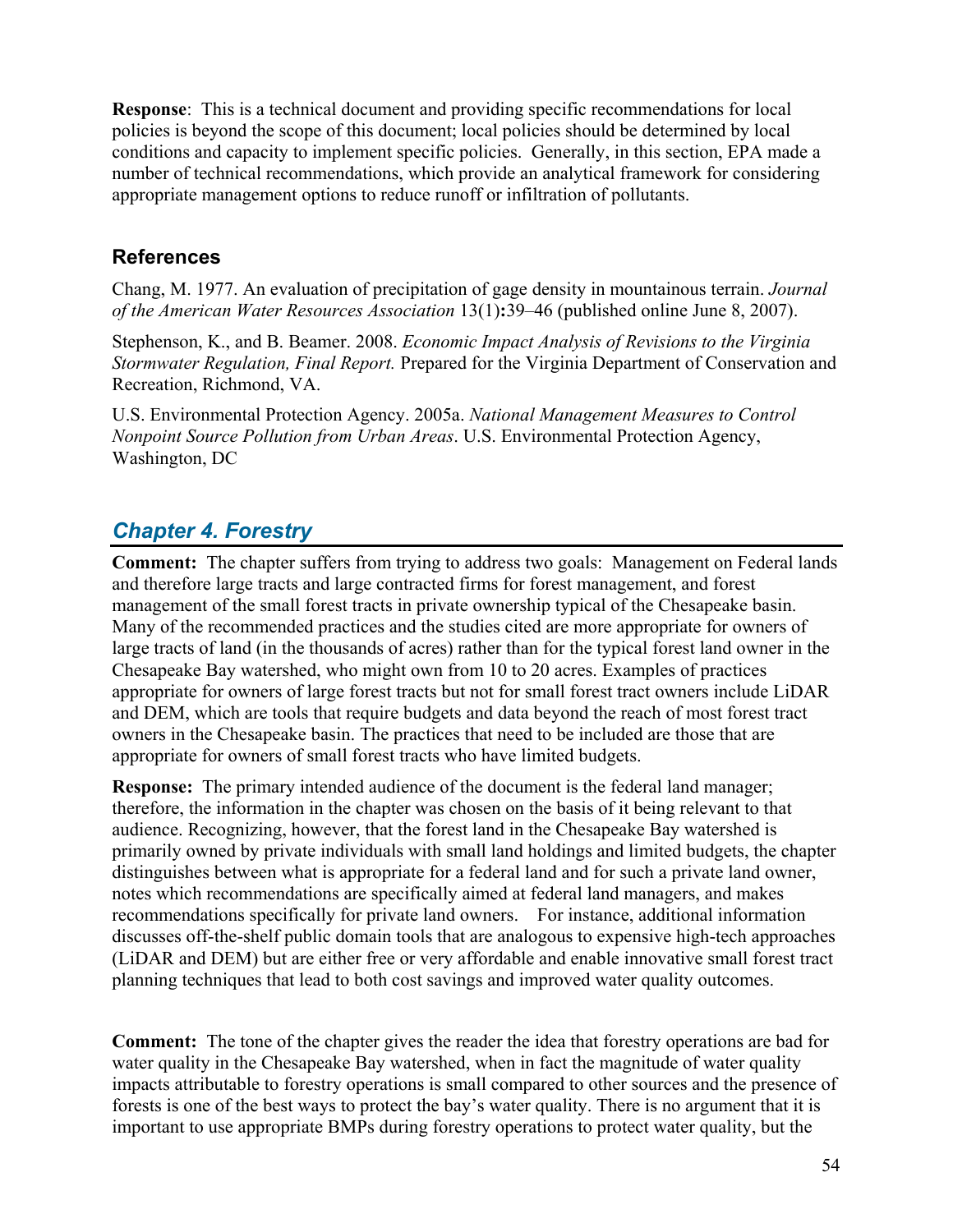chapter should cast forests, and forestry operations on those forests, in a more positive light and stress the importance of maintaining land in forest cover for water quality protection. After all, as the chapter states, the contribution of forestry operations to water quality impairment in the bay watershed is very small, so implementing additional water quality protections during and after forestry operations would at best lead to infinitesimal improvements in water quality.

The chapter needs to stress the importance of forests to protecting the bay's water quality and the need to both conserve forests in the bay watershed and increase the acreage of forest cover in the watershed. The danger of presenting forest operations in a negative light is that readers could get the idea that converting land to another use (development) would be better for water quality than leaving it in forest cover. In fact, keeping land in forest cover is better for water quality than any other land use, even with intensive forestry operations occurring on that forest land. Furthermore, by recommending more forestry practices for water quality protection than landowners must already comply with, the potential profit from forest land management could be reduced, and the additional forest practice requirements could create an incentive for forest landowners in the bay watershed to convert that land to another, more profitable use.

**Response**: Revisions to the chapter included integrating forest conservation concepts into the document better and rewording parts of the introduction that were reviewed as being "negative" to emphasize the importance of forested land in the bay watershed and of conserving forest land. Additional information on forest conservation the concept of sustainable forestry was included, along with discussion of current efforts to increase "forest certification" and the associated costs and benefits.

**Comment:** Reviewers raised concerns about some specific technical details in the chapter: (1) the discussion of soil litter layer depth related to water quality protection and the required width of a streamside management area (SMA), (2) the practice of allowing thinning in SMAs and whether a wider SMA, which is typically what is recommended, is always preferred, (3) the need to divert water from forest roads at regular and frequent intervals to minimize the erosive power of runoff, (4) whether adding wood chips to a harvested site to reduce nutrient runoff is advantageous, (5) the complications involved in recommending that a variable-width SMA be used based on anything other than the slope of the land adjoining a stream. Reviewers encouraged EPA to re-examine these discussions.

**Response:** These technical discussions were revised per the suggestions provided by the reviewers. In addition, a number of the "Implementation Measures" were rewritten to combine similar activities and practices were modified to ensure higher accuracy. Where appropriate, additional references were added to further strengthen the recommended practices.

**Comment:** "….I find this revision along with the original 2005 manual to be an incredible resource and it only improves with this refinement."

"Overall complete, and the practices which are recommended are sound and based on up to date information."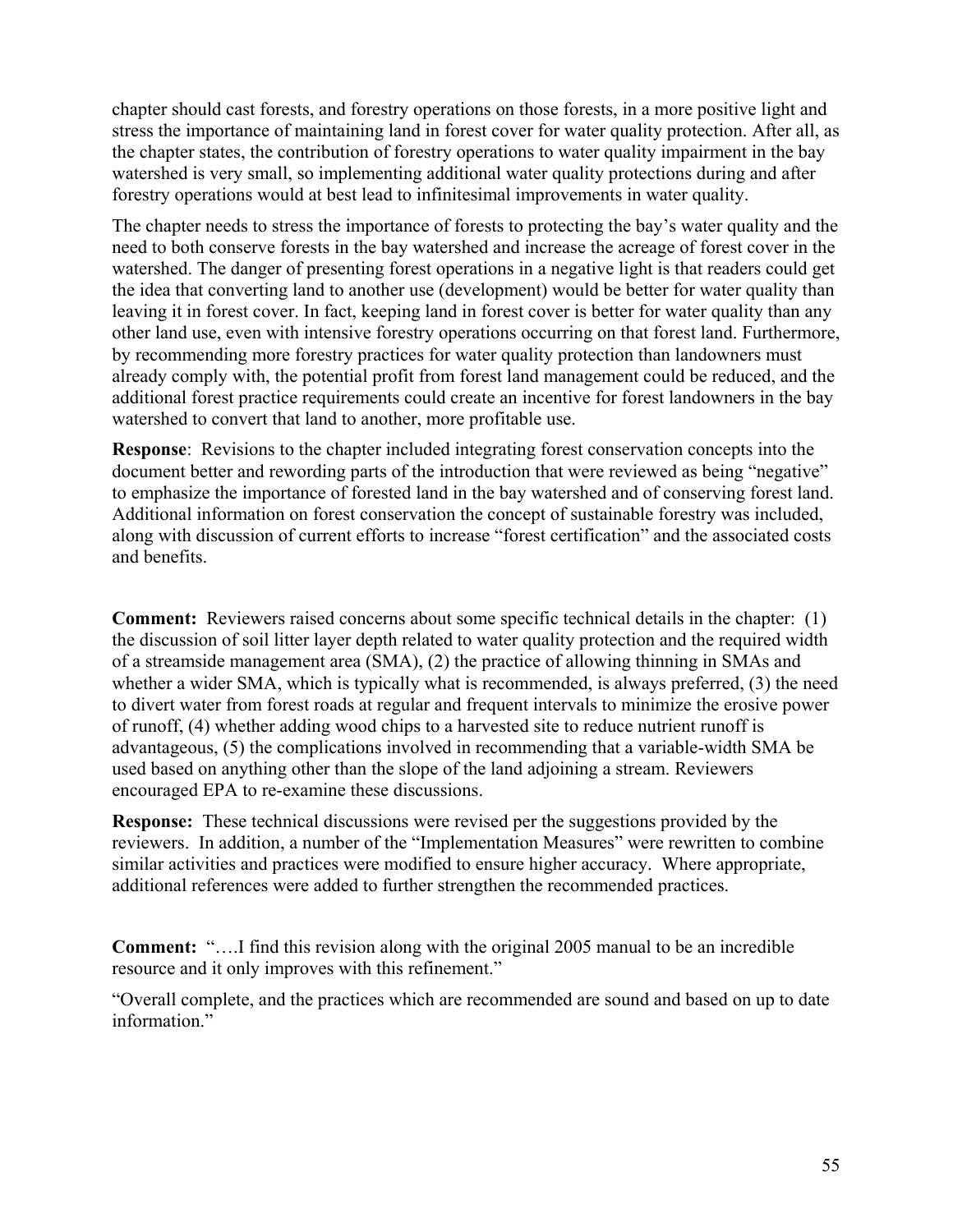# <span id="page-55-0"></span>*Chapter 5. Riparian Area Management*

**Comment**: EPA's guidelines are made less effective when the authors spend too much time focusing on secondary habitat (aquatic and terrestrial) benefits rather than water quantity and quality, which have a more direct impact on the condition of downstream waters (Chesapeake Bay). Although often conceptualized as diffuse inputs, non-point source pollution and concentrated stormwater flows enter streams at specific locations, and these should be priorities for establishing or conserving existing buffers rather than simply increasing forest stream miles. It's time to focus on the key issue. Even if it is a decision of individuals or local managers, EPAs message should be clear about the priorities.

**Response**: The decision for emphasizing the ecological benefits in early drafts was because volumes have been written about the water quality benefits of riparian buffers, while little has been written about these secondary benefits, specifically how these secondary benefits work hand in hand with the primary benefits of reducing diffuse pollutants. There is some newer research that suggests fully functioning stream ecosystems that are dependant on healthy riparian areas can further process excess nutrients and sediment. Designing riparian buffers as part of a treatment train for pollutant removal ignores these functions. However, the reviewers concern is valid, and information was reorganized so that pollutant removal is mentioned first when the benefits of riparian areas are discussed.

**Comment**: "One emphasis should bring out the potential utility of developing next generation decision support tools (GIS and remote sensing based) that can lead to site specific and better adaptive management of riparian buffer ecosystems."

**Response**: GIS decision support tools have been added to the report, and we added information from the references provided.

### <span id="page-55-1"></span>**Conflation of riparian effects in urban and agricultural settings**

**Comment**: "The document does not do enough to separate what is known about the benefits of buffers in agricultural systems (lots) and urban systems (much less), particularly with regard to mediation of alterations to water quantity and quality"

**Comment**: "there are some scientific details regarding the role of riparian buffers in urban areas, hydrology, and stream hydraulics that could be improved.."

**Response**: We agree with these comments, and plan to rework the sections in question to make this distinction more clear. In addition, we added more information on floodwater storage and increasing streambank strength based on the references provided by the reviewers.

### <span id="page-55-2"></span>**Pollutant Removal Estimates**

**Comment**: "When generalizing across regions, percent reduction of edge-of-field inputs is less useful for prioritizing strategic riparian conservation or restoration because croplands in different regions yield different amounts of excess nutrients. Thus similar fractional reductions have different implications for downstream waters."

**Comment**: "Non-uniform delivery (preferential flow) of groundwater the riparian ecosystems should also be recognized. As stated earlier nitrate delivery via seeps has been found to be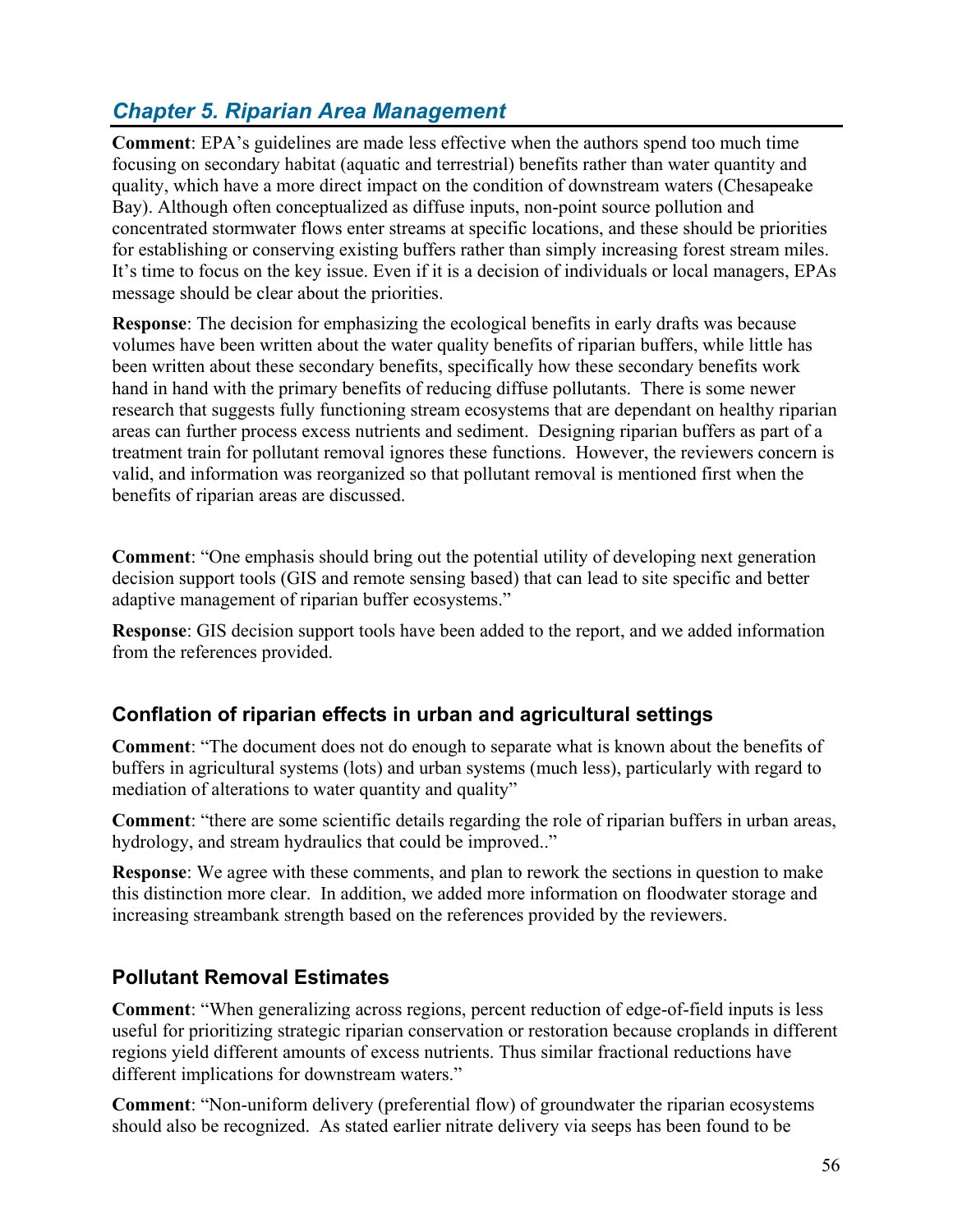important and will affect ability of the ecosystem to remove nitrogen. The issue of "bypass" flow of groundwater under the soil zone influenced by buffers should be addressed."

**Comment**: "While there are examples where riparian buffers are effective at nutrient removal, this effectiveness is highly variable. Peer-reviewed scientific research in the past two decades has shown that the flow paths by which precipitation reaches stream channels are highly complex (see references by Burt and McDonnell). Thus, residence time within the soil and contact with the biologically active regions of the soil (typically top 1 m) are highly variable. Therefore, nutrient reductions are also highly variable."

**Response**: We dedicated more space to the discussion of pollutant removal estimates using the references provided by the reviewers, but will continue to present pollutant removal effectiveness as percent reduction because that is what is most commonly used in the literature. Preferential flow is definitely a concern, but there are currently no easy ways to find these. We mentioned that preferential flow can greatly affect efficiency, but since we could find no cost effective methods to evaluate this phenomenon, we will go no further than to mention it is an issue.

### <span id="page-56-0"></span>**The 70% goal**

**Comment**: "The goal of increasing streamside forests from 60% to 70% over generalizes the problem because in order to function as a filter, buffers need to be located between pollutant sources and streams along flow pathways (Weller et al. 1998 Ecol Apps, Baker et al. 2006/2007 Land Ecol). Interrupting this flow path connectivity is far more important than whether or not contiguous forest exists along the channel margin because, unless pollutant transport pathways are filtered, increasing riparian forest will have little demonstrable impacts on water quality. Thus, some gaps are far more critical than others, and some existing forest has far greater conservation value than others. This principle applies to both urban and agricultural systems, though the location for performing this filtering likely varies in each system."

**Comment**: "For water quality targets, with the exception of stream temperature, it may be misguided to rely strongly on targets of percent coverage of stream length for buffers. Considerable spatial variability exists within these ecosystems. A strong argument can be made for targeting and site-specific management of riparian buffers. Angier et al. (2008) found that groundwater nitrate was primarily delivered to a coastal plain first order stream in Maryland via concentrated upwelling zones. This conclusion finds further generalization by a recent study by ODriscoll and DeWalle (2010) of a piedmont headwater stream in Pennsylvania. Locating these "critical" areas in the landscape seems most promising for reducing nitrate and possibly pesticide export to streams. "

**Response**: This is partially addressed by including information on GIS decision support tools that are designed to locate areas where forested buffers will have the greatest pollutant removal benefit. The 70% goal was chosen by the Chesapeake Bay Program in 2003. Their reasoning is that the single most important indicator of watershed health is the amount of forest in that watershed. Forests covered 95% of the Chesapeake watershed prior to European settlement and now account for 58% of the watershed. Because they are situated along streams and shorelines, riparian forest buffers play a particularly critical role in processing nutrients and sediments that flow off non-forest land uses before entering streams. Additionally, outcomes of scientific research support a 70% target for riparian forest cover to maintain healthy functioning watersheds (Goetz et al. 2003; and King et al. 2005).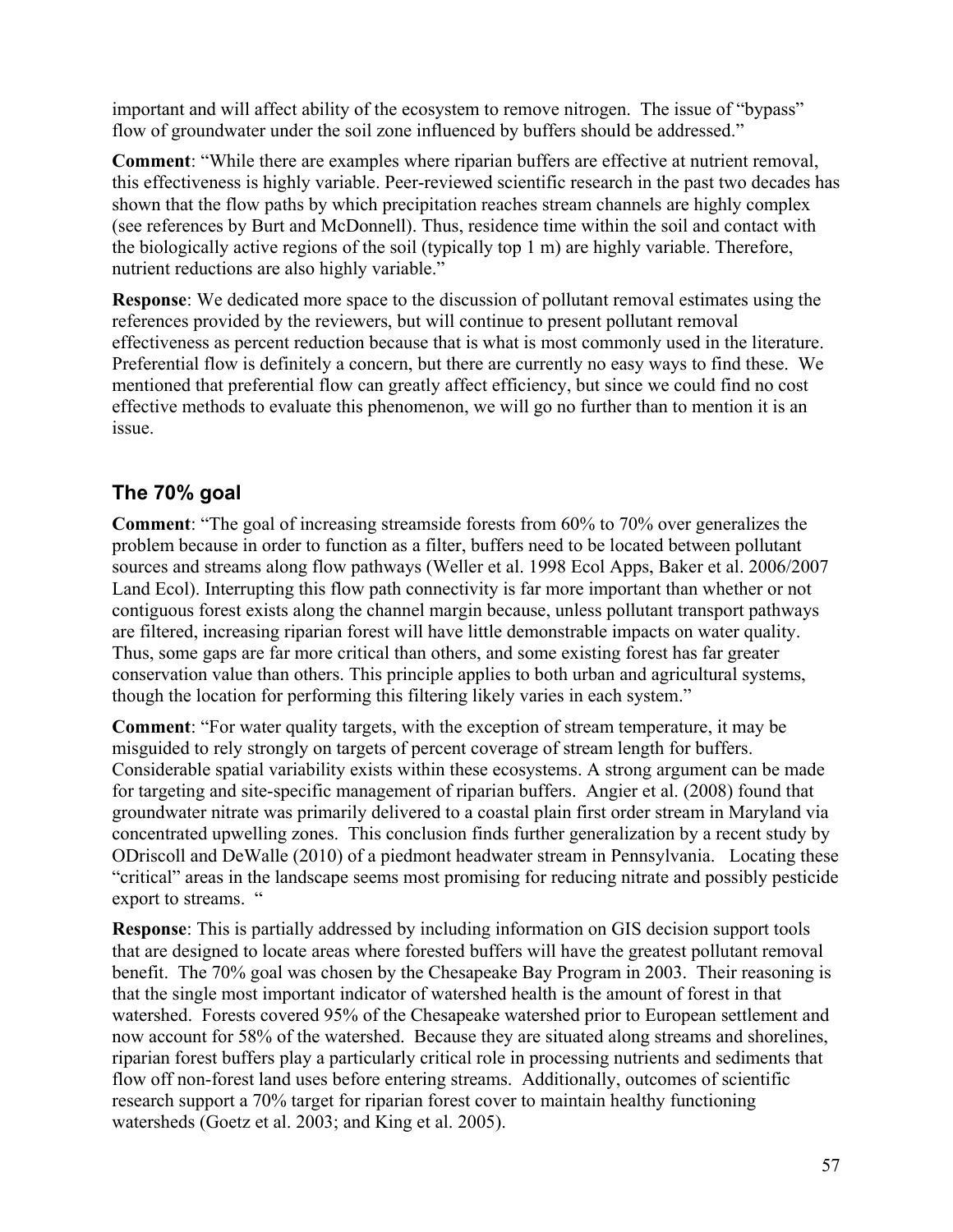### <span id="page-57-0"></span>**References**

Goetz, S. J.; Wright, R. K.; Smith, A. J.; Zinecker, E. & Schaubb, E. 2003. IKONOS imagery for resource management: Tree cover, impervious surfaces, and riparian buffer analyses in the mid-Atlantic region. *Remote Sensing of Environment,* 88:196-208

King, R. S.; Baker, M. E.; Whigham, D. F.; Weller, D. E.; Jordan, T. E.; Kazyak, P. F. & Hurd, M. K. 2005. Spatial Considerations For Linking Watershed Land Cover To Ecological Indicators In Streams. *Ecological Applications.* 15:137-153

### <span id="page-57-1"></span>*Chapter 6. Decentralized Wastewater Treatment*

**Comment**: EPA is to be commended for offering guidance to the states to move to some level of nitrogen (N) removal in all decentralized wastewater treatment systems.

**Response**: EPA appreciates this support.

**Comment**: The use of soil discharging cluster systems is appropriately encouraged.

**Response**: EPA appreciates this support.

**Comment**: Houses using onsite wastewater disposal systems continue to represent a substantial amount (20-30%?) of all new construction and are a growing source of N to Chesapeake Bay. Remediation of all existing systems is probably not feasible. However, it is essential that all new and replacement systems reduce effluent nitrogen to the lowest levels possible.

**Response**: EPA appreciates this comment.

**Comment**: The recommendation that conventional "septic systems" no longer be used for new development or replacement of failing systems is not emphasized and highlighted as much as it needs to be. It is implied in the first section but not explicitly, and cautiously, stated until Section 4.1 (bottom of page 511) where it states "they (conventional systems) are no longer appropriate for use in new communities or densely developed areas in the Chesapeake Bay watershed". Several Bay states acknowledged the need to stop installing conventional systems on new construction in their existing tributary strategies but they remain the dominant system used, probably being installed on 90% or more of new construction not served by central sewer. *EPA needs to be strong and clear in its guidance that the states should take actions to not allow the installation of conventional onsite wastewater disposal systems by a defined date.*

**Response**: This guidance does not recommend banning conventional systems throughout the watershed. EPA agrees that the chapter states, rather explicitly, that such systems "are no longer appropriate for use in new communities or densely developed areas in the Chesapeake Bay watershed." EPA still considers conventional systems to be a viable option outside sensitive areas (e.g., beyond 1,000 feet from surface waters) and in isolated parcels outside of subdivisions (i.e., outside of densely developed areas) where there is sufficient land around such systems to increase the treatment opportunities and travel time through the soil horizon. EPA believes the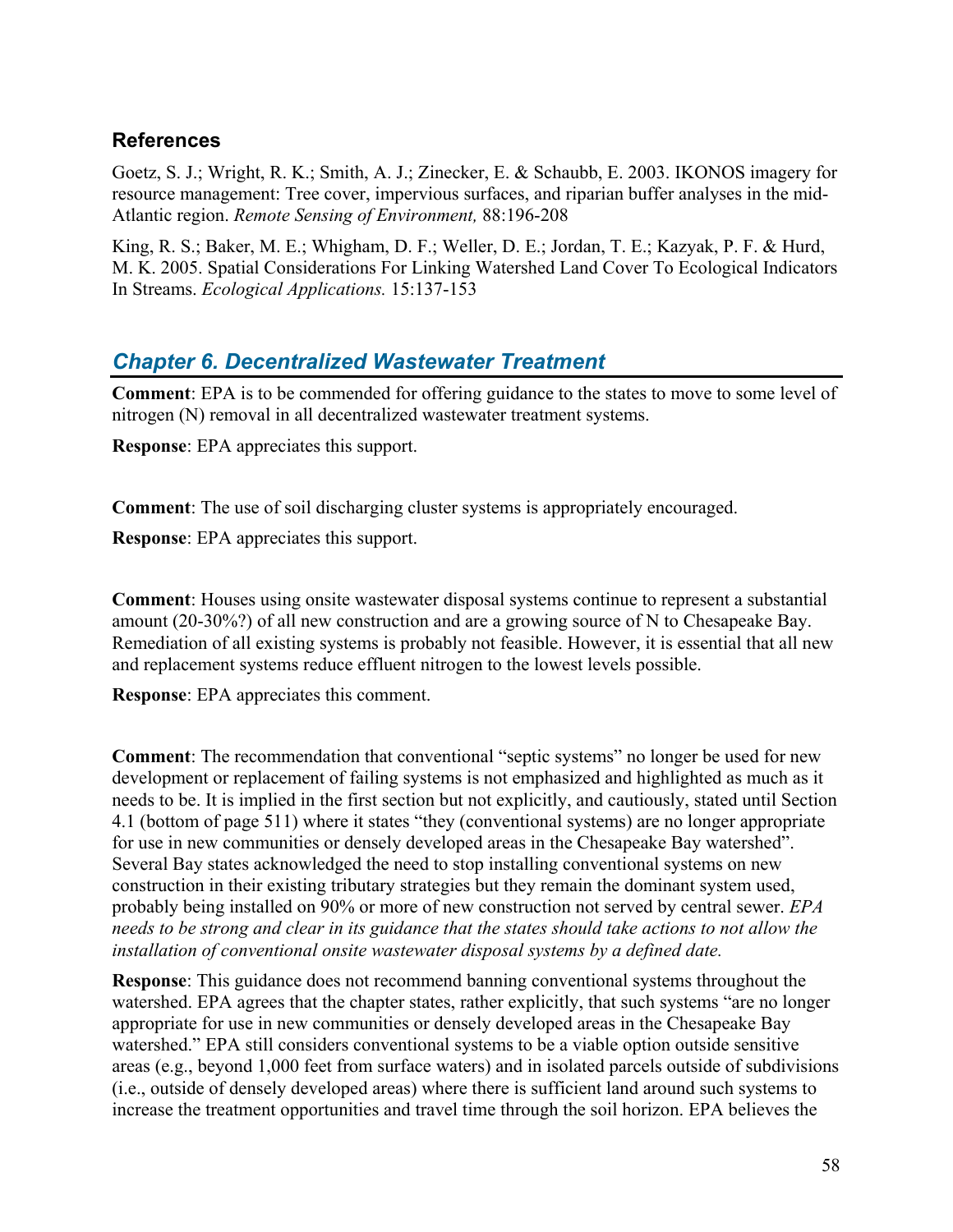recommendations, as stated in the implementation measures makes it clear that conventional systems should be the exception and not the rule.

**Comment**: It is recommended that all new or replacement systems discharge nitrate at concentrations of 10mg/L or less… [as] … it is generally thought that once nitrates reach groundwater, the majority will eventually be discharged to surface water, so limiting nitrate release from the disposal system is critical.

**Response**: The scientific literature supports some attenuation of N over lateral travel distance through the soil, based on factors discussed in this chapter. Recommending the 20 mg/L N effluent standard for most systems outside the sensitive zones (in the bulk of the Chesapeake Bay watershed) provides considerably more treatment options at more justifiable costs, and therefore provides for greater flexibility.

**Comment**: Systems should not be installed within 200 feet of surface water, rather than going to 5mg/l at 200ft and stopping installation at 100 ft, as recommended in the guidance. It is questionable that the cost of going from 10mg/l to 5 mg/l justifies its use in the 100 ft zone proposed or would allow it to be feasible for all new or replacement systems. However, the guidance should be updated over time to incorporate enhanced N removal technologies.

**Response**: EPA believes that extending the 100-foot setback from surface waters and open channel MS4s for decentralized systems to 200 feet would be highly restrictive on local zoning and would not significantly increase protection of the Bay, EPA has specified that the first 100 feet beyond the recommended setback is afforded the highest level of protection using the best available technology—which currently produces effluent in the 3-5 mg/L range for N. This already-low effluent will undergo further attenuation in the soil before it can reach open water and the Bay. EPA agrees that this guidance should be updated over time to incorporate the most advanced N removal technologies that are economically feasible.

**Comment**: The need for a "responsible management entity" (RME) is suggested for cluster systems. The need for appropriate oversight of operation and maintenance for all advanced N removing systems cannot be over-emphasized. This is just as critical for individual as for cluster systems. It is recommended that operation and maintenance agreements be part of all advanced N removal system permits and that annual reporting of O&M and system function by a RME or private inspector be required. It is also suggested that an effluent sample be taken and analyzed for TKN and nitrate either during each inspection or biennially. The greatest concern with implementation of N removing system is whether or not they have proper O&M and continue to function as designed over time. While inspections can be performed by the private sector, it may be time to reconsider the "rural sanitary management district" concept that was discussed during the 1970-80s whereby a sanitary authority be established to manage the inspection, analysis and record keeping program needed to assure acceptable O&M of N removing systems if they are placed on all new or replacement systems. The district could collect fees from individuals with these systems and contract the inspections, sampling and performance evaluations thus assuring that they will occur rather than expecting individual homeowners to contract the needed services. This would allow location and performance tracking of all N removing systems.

**Response**: EPA appreciates this support for its management recommendations for decentralized systems as specified in implementation measure D-3. EPA added language that recommends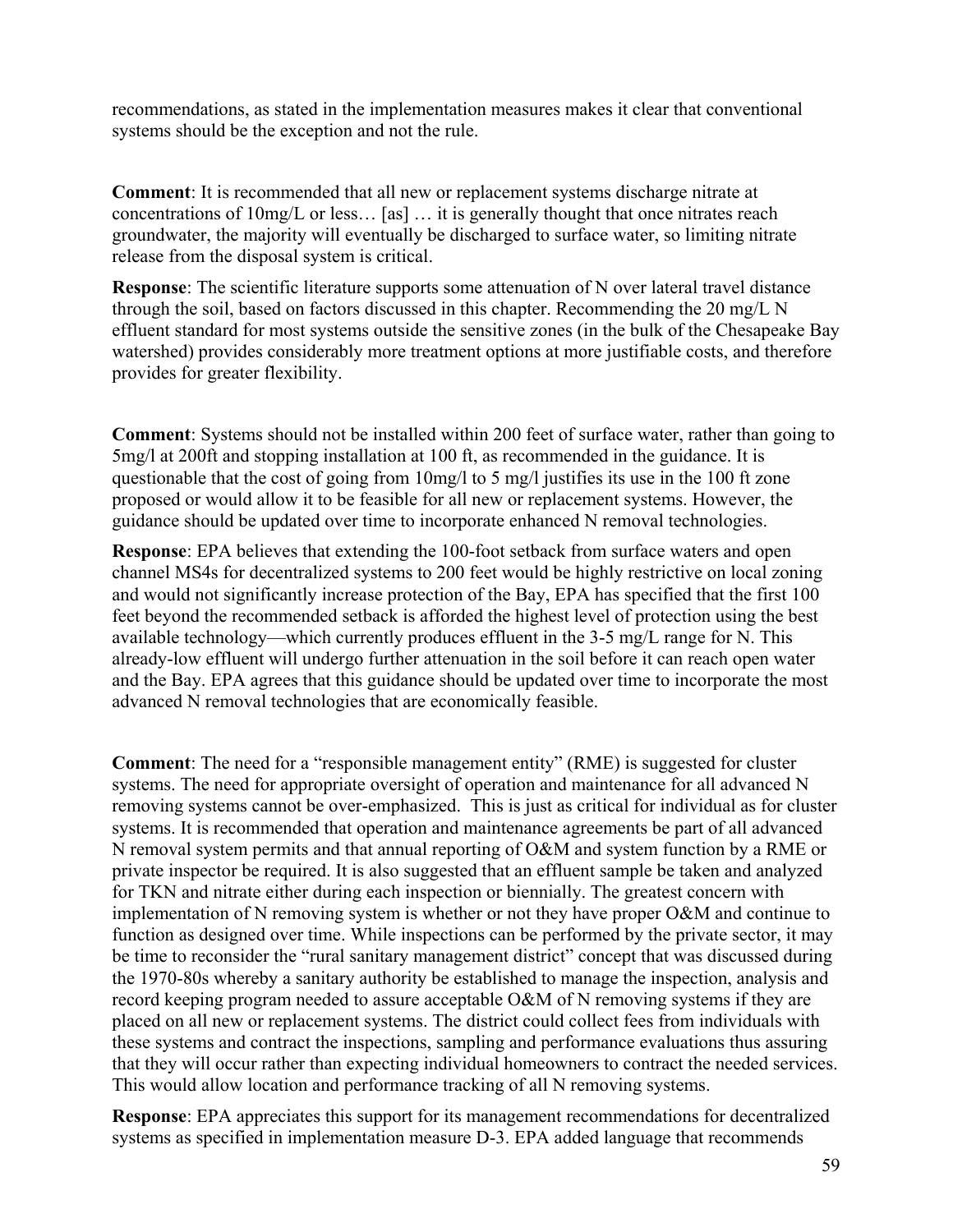RMEs not only for all cluster systems, but for non-residential mechanized systems, as well. EPA has provided additional clarification that RMEs may be either public or private. Specifically, the following text was added to implementation measure D-3:

*RMEs include sanitation districts, special districts, and other public or private entities with the technical, managerial, and financial capacity to assure long-term system performance.* 

In lieu of recommending annual reporting and biannual effluent monitoring for all advanced N removal systems, which may be overly burdensome, EPA has clarified one of the recommendations specified in implementation measure D-4 as follows:

*Requiring inspections for all systems on a schedule according to wastewater type, system size, complexity, location, and relative environmental risk. At a minimum, qualified inspectors inspect all systems at least once every 5 years and inspect existing systems within sensitive areas at least once every 3 years. Inspect advanced treatment systems, cluster systems, and those serving commercial, institutional, or industrial facilities at least semiannually and manage such systems under an operation and maintenance agreement or by an RME. Inspections are consistent with EPA management guidelines for individual and cluster systems. A service professional or other trained personnel conducts routine monitoring of all systems, and periodic effluent sampling for cluster and non-residential systems, on the basis of system type, operating history, manufacturer's recommendations, and other relevant factors.* 

**Comment**: While it may be desirable to have GPS locations on all onsite systems, it is questionable if it is a wise use of limited funds when such funds could be used to establish and staff rural sanitary management districts.

**Response**: EPA stands by its recommendation that basic inventory information – including system location – should be collected. Implementation measure D-4 recommends developing "GIS-based inventories" of all decentralized systems in the Chesapeake Bay watershed. EPA believes knowing where these systems are located is key information needed to manage these systems and support wastewater planning and watershed protection activities. EPA does not mention the use of GPS technology to derive this information and has no preference regarding how this information is collected. Parcel-level data in GIS format is commonly available through local real estate tax assessment databases, which also usually includes whether each parcel is served by central sewer or decentralized systems. Since this information is likely to exist already, EPA believes the local authorities with decentralized system management responsibilities should have access to it as well.

**Comment**: Figures and tables are included in the text but they are never cross-referenced in the accompanying text. All tables and figures included should be cross-referenced and discussed in the accompanying text, however briefly.

**Response**: EPA has addressed this comment in the final version by the addition of reference text throughout the chapter—most notably near the beginning of section 4, which has been expanded.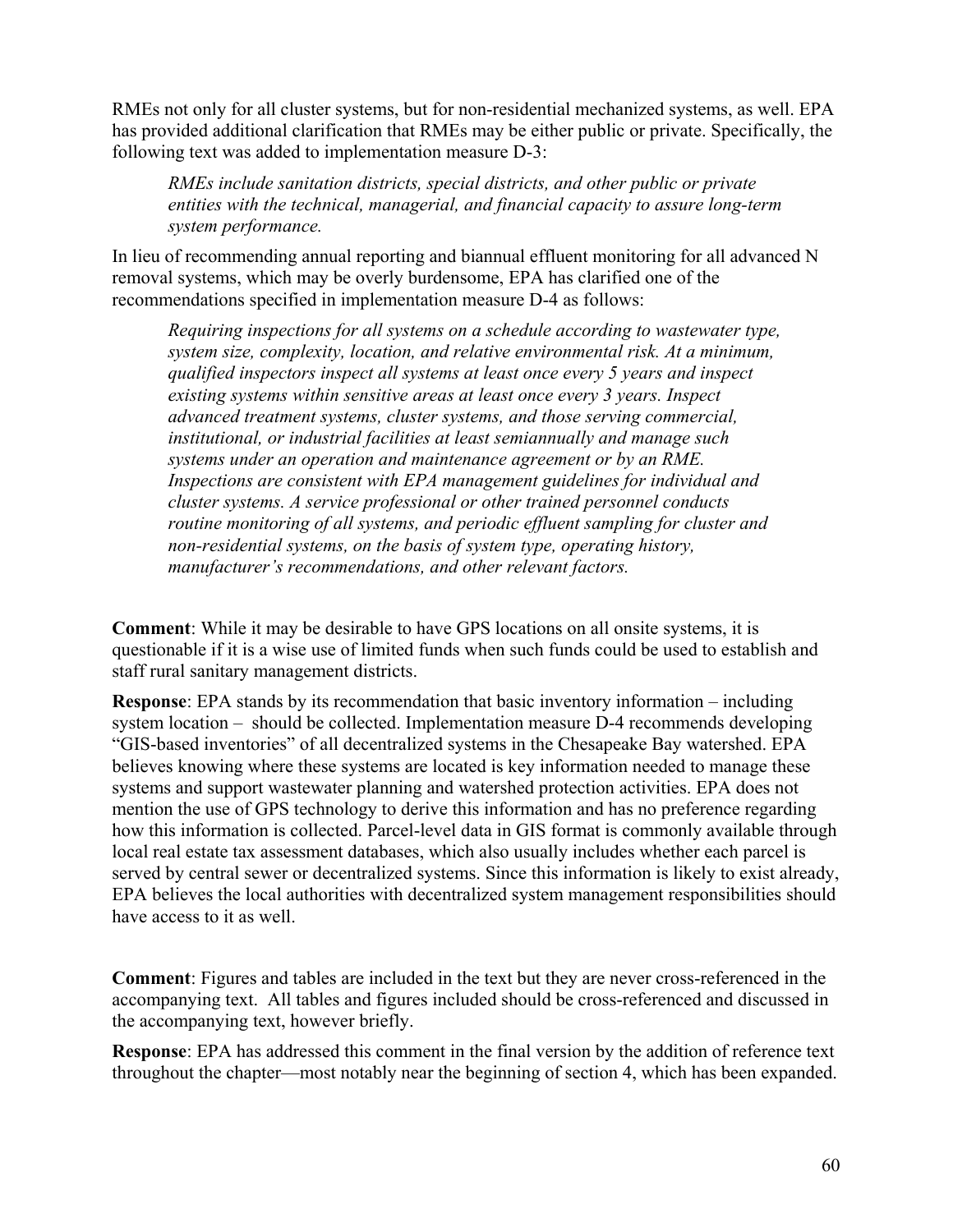**Comment**: In Section 4 many technologies are mentioned but the technologies are described in the table and figures only. This means the reader knows the performance of each system but no information on the configuration of the technology is discussed. For example NITREX has by far the best performance described in all of Chapter 6, but we have no information on what the NITREX process is. There is no discussion of the NITREX process in the text even though it is the only technology shown that results in an effluent lower than 10 mg/L as N (2.2 mg/L as N). I would think that every technology resulting in less than 20 mg/L as N (the top 4 technologies in Figure 2) merits description in this text. Alternately the authors could categorize the technologies… for example is there a certain type of technology that results in most of the high efficiency processes (e.g. 3 of the top 4 are tertiary denitrification systems with carbon addition)? Why are some technologies so much more efficient than others? The current version has no such discussion. [Specific suggestions on how to reorganize the chapter to provide this detail were offered]

**Response**: EPA has expanded the chapter narrative to ensure a reasonably consistent level of information for every technology summarized in the tables and figures. EPA acknowledges that this chapter does not contain significant detail on the technologies discussed in this chapter and believes that such detail is beyond the scope of this document. EPA has provided references for all technologies to allow readers who desire more detail to obtain it. EPA added a new Table 6-1 to accompany Figure 6-2. The new table presents the system components and type classifications for all the technologies included in Figure 6-2.

**Comment**: Somewhere in the text it needs to be pointed out that not all carbon sources are equal in terms of O&M requirements. For example, adding methanol implies that data is gathered frequently enough, and with rapid enough turn-around, that methanol will not be overdosed or underdosed—both of which would result in deterioration of the effluent quality (one in terms of effluent BOD, the other in terms of effluent nitrogen). Sawdust and newspapers, in contrast, will only need to be replaced when effluent nitrogen breaks through (i.e. the denitrification capacity of the sawdust or newspaper has been exhausted, i.e. the readily biodegradable components of the carbon source have been completely oxidized). Possibly a sub-section on different carbon sources should be included.

**Response**: EPA added the following text to section 3.2:

*Carbon sources are not equal in terms of O&M requirements. For example, methanol is very sensitive to under- or over-dosing, and thus requires special attention to ensure that the system is monitored enough to control dosing for optimal N-removal and BOD control. By contrast, sawdust and newspapers need to be replaced only when effluent nitrogen breaks through (i.e. the denitrification capacity of the sawdust or newspaper has been exhausted).* 

O&M costs are provided for various specific carbon-dependent N-removal technologies.

**Comment**: The authors should mention zero valent iron as a possible PRB for removal of nitrate, although it results in ammonia rather than nitrogen gas and its costs are very different. Ammonia sorption/partitioning to either soil or other materials is an essential aspect of making such systems workable. The authors may wish to state it is not cost-effective if they are aware of recent literature that reaches this conclusion but there needs to be some mention of it nevertheless. Two references were provided.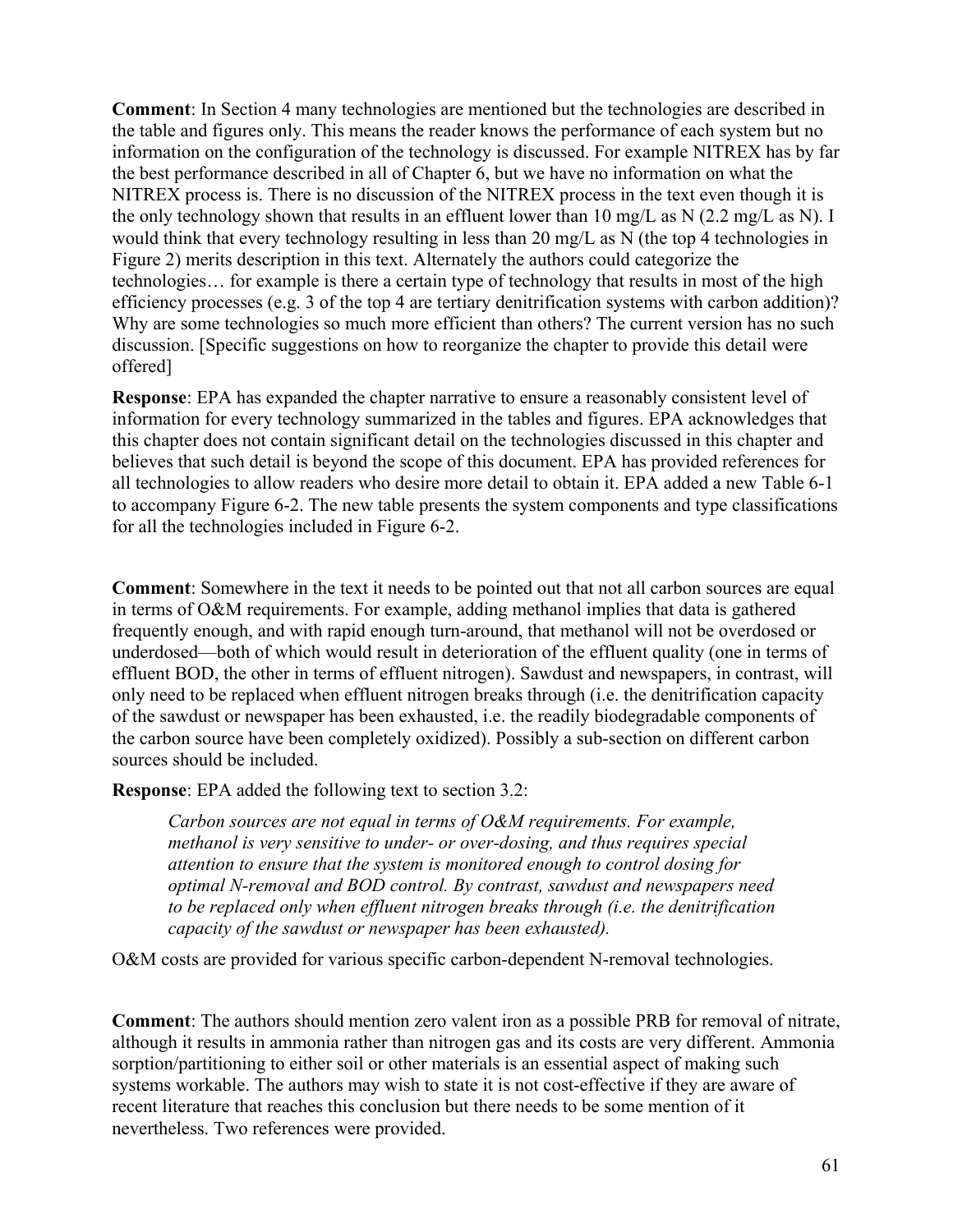**Response**: EPA added the following text regarding zero valent iron for use in permeable reactive barriers (PRBs), along with both references that were provided:

*Zero valent iron, now used for some industrial wastewater treatment applications, has been studied as a nutrient removal media in PRBs and other system components. Obstacles with this technology include reduction of nitrate to ammonia rather than nitrogen gas and relatively high costs (Cheng 1997). New variations of this technology hold promise for removing some of these obstacles (Lee 2007).* 

**Commen**t: With regard to PRBs that rely on degradable carbon sources, the authors need to clarify why limestone or some other calcium salt/alkalinity is required. Denitrification produces alkalinity and is not nearly as sensitive to pH changes as, for example, nitrification is. What is the reason for adding alkalinity (which should result in an alkaline pH in combination with the denitrification)?

**Response**: A calcium supply, such as lime, is needed in carbon-based PRBs as a pH adjustment, not just a source of alkalinity. If nitrification takes out all of the alkalinity as a result of the greater than 7:1 demand for each unit of ammonia that is nitrified, the pH will drop to very low values. The added calcium carbonate in the PRB buffers the pH into a more acceptable range for the denitrifiers, whose actions will restore about 50% of the original alkalinity when completed. When sulphur-based autotrophic denitrification is involved, the limestone is actually needed to sustain the denitrification reaction.

However, this is a level of operational detail that exceeds EPA's overall intent for this guidance. The sentence referenced above was replaced by the following text:

*The most effective [PRBs] for removing nitrate from plumes are filled with a carbon-based media mix that controls for changes in pH.* 

**Comment**: Do the costs given for composting toilets include the parallel greywater treatment system? The costs of both need to be included so that a total cost and total O&M can be calculated.

**Response**: The cost of providing a parallel greywater system is extremely variable and providing this information is beyond the scope of this guidance. However, EPA modified the following text to clarify this point:

*A greywater treatment system will be needed if the facility generates sink, laundry, or other greywater.* 

to:

*A greywater treatment system is needed if the facility generates sink, laundry, or other greywater, therefore adding to the cost.* 

**Comment**: What does the acronym LID stand for?

**Response**: LID stands for Low Impact Development. EPA removed the reference to LID, as it was not needed in this chapter of the guidance. LID is discussed at length in Chapter 3 of this guidance.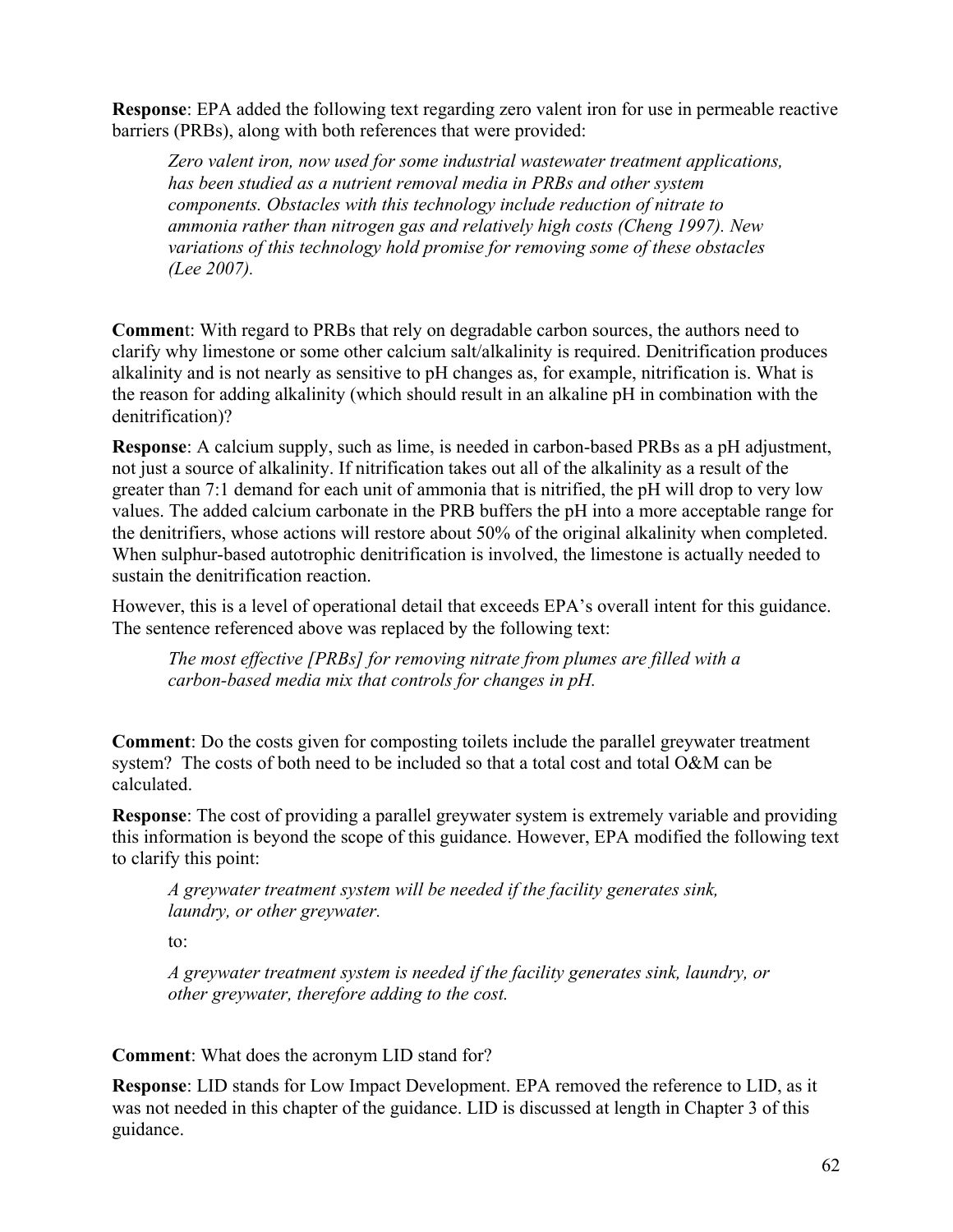**Comment**: The chapter makes no mention of the membrane bioreactor (MBR). Detail and Web links are provided.

**Response**: Based on the information provided, EPA added the following text on MBRs within section 4.3:

*Nitrogen removal in larger cluster applications of suspended growth systems (i.e., > 200 homes) may be enhanced by the incorporation of a membrane bioreactor process unit (MBR), which screens wastewater through very small pore-size filters. MBRs are more common to centralized treatment facilities, due to operating costs and economy of scale issues. However, individual home-sized and small cluster units are beginning to be developed for the U.S. market (e.g., BioBarrier, ZeeWeed; WERF, 2006).The high quality effluent provides opportunities for treated water reuse. Cost and performance data for individual and small cluster applications of MBRs are not widely available and are likely to vary greatly. Energy costs, particularly to operate the pumping components, significant, especially in smaller system applications (USEPA 2007).* 

EPA added supporting references to the end of the chapter.

**Commen**t: The chapter fails to mention natural vegetative wastewater treatment systems. Detail and Web links are provided.

**Response**: Based on the information provided, EPA added a new subsection titled "Land/Vegetative Treatment Systems" in renumbered section 4.2 with the following text:

Land treatment systems, such as spray irrigation systems, are permitted in some *places, but have not been widely used due to their large land area requirements (EPA 2000). In general, these vegetative treatment systems have been poor performers with regard to N removal. However, in recent years, significant advances have been made. The Living Machine, a proprietary decentralized wastewater treatment system has been used successfully for large capacity applications, such as schools. While this system delivers advanced N removal, it relies on multiple treatment processes including anaerobic and aerobic reactors, a clarifier, and an "ecological fluidizer bed" (USEPA 2002), which drive up the cost. Eco-machines are similar in concept to The Living Machine, and are also capable of advanced N removal. Costs for both of these technologies make sense for only fairly large capacity applications. They are not practical for individual residential systems, but may be useful for cluster and large system applications.* 

**Comment**: The report focuses exclusively on nutrient REMOVAL technologies and makes no mention of technologies to RECOVER nitrogen and phosphorus from wastewater. Typically, in an effort to meet effluent compliance, the wastewater treatment industry expends tremendous resources to get rid of the ammonia present in wastewater and drive it towards N2 gas. In this approach, large amounts of energy are expended for aeration to enable nitrification, and large quantities of chemicals such as methanol are used to facilitate denitrification. The approach also contributes to the generation of greenhouse gases through both energy expenditure as well as the release of CO2 (nitrification) and nitrous oxide (nitrification and denitrification) from these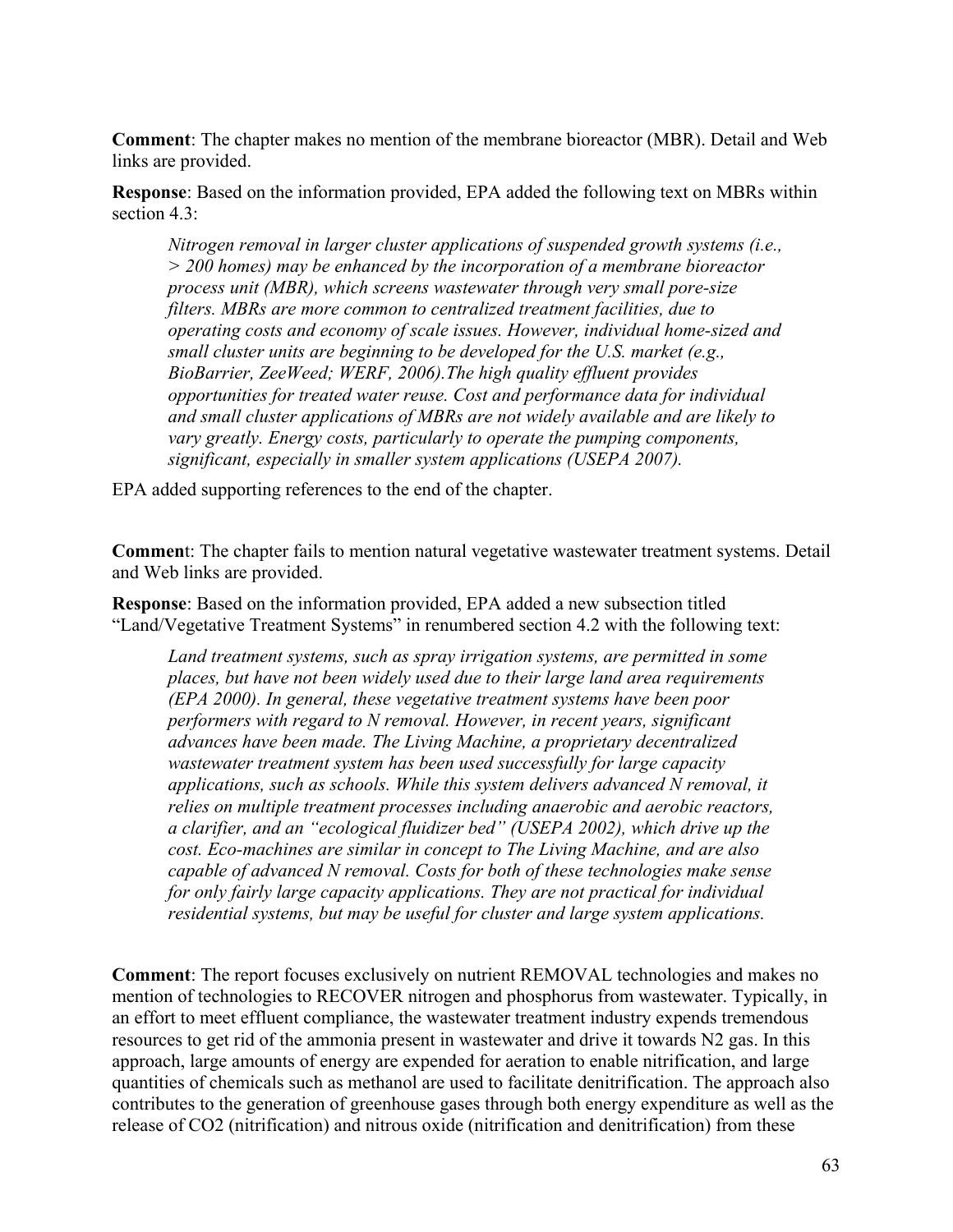treatment steps. Meanwhile, in order to meet the huge fertilizer demand from the agricultural industry, society expends more energy to convert N2 gas to ammonia (via the Haber Bosch process) and causes environmental damage and NPS runoff through phosphate mining. Both ammonia and phosphate are already present in wastewater. A truly sustainable approach is to shift our emphasis towards the recovery of these nutrients from wastewater so that they can be used as fertilizers, rather than focusing only on nutrient removal strategies. A combination of both recovery and removal should be considered and promoted through the regulatory framework towards the ultimate goal of simultaneous environmental protection and resource conservation.

The following paper is a good reference on the paradigm shift that is occurring on looking at wastewater as a resource:<http://pubs.acs.org/doi/pdf/10.1021/es9010515>

As both a regulatory agency and a trendsetter, the EPA should be at the forefront of promoting sustainable practices such as wastewater resources RECOVERY.

Towards the shift towards nutrient recovery, EPA should encourage the development and implementation of source control technologies. Waterless urinals, often used as water-saving measures, present an opportunity for nutrient recovery. Urine-separating toilet technology is another strategy for source control of nitrogen to reduce the burden on subsequent wastewater treatment facilities, whether decentralized or centralized. The following article describes the success of this technology in Europe:

#### <http://pubs.acs.org/doi/abs/10.1021/es9028765>

**Response**: EPA acknowledges the points made by this comment about the importance of nutrient recovery and source control. While a full treatment of the topic of nutrient removal and source control technologies associated with wastewater is beyond the intent of this document, in response to this comment, EPA has added a new section (4.9) on effluent reuse with the following text:

*Reuse of treated wastewater system effluent can significantly reduce nitrogen discharge to the environment. Many of the technologies suggested for advanced decentralized wastewater treatment in the Chesapeake Bay watershed can, with adaptations, be used to produce reclaimed water for beneficial reuses, including aquifer recharge, landscape irrigation, toilet flushing, fire protection, cooling and other non-potable indoor and outdoor purposes (US EPA 2004). When reclaimed water is used for irrigation, reuse can offset potable water demand by augmenting supply while sequestering nutrients in vegetative matter and offsetting fertilizer use (WERF 2010). Reclaimed water technologies generally include recirculating filtration systems and membrane bioreactors, amended with disinfection systems (most commonly, chlorination and/or ultraviolet disinfection), online monitoring systems, onsite storage, and sometimes specific chemical feed systems for conditioning treated effluent to meet water quality demands for specific reuses (e.g., pH adjustment for cooling water). Non-reactive dye injection is sometimes required by building codes for reclaimed water to be used indoors. Costs for decentralized reclaimed water systems are highly context-specific and dependent on the intended reuse application, system size, and local or state regulatory requirements (WERF 2010), but can be assumed to add 50 percent to the costs of a more traditional decentralized system.*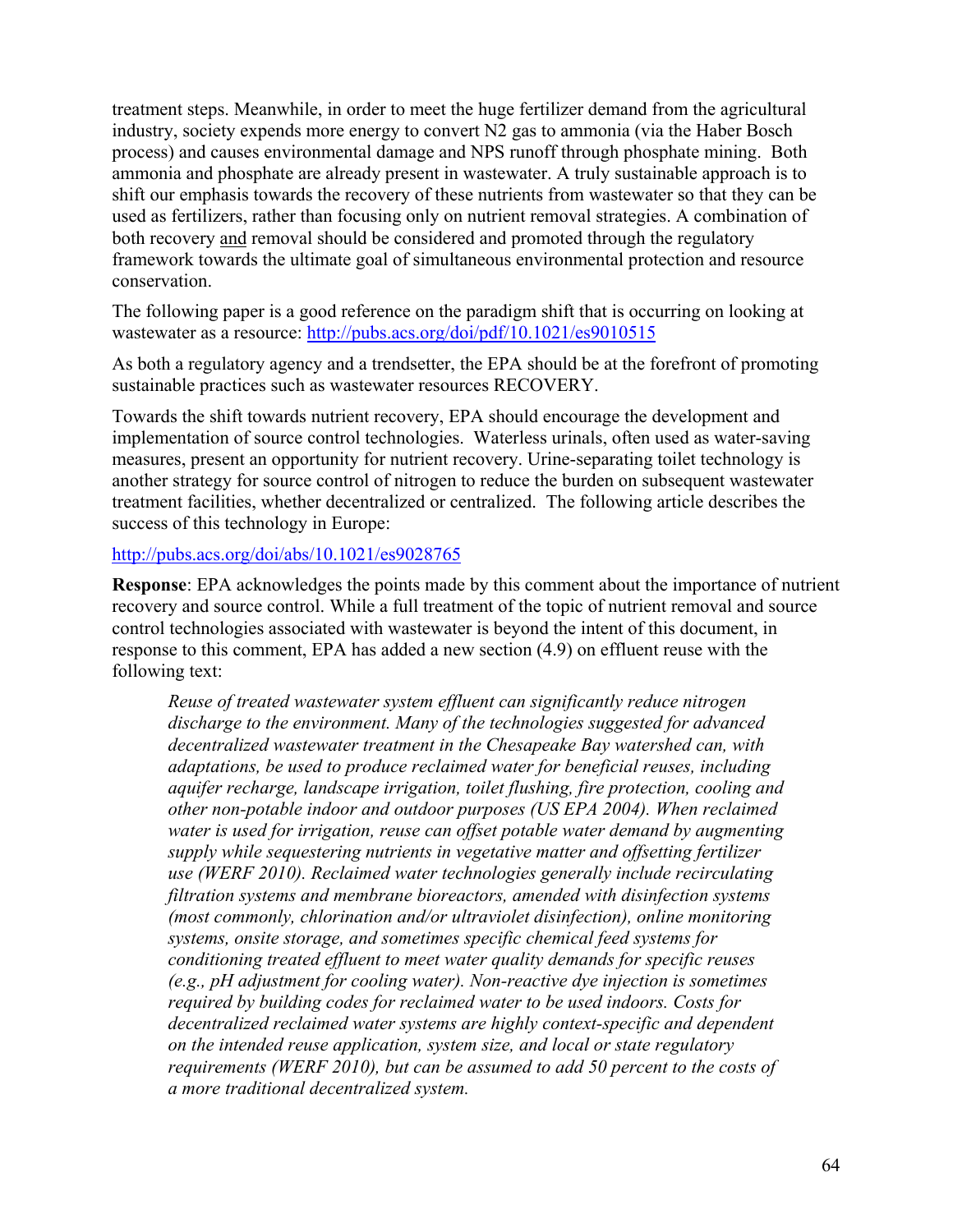# <span id="page-64-0"></span>**References**

Cheng et al. Reduction of nitrate to ammonia by zero-valent iron*. [Chemosphere.](http://www.sciencedirect.com/science/journal/00456535)* [Volume 35,](http://www.sciencedirect.com/science?_ob=PublicationURL&_tockey=%23TOC%235832%231997%23999649988%2315518%23FLP%23&_cdi=5832&_pubType=J&view=c&_auth=y&_acct=C000050221&_version=1&_urlVersion=0&_userid=10&md5=7363d6595ea1b493714c2c973b4b07b5)  [Issue 11,](http://www.sciencedirect.com/science?_ob=PublicationURL&_tockey=%23TOC%235832%231997%23999649988%2315518%23FLP%23&_cdi=5832&_pubType=J&view=c&_auth=y&_acct=C000050221&_version=1&_urlVersion=0&_userid=10&md5=7363d6595ea1b493714c2c973b4b07b5) December 1997, Pages 2689-2695.

Lee, S., K., S. Rhee and J. Park. 2007. *Development of a New Zero-Valent Iron Zeolite Material to Reduce Nitrate without Ammonium Release*, *Journal of Environmental Engineering*, *Vol. 133, No. 1, pp. 6-12.*

U.S. Environmental Protection Agency. 2000. *Onsite Wastewater Treatment Systems Technology Fact Sheet 12—Land Treatment Systems*. U.S. Environmental Protection Agency, EPA-625-R-00-008 Office of Research and Development, Washington, DC.

U.S. Environmental Protection Agency. 2002b. *Wastewater Technology Fact Sheet: The Living Machine*. U.S. Environmental Protection Agency, EPA-832-F-02-025 Office of Water, Washington, DC.

U.S. Environmental Protection Agency. 2004. Guidelines for Water Reuse. US Environmental Protection Agency. EPA-625-R-04-108. August 2004. <http://www.epa.gov/ord/NRMRL/pubs/625r04108/625r04108.htm>

U.S. Environmental Protection Agency. 2007. *Wastewater Management Fact Sheet—Membrane Bioreactors*. U.S. Environmental Protection Agency, Office of Water, Washington, DC. <[http://www.epa.gov/owm/mtb/etfs\\_membrane-bioreactors.pdf>](http://www.epa.gov/owm/mtb/etfs_membrane-bioreactors.pdf)., Accessed April 29, 2010.

WERF. 2010. Distributed Water Infrastructure in Sustainable Communities: A Guide for Decision-makers. WERF DEC3R06. March 2010. [www.werf.org/distributedwater](http://www.werf.org/distributedwater)

# <span id="page-64-1"></span>*Chapter 7. Hydromodification*

**Comment:** Reviewers felt that the chapter was poorly written, poorly organized, and incomplete and that it should be made more apparent that the chapter is an addendum to the existing 2007 EPA guidance document. In addition, there was a comment that the discussion of two of the practices was not "balanced" in terms of size.

**Response:** The chapter underwent a thorough review and modification of both text and format in order to provide a more thorough, readable, and understandable document. Numerous sections were expanded upon, with additional references provided by the STAC. The dam removal and natural channel design sections of the chapter have been re-written to be more concise and "balanced" and improved upon using reference sources recommended by reviewers. All recommended practices have been moved to a separate section of the document and a table has been developed to help guide the reader in identifying whether the practice is existing, updated or "next generation, as well as their location in the document." As suggested by one reviewer, a "check box" has been developed in order to show applicability of practices amongst the various Implementation Measures. Additional sources of information, including Chesapeake Bay region studies, were added. Finally, text was added in order to explicitly state that this chapter and the 2007 guidance are intended to be used in tandem.

**Comment**: One reviewer commented that the "Implementation Measures" are confusing.

**Response**: Additional information has been added to more fully characterize each Implementation Measure.